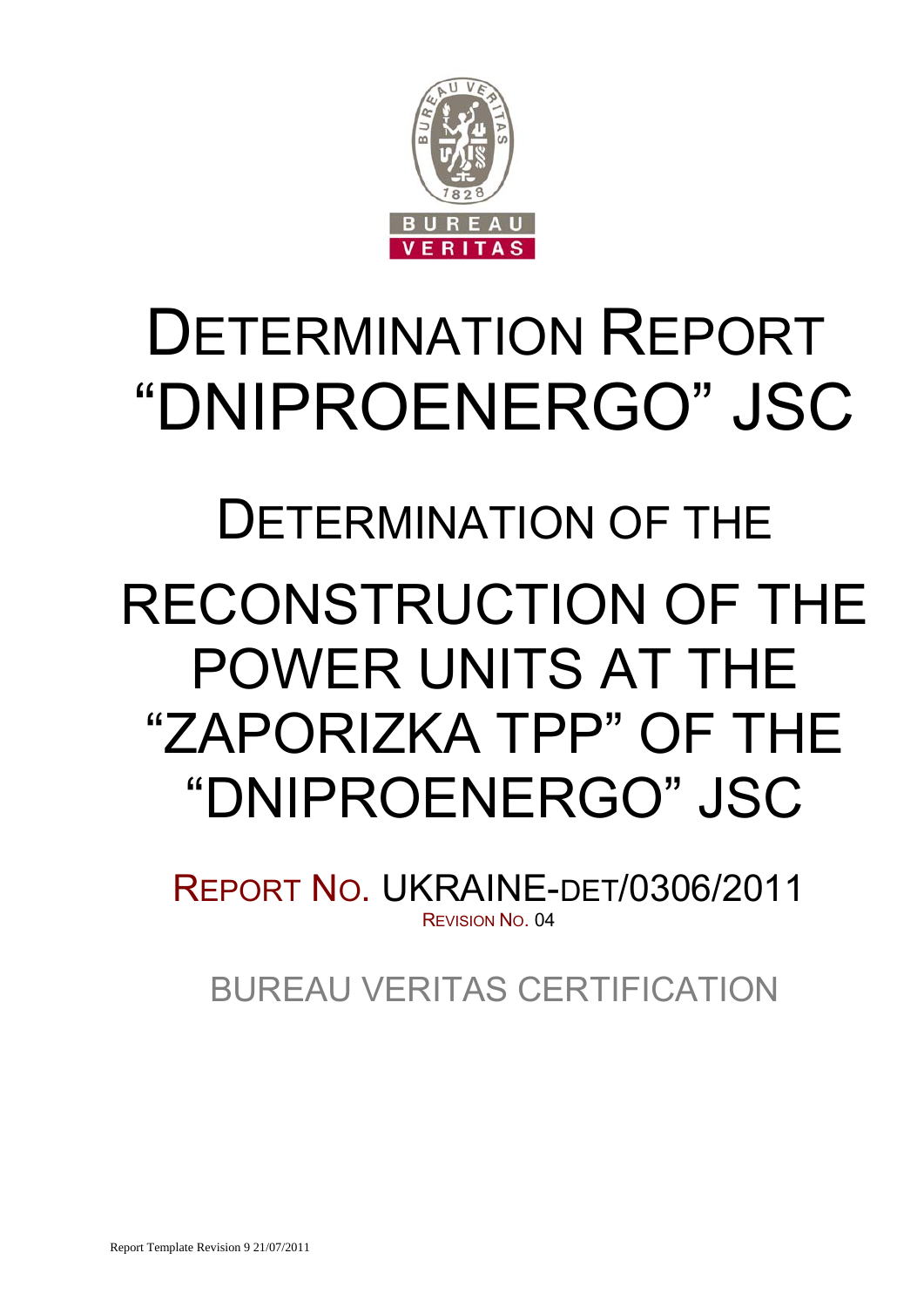# DETERMINATION REPORT: "RECONSTRUCTION OF THE POWER UNITS AT THE "ZAPORIZKA TPP" OF THE "DNIPROENERGO" JSC"



| Date of first issue:<br>16/08/2011                                                                                                                                                                                                                                                                                                                                                                                                                                                                                                                                                                                                              | Organizational unit:<br><b>Bureau Veritas Certification</b><br><b>Holding SAS</b>                                                                                                                                                   |  |  |  |  |  |  |  |  |  |
|-------------------------------------------------------------------------------------------------------------------------------------------------------------------------------------------------------------------------------------------------------------------------------------------------------------------------------------------------------------------------------------------------------------------------------------------------------------------------------------------------------------------------------------------------------------------------------------------------------------------------------------------------|-------------------------------------------------------------------------------------------------------------------------------------------------------------------------------------------------------------------------------------|--|--|--|--|--|--|--|--|--|
| Client:<br>JSC "Dniproenergo"                                                                                                                                                                                                                                                                                                                                                                                                                                                                                                                                                                                                                   | Client ref.:<br>Yurii Magera                                                                                                                                                                                                        |  |  |  |  |  |  |  |  |  |
| Summary:<br>Bureau Veritas Certification has made the determination of the "Reconstruction of the power units at the<br>"Zaporizka TPP" of the "Dniproenergo" JSC" project of "Dniproenergo" JSC located in Energodar town,<br>Zaporizhzha region, Ukraine on the basis of UNFCCC criteria for the JI, as well as criteria given to provide for<br>consistent project operations, monitoring and reporting. UNFCCC criteria refer to Article 6 of the Kyoto<br>Protocol, the JI rules and modalities and the subsequent decisions by the JI Supervisory Committee, as well as<br>the host country criteria.                                     |                                                                                                                                                                                                                                     |  |  |  |  |  |  |  |  |  |
| The determination scope is defined as an independent and objective review of the project design document,<br>the project's baseline study, monitoring plan and other relevant documents, and consisted of the following<br>three phases: i) desk review of the project design and the baseline and monitoring plan; ii) follow-up interviews<br>with project stakeholders; iii) resolution of outstanding issues and the issuance of the final determination report<br>and opinion. The overall determination, from Contract Review to Determination Report & Opinion, was<br>conducted using Bureau Veritas Certification internal procedures. |                                                                                                                                                                                                                                     |  |  |  |  |  |  |  |  |  |
| design document.                                                                                                                                                                                                                                                                                                                                                                                                                                                                                                                                                                                                                                | The first output of the determination process is a list of Clarification and Corrective Actions Requests (CL and<br>CAR), presented in Appendix A. Taking into account this output, the project proponent revised its project       |  |  |  |  |  |  |  |  |  |
| country criteria.                                                                                                                                                                                                                                                                                                                                                                                                                                                                                                                                                                                                                               | In summary, it is Bureau Veritas Certification's opinion that the project correctly applies Guidance on criteria for<br>baseline setting and monitoring and meets the relevant UNFCCC requirements for the JI and the relevant host |  |  |  |  |  |  |  |  |  |
| Report No.:<br>Subject Group:<br>UKRAINE-det/0306/2011<br>JI                                                                                                                                                                                                                                                                                                                                                                                                                                                                                                                                                                                    | Indexing terms                                                                                                                                                                                                                      |  |  |  |  |  |  |  |  |  |
| Project title:<br>"Reconstruction of the power units at the "Zaporizka<br>TPP" of the "Dniproenergo" JSC"                                                                                                                                                                                                                                                                                                                                                                                                                                                                                                                                       |                                                                                                                                                                                                                                     |  |  |  |  |  |  |  |  |  |
| Work carried out by:<br>Oleg Skoblyk - Team Leader, Lead Verifjer<br>Vyacheslav Yeriomin - Team Member, Verifier<br>Denis Pischalov - financial specialist                                                                                                                                                                                                                                                                                                                                                                                                                                                                                      | XI<br>No distribution without permission from the<br>Client or responsible organizational unit                                                                                                                                      |  |  |  |  |  |  |  |  |  |
| Work reviewed by:<br>Leonid Yaskin - Thternal Technical Reviewer Station<br>Work approved by:                                                                                                                                                                                                                                                                                                                                                                                                                                                                                                                                                   | Limited distribution                                                                                                                                                                                                                |  |  |  |  |  |  |  |  |  |
| Ivan Sokolov - Operational Manager,<br>Date of this revision:<br>Rev. No.:<br>Number of pages:<br>18/10/2012<br>04                                                                                                                                                                                                                                                                                                                                                                                                                                                                                                                              | Unrestricted distribution                                                                                                                                                                                                           |  |  |  |  |  |  |  |  |  |

1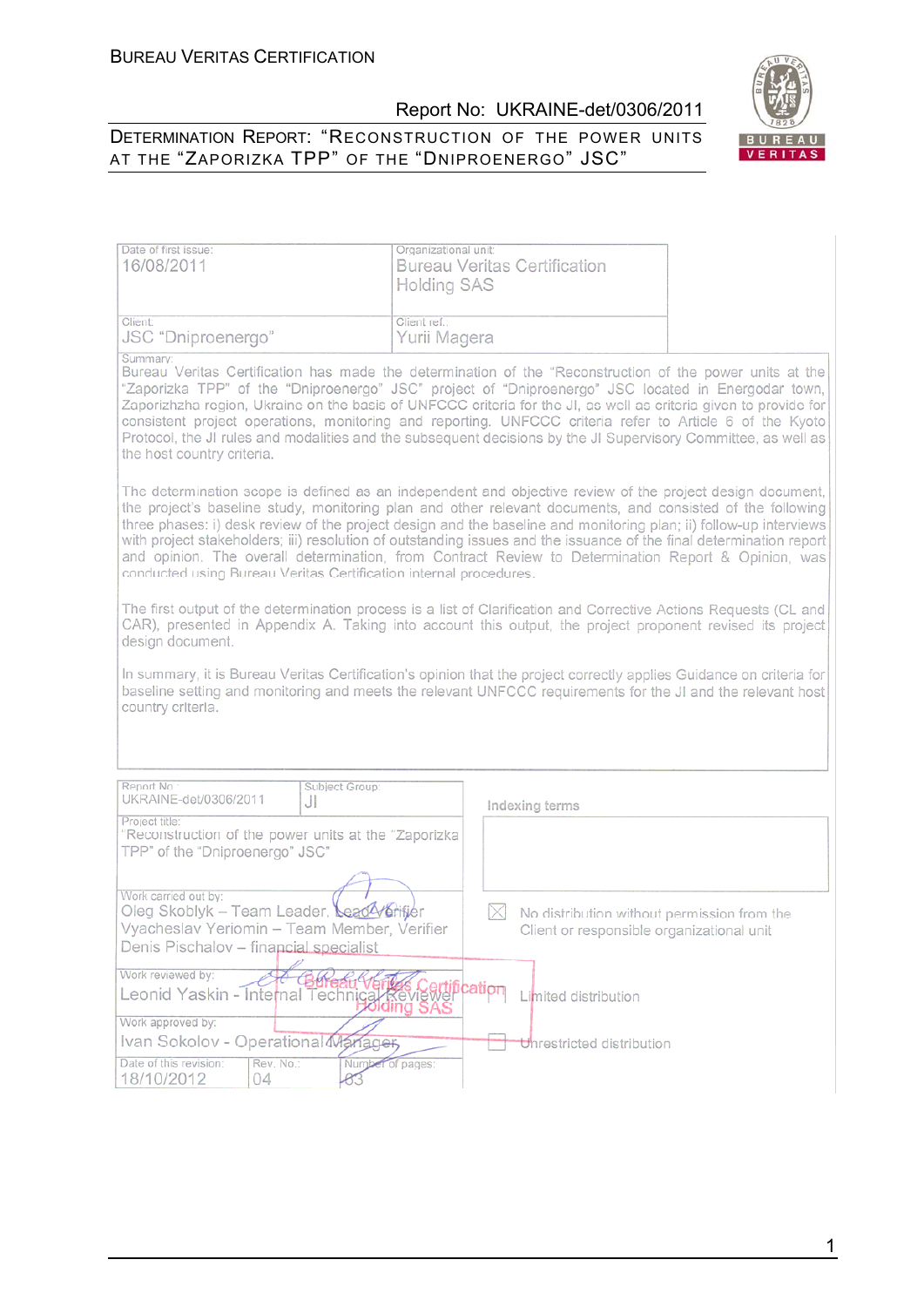DETERMINATION REPORT: "RECONSTRUCTION OF THE POWER UNITS AT THE "ZAPORIZKA TPP" OF THE "DNIPROENERGO" JSC"

# **Table of Contents** *Page Page Page Page Page Page*

| $\mathbf{1}$<br>1.1<br>1.2                         | Objective<br>Scope                                                                                                                                                                                                                                   | 3<br>3                                     |
|----------------------------------------------------|------------------------------------------------------------------------------------------------------------------------------------------------------------------------------------------------------------------------------------------------------|--------------------------------------------|
| 1.3                                                | Determination team                                                                                                                                                                                                                                   | 3                                          |
| $\overline{2}$<br>2.1<br>2.2<br>2.3                | <b>Review of Documents</b><br>Follow-up Interviews<br>Resolution of Clarification and Corrective Action Requests                                                                                                                                     | $\overline{4}$<br>$\overline{4}$<br>5<br>5 |
| 3                                                  |                                                                                                                                                                                                                                                      |                                            |
| 4<br>4.1<br>4.2<br>4.3<br>4.4<br>4.5<br>4.6<br>4.7 | Project approvals by Parties involved (19-20)<br>Authorization of project participants by Parties involved (21)<br>Baseline setting (22-26)<br>Additionality (27-31)<br>Project boundary (32-33)<br>Crediting period (34)<br>Monitoring plan (35-39) | 10<br>10<br>11<br>13<br>1443<br>14<br>14   |
| 4.8                                                | Leakage (40-41)                                                                                                                                                                                                                                      | 18                                         |
| 4.9                                                | Estimation of emission reductions or enhancements of net removals<br>$(42-47)$                                                                                                                                                                       | 18                                         |
| 4.10<br>4.11<br>4.12<br>4.13                       | Environmental impacts (48)<br>Stakeholder consultation (49)<br>Determination regarding small scale projects (50-57)<br>Determination regarding land use, land-use change and forestry<br>(LULUCF) projects (58-64)                                   | 20<br>2120<br>21<br>21                     |
|                                                    | 4.14 Determination regarding programmes of activities (65-73)                                                                                                                                                                                        | 21                                         |
| 5                                                  | SUMMARY AND REPORT OF HOW DUE ACCOUNT WAS<br>TAKEN OF COMMENTS RECEIVED PURSUANT TO                                                                                                                                                                  |                                            |
| 6                                                  |                                                                                                                                                                                                                                                      |                                            |
| $\overline{7}$                                     |                                                                                                                                                                                                                                                      |                                            |
|                                                    |                                                                                                                                                                                                                                                      |                                            |
|                                                    |                                                                                                                                                                                                                                                      |                                            |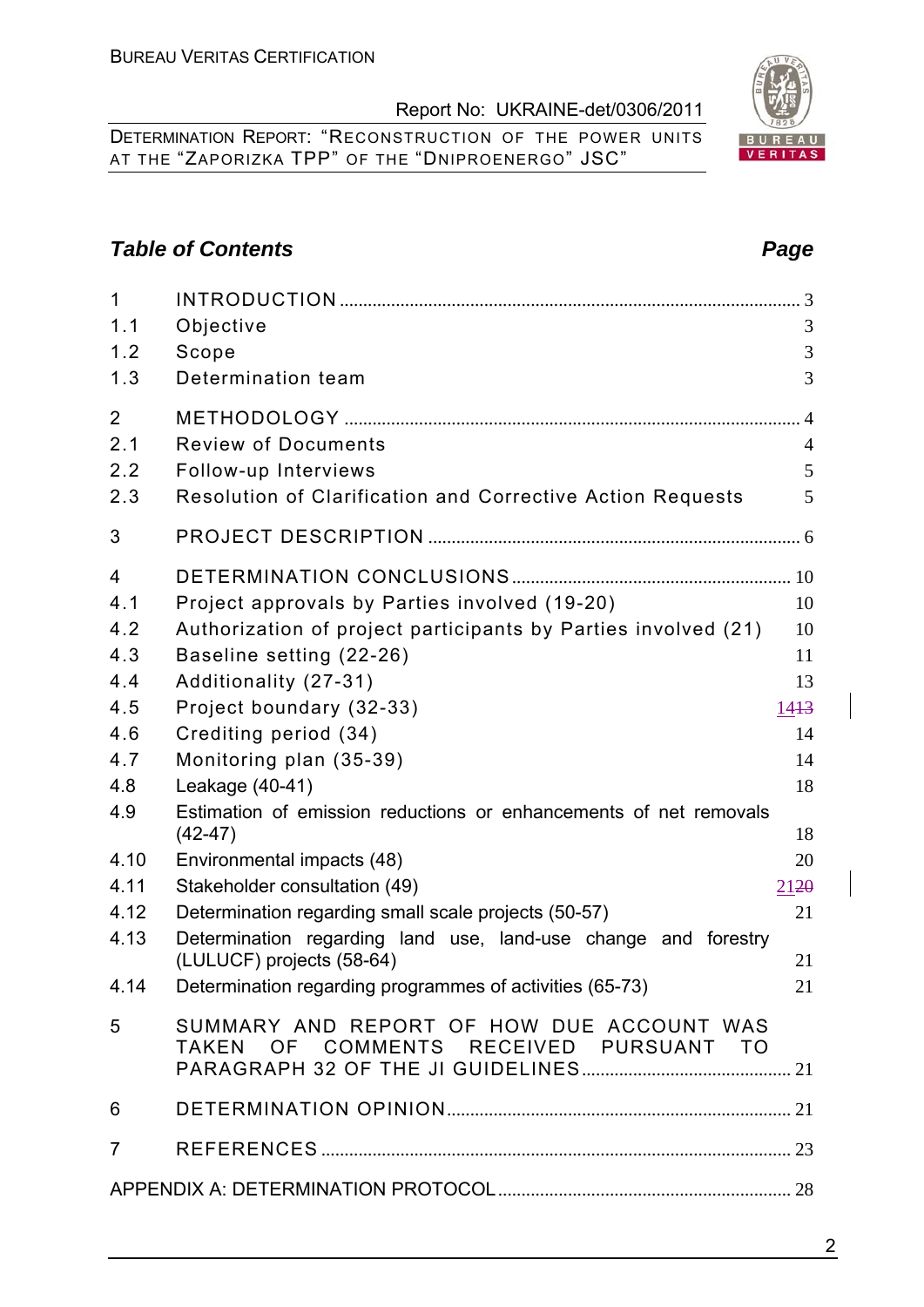DETERMINATION REPORT: "RECONSTRUCTION OF THE POWER UNITS AT THE "ZAPORIZKA TPP" OF THE "DNIPROENERGO" JSC"



# **1 INTRODUCTION**

JSC "Dniproenergo" has commissioned Bureau Veritas Certification to determine its JI project "Reconstruction of the power units at the "Zaporizka TPP" of the "Dniproenergo" JSC" (hereafter called "the project") at Energodar town, Zaporizhzha region, Ukraine.

This report summarizes the findings of the determination of the project, performed on the basis of UNFCCC criteria, as well as criteria given to provide for consistent project operations, monitoring and reporting.

# **1.1 Objective**

The determination serves as project design verification and is a requirement of all projects. The determination is an independent third party assessment of the project design. In particular, the project's baseline, the monitoring plan (MP), and the project's compliance with relevant UNFCCC and host country criteria are determined in order to confirm that the project design, as documented, is sound and reasonable, and meets the stated requirements and identified criteria. Determination is a requirement for all JI projects and is seen as necessary to provide assurance to stakeholders of the quality of the project and its intended generation of emission reduction units (ERUs).

UNFCCC criteria refer to Article 6 of the Kyoto Protocol, the JI rules and modalities and the subsequent decisions by the JI Supervisory Committee, as well as the host country criteria.

# **1.2 Scope**

The determination scope is defined as an independent and objective review of the project design document, the project's baseline study and monitoring plan and other relevant documents. The information in these documents is reviewed against Kyoto Protocol requirements, UNFCCC rules and associated interpretations.

The determination is not meant to provide any consulting towards the Client. However, stated requests for clarifications and/or corrective actions may provide input for improvement of the project design.

# **1.3 Determination team**

The determination team consists of the following personnel:

Oleg Skoblyk

Bureau Veritas Certification Team Leader, Climate Change Verifier

Vyacheslav Yeriomin

Bureau Veritas Certification Climate Change Verifier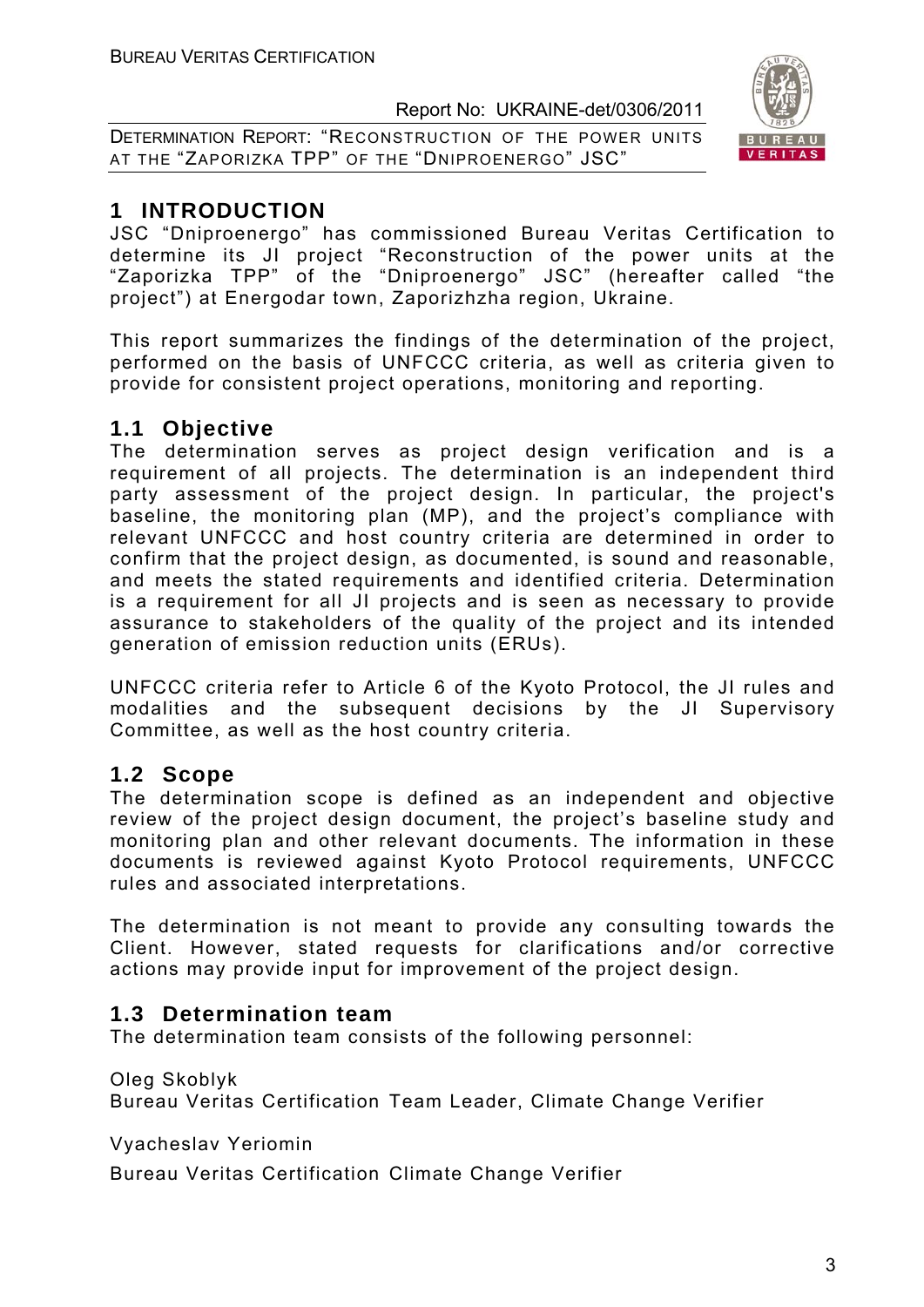DETERMINATION REPORT: "RECONSTRUCTION OF THE POWER UNITS AT THE "ZAPORIZKA TPP" OF THE "DNIPROENERGO" JSC"



Denis Pischalov

Bureau Veritas Certification Financial Specialist

This determination report was reviewed by:

Leonid Yaskin

Bureau Veritas Certification, Internal Technical Reviewer

# **2 METHODOLOGY**

The overall determination, from Contract Review to Determination Report & Opinion, was conducted using Bureau Veritas Certification internal procedures.

In order to ensure transparency, a determination protocol was customized for the project, according to the version 01 of the Joint Implementation Determination and Verification Manual, issued by the Joint Implementation Supervisory Committee at its 19 meeting on 04/12/2009. The protocol shows, in a transparent manner, criteria (requirements), means of determination and the results from determining the identified criteria. The determination protocol serves the following purposes:

- It organizes, details and clarifies the requirements a JI project is expected to meet;
- It ensures a transparent determination process where the determiner will document how a particular requirement has been determined and the result of the determination.

The completed determination protocol is enclosed in Appendix A to this report.

# **2.1 Review of Documents**

The Project Design Document (PDD) submitted by "ELTA-ECO" LLC and additional background documents related to the project design and baseline, i.e. country Law, Guidelines for users of the joint implementation project design document form, Approved CDM methodology and/or Guidance on criteria for baseline setting and monitoring, Kyoto Protocol, Clarifications on Determination Requirements to be Checked by an Accredited Independent Entity were reviewed.

To address Bureau Veritas Certification corrective action and clarification requests, "ELTA-ECO" LLC revised the PDD and resubmitted it on 31/01/2012.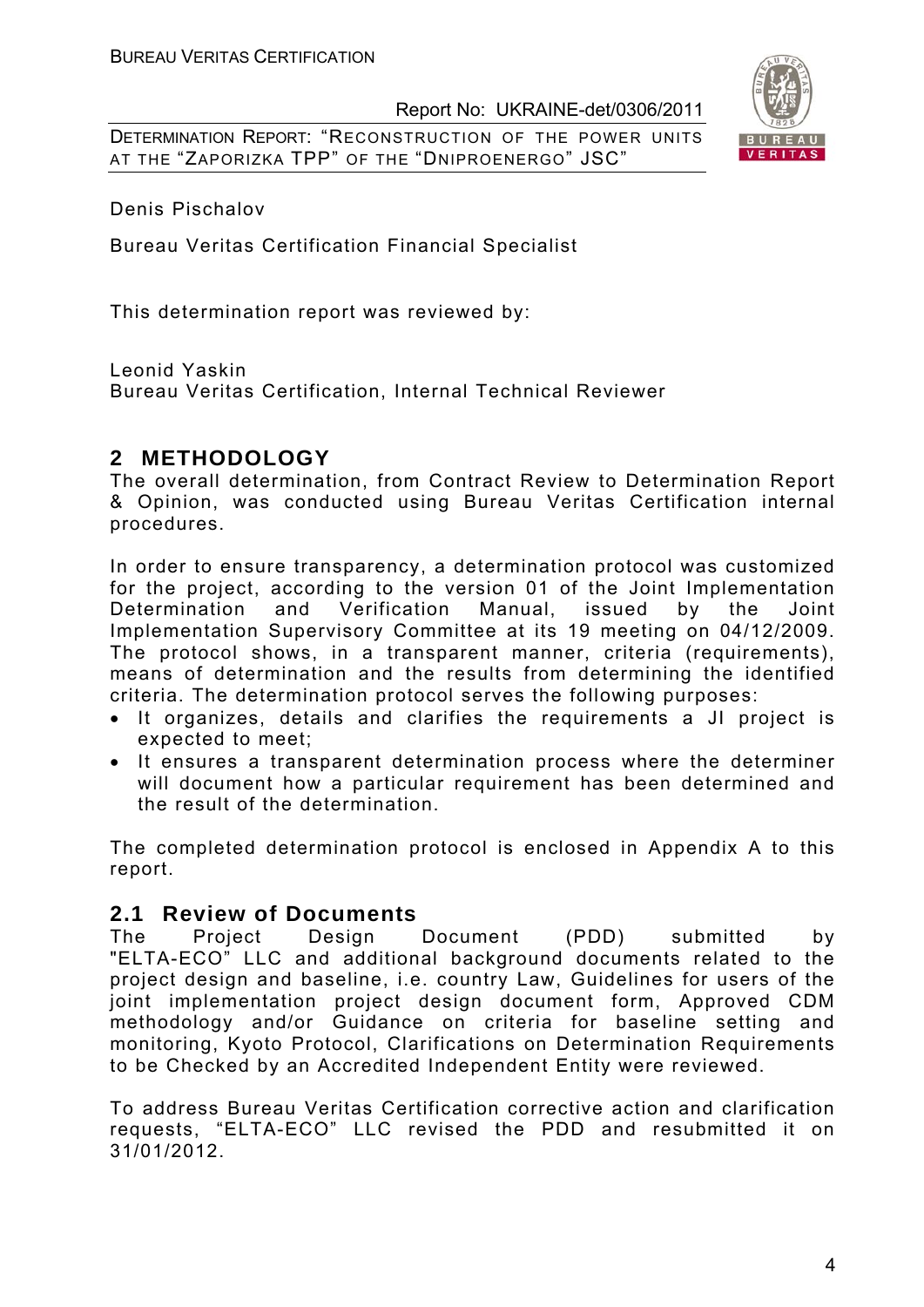DETERMINATION REPORT: "RECONSTRUCTION OF THE POWER UNITS AT THE "ZAPORIZKA TPP" OF THE "DNIPROENERGO" JSC"



The determination findings presented in this report relate to the project as described in the PDD versions 1.0, 1.1, 1.2, 1.3, 1.3.1.

# **2.2 Follow-up Interviews**

On 16/07/2011 Bureau Veritas Certification performed on-site interviews with project stakeholders to confirm selected information and to resolve issues identified in the document review. Representatives of JSC "Dniproenergo" were interviewed (see References). The main topics of the interviews are summarized in Table 1.

| Table 1 Interview topics |  |
|--------------------------|--|
|                          |  |
|                          |  |

| <b>Interviewed</b><br>organization | <b>Interview topics</b>                                                                                                                                                                                                                                                                                                                                                                                                                                                                                                                                                                                                                                       |
|------------------------------------|---------------------------------------------------------------------------------------------------------------------------------------------------------------------------------------------------------------------------------------------------------------------------------------------------------------------------------------------------------------------------------------------------------------------------------------------------------------------------------------------------------------------------------------------------------------------------------------------------------------------------------------------------------------|
| JSC "Dniproenergo"                 | Project history<br>$\bullet$<br>Project approach<br>Project boundary<br>$\bullet$<br>Implementation schedule<br>$\bullet$<br>Organizational structure<br>$\bullet$<br>Responsibilities and authorities<br>$\bullet$<br>Training of personnel<br>$\bullet$<br>Quality management procedures and technology<br>$\bullet$<br>Rehabilitation/Implementation of equipment (records)<br>$\bullet$<br>Metering equipment control<br>$\bullet$<br>Metering record keeping system, database<br>$\bullet$<br><b>Technical documentation</b><br>Monitoring plan and procedures<br>$\bullet$<br><b>Permits and licenses</b><br>Local stakeholder's response.<br>$\bullet$ |
| "ELTA-ECO" LLC                     | Baseline methodology<br>$\bullet$<br>Monitoring plan<br>$\bullet$<br><b>Additionality proofs</b><br>$\bullet$<br>Calculation of emission reduction.                                                                                                                                                                                                                                                                                                                                                                                                                                                                                                           |

# **2.3 Resolution of Clarification and Corrective Action Requests**

The objective of this phase of the determination is to raise the requests for corrective actions and clarification and any other outstanding issues that needed to be clarified for Bureau Veritas Certification positive conclusion on the project design.

If the determination team, in assessing the PDD and supporting documents, identifies issues that need to be corrected, clarified or improved with regard to JI project requirements, it will raise these issues and inform the project participants of these issues in the form of: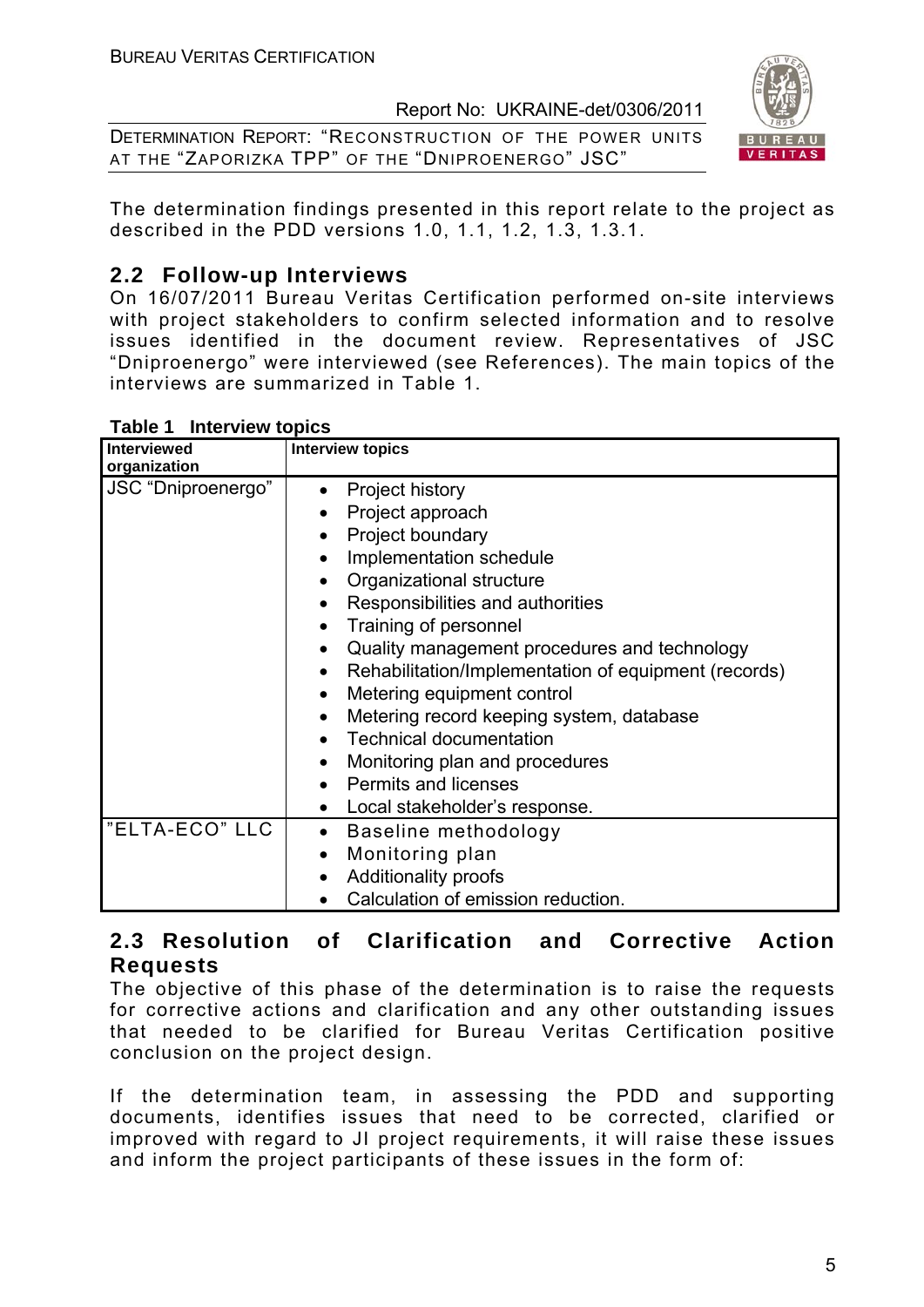DETERMINATION REPORT: "RECONSTRUCTION OF THE POWER UNITS AT THE "ZAPORIZKA TPP" OF THE "DNIPROENERGO" JSC"



(a) Corrective action request (CAR), requesting the project participants to correct a mistake in the published PDD that is not in accordance with the (technical) process used for the project or relevant JI project requirement or that shows any other logical flaw;

(b) Clarification request (CL), requesting the project participants to provide additional information for the determination team to assess compliance with the JI project requirement in question;

(c) Forward action request (FAR), informing the project participants of an issue, relating to project implementation but not project design, that needs to be reviewed during the first verification of the project.

The determination team will make an objective assessment as to whether the actions taken by the project participants, if any, satisfactorily resolve the issues raised, if any, and should conclude its findings of the determination.

To guarantee the transparency of the verification process, the concerns raised are documented in more detail in the determination protocol in Appendix A.

# **3 PROJECT DESCRIPTION**

The overall project-installed capacity of Zaporizka TPP is 3600 MW. The TPP has two lanes of power producing units. The generating units #1-4 of the І lane were constructed for the gas and coal combustion. The energy units #5-7 of the ІІ lane were constructed for the heavy fuel oil and natural gas combustion and today they are put into conservation. The proposed project covers only #1-4 of power units. The generating units were constructed for the Ash-type coal combustion with the addition of the natural gas and heavy fuel oil.

Generating units #1-4 have four TGB-300 turbogenerators with capacity 300 MW.

The electricity generated is conveyed to the grid via 330 kV and 150 kV transmission lines. All major equipment was manufactured in the former Soviet Union.

In 1995 the Zaporizka TPP became a part of the Dniproenergo JSC.

In 2006, after the signing of the Contract #7-727-2854-DPО/05 dated 14/12/2006 for the technical and economic assessment of the Unit #1 Rehabilitation, the preparation actions for the TPP Units rehabilitation and the rehabilitation itself were started

The thermal energy delivery in project scenario will remain the same as in the baseline scenario.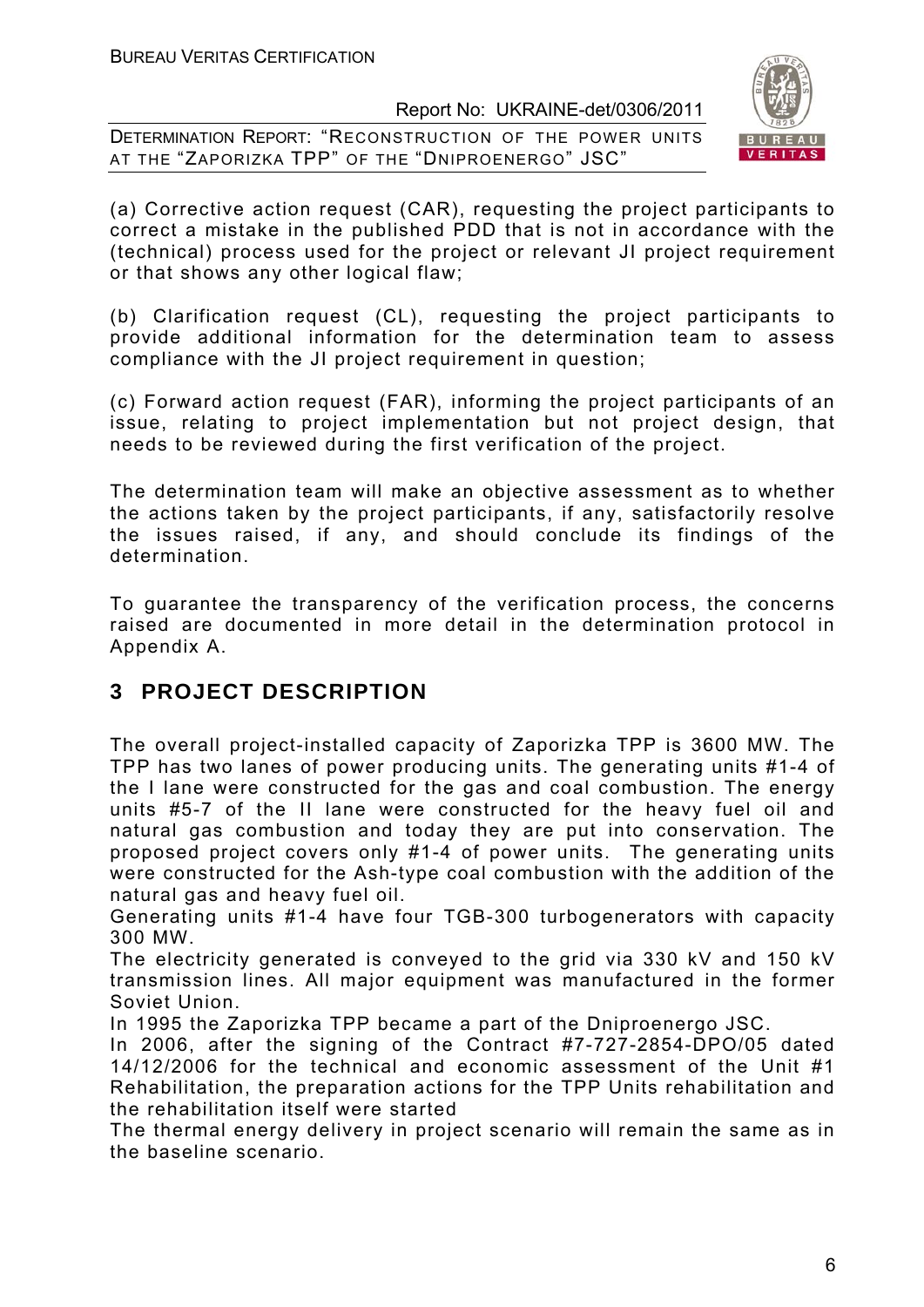DETERMINATION REPORT: "RECONSTRUCTION OF THE POWER UNITS AT THE "ZAPORIZKA TPP" OF THE "DNIPROENERGO" JSC"



The main objective of the Project is to make the existing power equipment of the TPP more efficient and reliable. The increased efficiency will provide a higher output and lower fuel consumption.

The increased capacity of the TPP is due to the better efficiency of the existing equipment. It will reduce the fuel consumption per unit of the energy produced by the station. Thus the GHG emission per the energy unit produced will be lowered.

The detailed description of the rehabilitation:

- I. Turbine equipment
- 1. Steam turbine

**-** Replacement of the nozzle blocks of the high- and mid-pressure cylinders;

- Working blades replacement in the low-pressure cylinder;
- Barring gear replacement;
- Turbine steam-distribution system modernization;
- Automatic control system installation;

**-** Overhaul and repair of the defective spots in the high-pressure cylinder pass pipelines, live steam pipelines, evaporation dams;

**-** Reconstruction of the steam turbine automatic regulation hydraulic system into electro-hydraulic system;

- Condenser pumps replacement;
- Replacement of the feed turbo-pump setting;
- Booster feed-pumps replacement;
- Drainage pump replacement in the turbine building;
- Modernization of the drainage-scavenging system;

**-** Modernization of the turbine steam-distribution system: replacement of the high pressure cut out valve, high and middle pressure regulative valve, shut-off valves, valve safety devices and drivers, regulating diaphragms, pipelines and fittings;

**-** Modernization of the oil system: oil cooler repair, oil container and oilduck replacement, bearing case and oil fittings replacement, overhaul of the working and broken oil pumps of the oil system;

**-** Turbine water-work system modernization: circulation pumps repair, service water pump replacement, water-jet pumps replacement, circulating flumes repair;

**-** Overhaul and replacement of the supporting and thrust bearings;

**-** Overhaul and repair of the cooler generator system: the chiller of the circulating pump gas coolers replacement, gas cooler generator pump replacement.

2. Steam-pipelines

**-** Overhaul and repairs.

3. Pumping equipment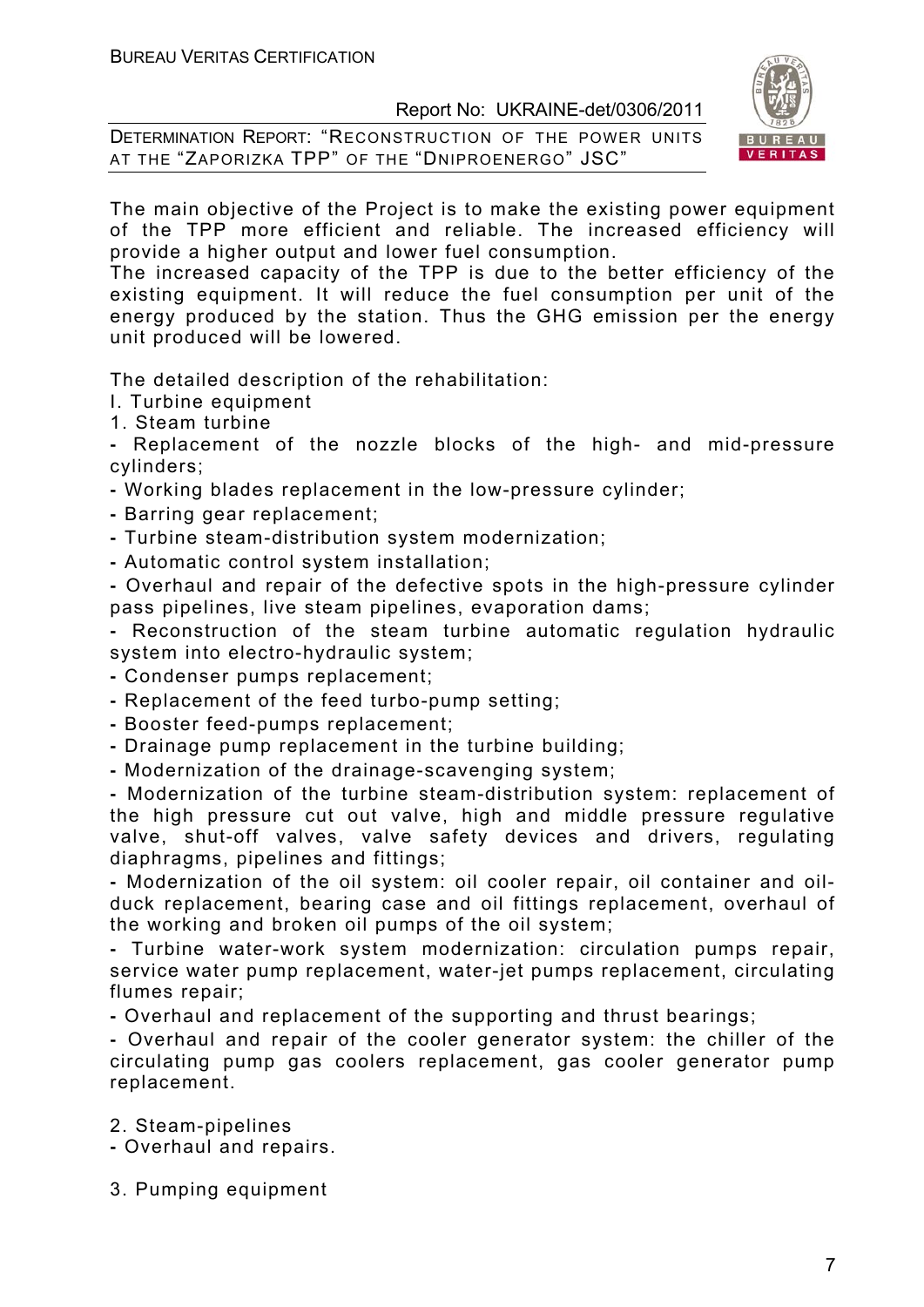DETERMINATION REPORT: "RECONSTRUCTION OF THE POWER UNITS AT THE "ZAPORIZKA TPP" OF THE "DNIPROENERGO" JSC"



- Replacement of the inner casing of the feed pump;
- Overhaul and repair of all pumping equipment.
- 4. Fittings
- Overhaul and in case of need repair and replacement of the fittings.
- 5. Insulation

**-** Overhaul and rehabilitation of the high and middle pressure equipment insulation;

- Repair of the feed-water pipeline insulation.
- 6. Control system

**-** Equipping of the turbine with the electronic control, monitor and regulation system.

- 7. Electric filters
- Replacement of the corona-forming and precipitation electrodes;
- Carriage and bracket girder replacement;
- Bearing insulator and insulator boxes replacement;
- Corona-forming and precipitation electrode jog units replacement;
- Corona-forming and precipitation electrode jog drivers replacement;
- Replacement of the gas distribution grates;
- Replacement of the high-voltage units of the electric field and replacement control regulator of the system;
- High-voltage cables replacement;

**-** Revision of the thermal insulation and anti-corrosion protection of the cases metal construction renewal;

- Bunkers and cases defects removal;
- Ashes level indicator installation;
- Dusting sensors, gas analysers and smoke fumes sensors installation;
- Fire-warning and fire-fighting system installation.

#### II. Boiler equipment

- Heating surface modernization of the burners and convection shaft;
- Lower radiation part replacement;
- Boiler collectors replacement;
- Total replacement of the water economizer coils;
- Injection and drainage pipelines replacement;

**-** Blasting nozzle diaphragms and explosive valve diaphragms replacement;

**-** Repair of the boxes, air-pipelines, main intercepting valve, steam heat exchangers;

**-** Replacement of the exiting burners on the swirl powder-gas burners with aerodynamic regulation of separate valves;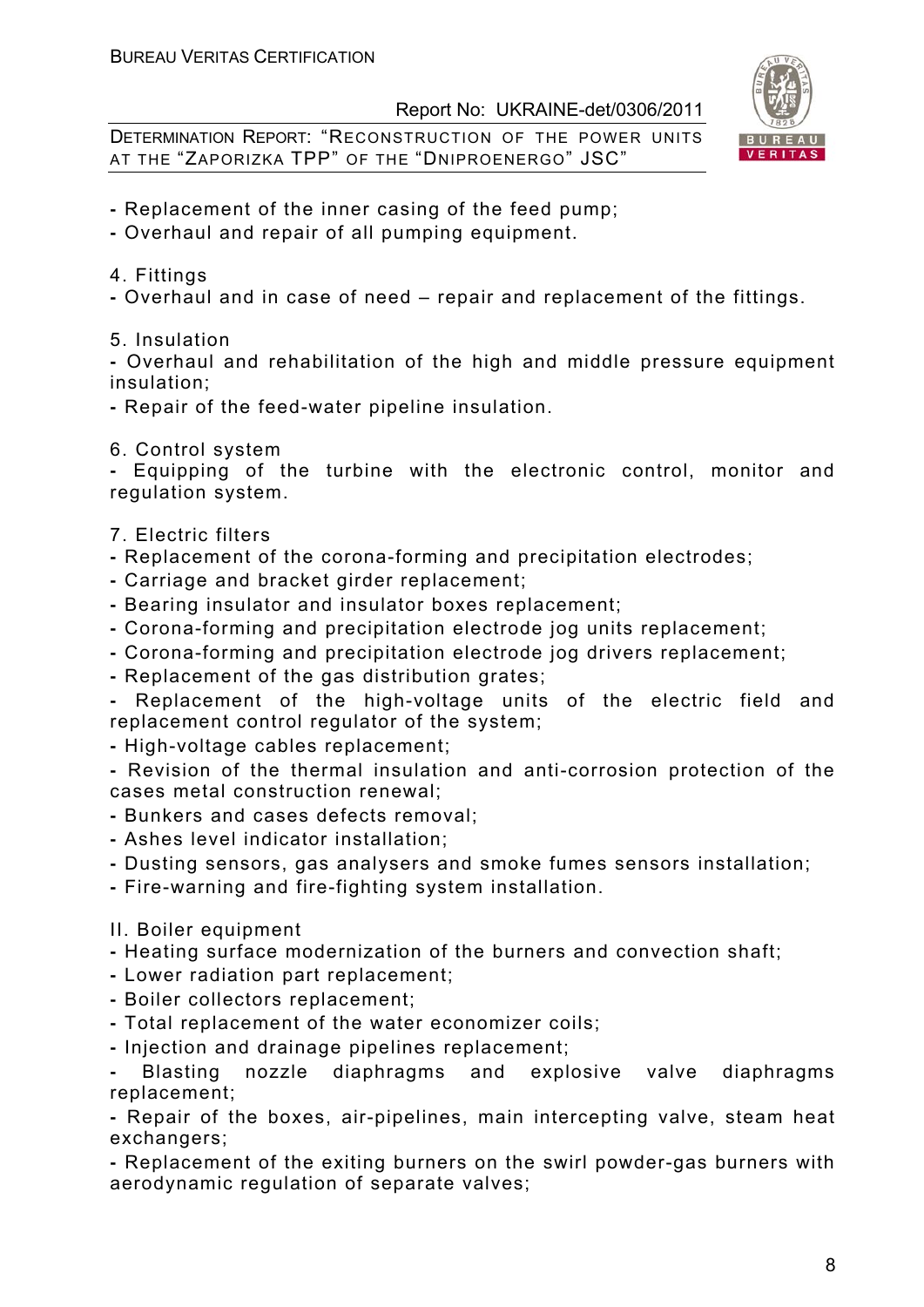DETERMINATION REPORT: "RECONSTRUCTION OF THE POWER UNITS AT THE "ZAPORIZKA TPP" OF THE "DNIPROENERGO" JSC"



- Replacement (repair) oа the slag-removal bunkers and slag duct screw;
- Modernization of the boiler convention shaft setting;
- Dust bunkers replacement;

**-** Repair of different equipment in the boiler unit: repair of the separator, injection attemperator, reduction-cooler equipment, main safety valves, cyclones, etc.;

**-** Modernization of the main equipment of the boiler unit powder-gas-air flow track;

**-** Replacement of the oil system rattle, dust-system separators repair, mill fan and hot blast fans replacement;

**-** Draft system replacement, cleaning of the regenerative air-heater with oil-stations;

**-** Replacement of the raw coal and dust feeding device, replacement of the blow fans and of the induced-draught fans with oil-stations;

- Repair of the powder-gas-air flow duct parts and of the separate units;
- Overhaul and repair of the hydraulic ash removal system;
- Replacement of the spray-water and removal-water pipelines;

**-** Overhaul and repair of the live steam pipelines, cool and hot reheat pipelines;

**-** Overhead-bearing system replacement.

III. Electric generator and electric equipment

- Replacement of the stator winding;
- Reconstruction or replacement of the rotor;

**-** Modernization of the cooling system of the generator with the replacement of the gas condensers;

- Modernization of the unit transformer;
- Modernization of the cooling system of the transformer.

In 2008 - 2010 the advanced repairs of the Units #1, 2, 3 and 4 were implemented at the TPP as the Servicing and Preparation for the Reconstruction. The main packages of measures of these repairs are (more detailed explanation will be provided in the Monitoring Report for this period):

**-** The repairs of the heating surfaces of the boiler units:

**-** The inspection and repairs of the High-, Mid-, and Low-Pressure Cylinders;

- The control and the replacement of the fittings;
- The inspection and the replacement of the pipelines;
- The repairs and the replacement of the burners at the boiler unit;
- The advanced repairs of the pumping equipment;
- The control and the replacement of the blades of the turbine;
- The repairs of the dust system;
- The repairs of the generator winding.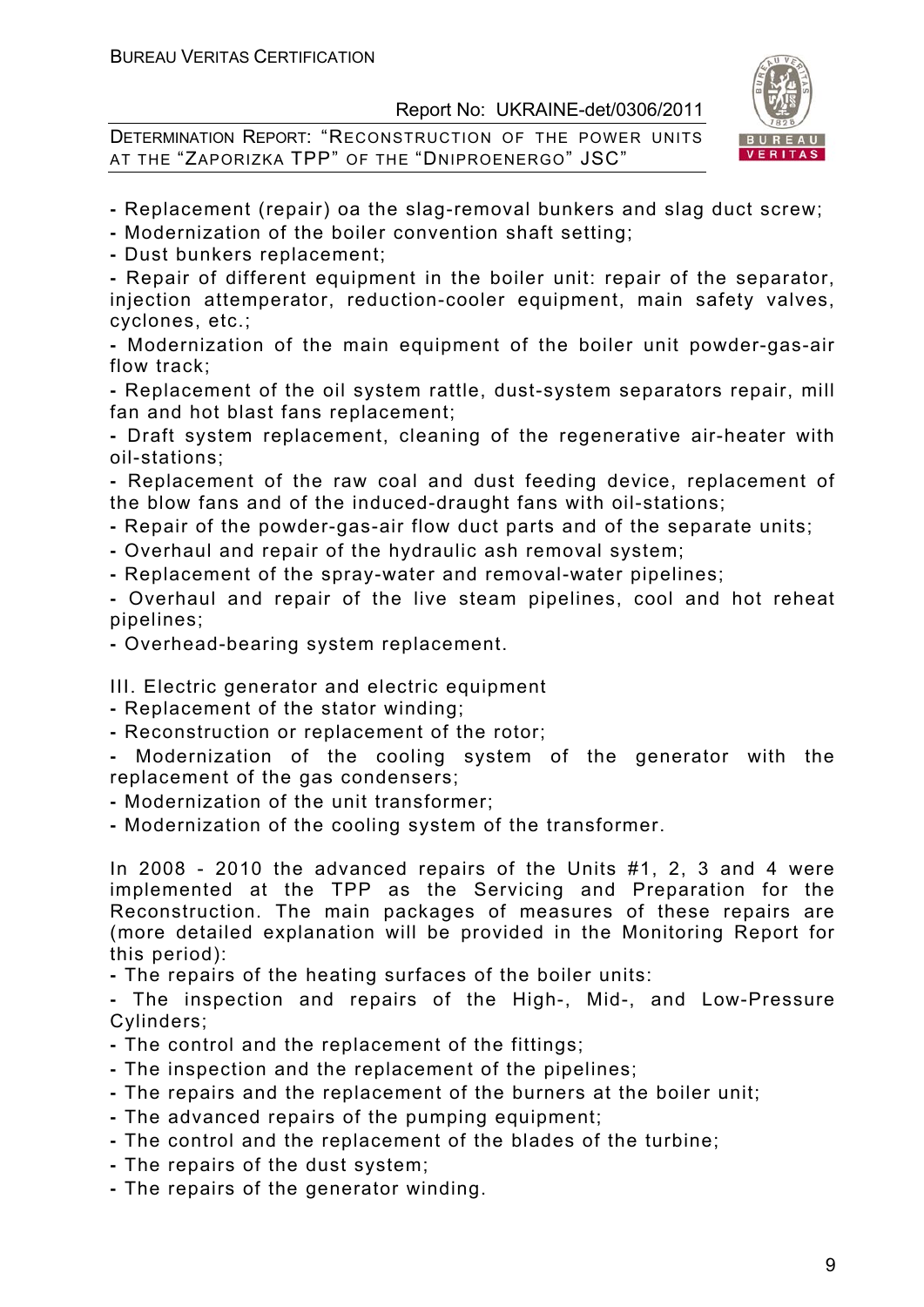DETERMINATION REPORT: "RECONSTRUCTION OF THE POWER UNITS AT THE "ZAPORIZKA TPP" OF THE "DNIPROENERGO" JSC"



The identified areas of concern as to the project description, project participants' response and BVC's conclusion are described in Appendix A, Table 2 (refer to CAR01-CAR06, CL01).

# **4 DETERMINATION CONCLUSIONS**

In the following sections, the conclusions of the determination are stated.

The findings from the desk review of the original project design documents and the findings from interviews during the follow up visit are described in the Determination Protocol in Appendix A.

The Clarification and Corrective Action Requests are stated, where applicable, in the following sections and are further documented in the Determination Protocol in Appendix A. The determination of the Project resulted in 23 Corrective Action Requests and 4 Clarification Requests.

The number between brackets at the end of each section correspond to the DVM paragraph

# **4.1 Project approvals by Parties involved (19-20)**

The project has already received Letter of Endorsement #9/23/7 on the JI project "Reconstruction of the power units at the "Zaporizka TPP" of the "Dniproenergo" JSC" dated 05/01/2011 issued by National Environmental Investment Agency of Ukraine.

Proposed project was approved by both Parties involved

Letter of Approval #2751/23/7 dated 26/09/2012 has been issued by State Environment Investment Agency of Ukraine.

Letter of Approval #2012JI48 dated 18/10/2012 has been issued by Ministry of Economic affairs, Agriculture and Development oft he Kingdom Netherlands

Bureau Veritas Certification received this letter from the project participants and does not doubt its authenticity.

# **4.2 Authorization of project participants by Parties involved (21)**

Next legal entities are listed in the PDD version 1.3.1 dated 31/01/2012 as project participants:

- PJSC "Dniproenergo" from Ukraine, the Party Involved;
- ING Bank N.V. from the Netherlands, the Party-buyer of ERU.

Contact information on project participants are listed in the Annex 1 of the PDD.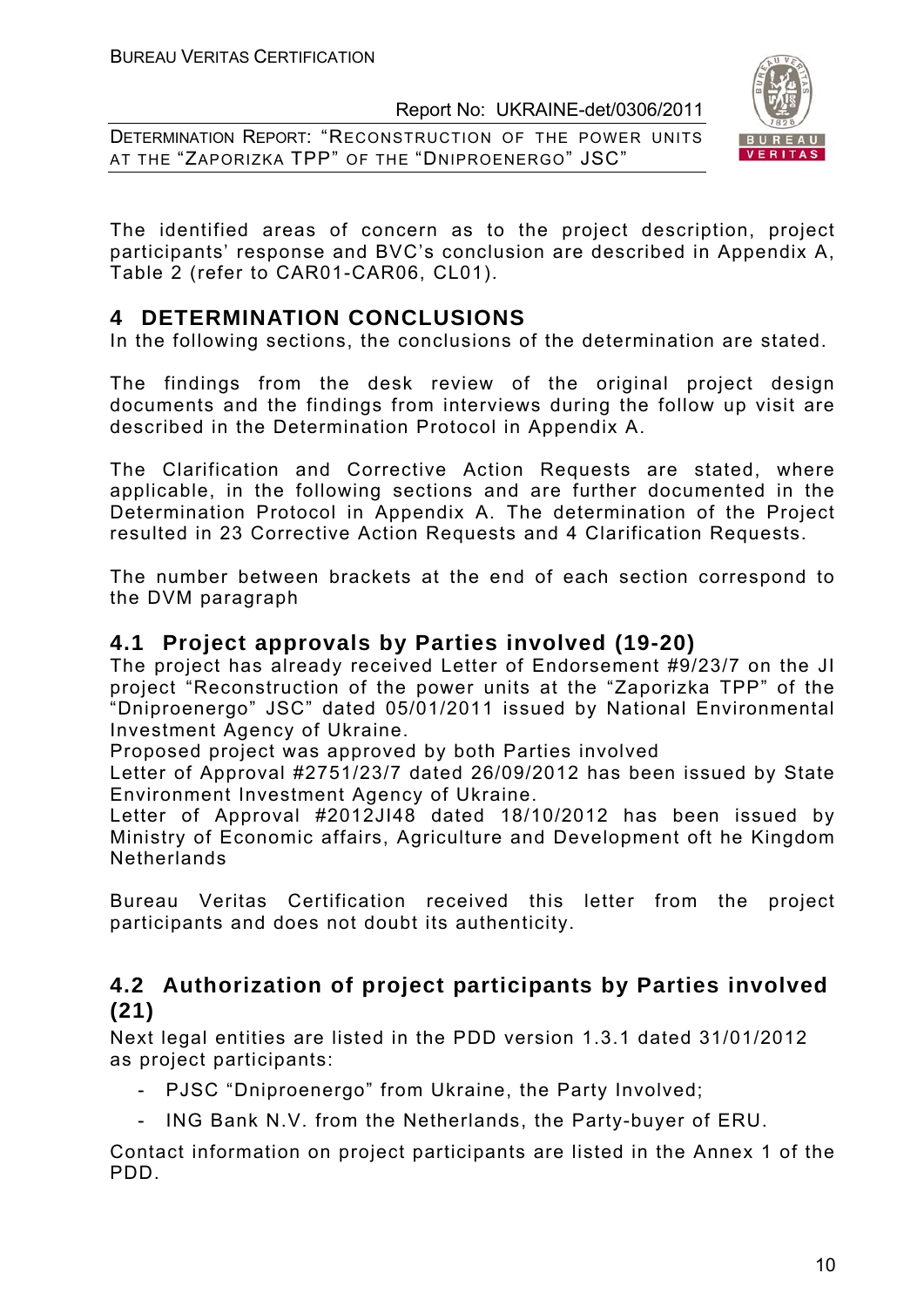DETERMINATION REPORT: "RECONSTRUCTION OF THE POWER UNITS AT THE "ZAPORIZKA TPP" OF THE "DNIPROENERGO" JSC"



The official authorization of each legal entity listed as project participant in the PDD by Parties involved was provided in the written project approvals (refer to 4.1 above).

The identified areas of concern as to the authorisation of the project participants, project participants' response and BVC's conclusion are described in Appendix A, Table 2 (refer to CAR07).

# **4.3 Baseline setting (22-26)**

The PDD explicitly indicates that JI specific approach was selected for identifying the baseline. Project will use a baseline in accordance with the "Tool for the demonstration and assessment of additionality" (Version 05.2.1)

The PDD provides a detailed theoretical description in a complete and transparent manner, as well as justification, that the baseline is established:

a) Identifying and listing alternatives to the project activity on the basis of conservative assumptions and taking into account uncertainties.

b) Identifying the most plausible alternatives considering relevant sectoral policies and circumstances, such as economic situation in the energetic sector in Ukraine and other key factors that may affect the baseline. The baseline is identified by screening of the alternatives based on the technological and economic considerations for the project developer, as well as on the prevailing technologies and practices in Ukrainian energy industry at the time of the investment decision.

The alternatives have been identified based on national practice and reasonable assumptions with regard to the sectoral legislation and reform, economic situation in the country, availability of raw materials and fuel as well as technologies and logistics etc.

*Alternative #1* Proposed project activity will be implemented without JI registration. Only a JI registration can push the rehabilitation forward and allow the Project to be implemented. It also can stimulate the project owner to provide this kind of projects on the other TPPs

*Alternative #2* Reconstruction of boiler equipment without reconstruction of turbines and generators will allow the Project Owner to save financial resources for the Project implementation and the efficiency of the boiler part of the Power-Generating Unit will be improved. But, at the same time, the boiler cannot be rehabilitated without getting the whole Power-Generating Unit off the operation. It means that loses will be the same as for the whole unit rehabilitation. And the efficiency of the unit after this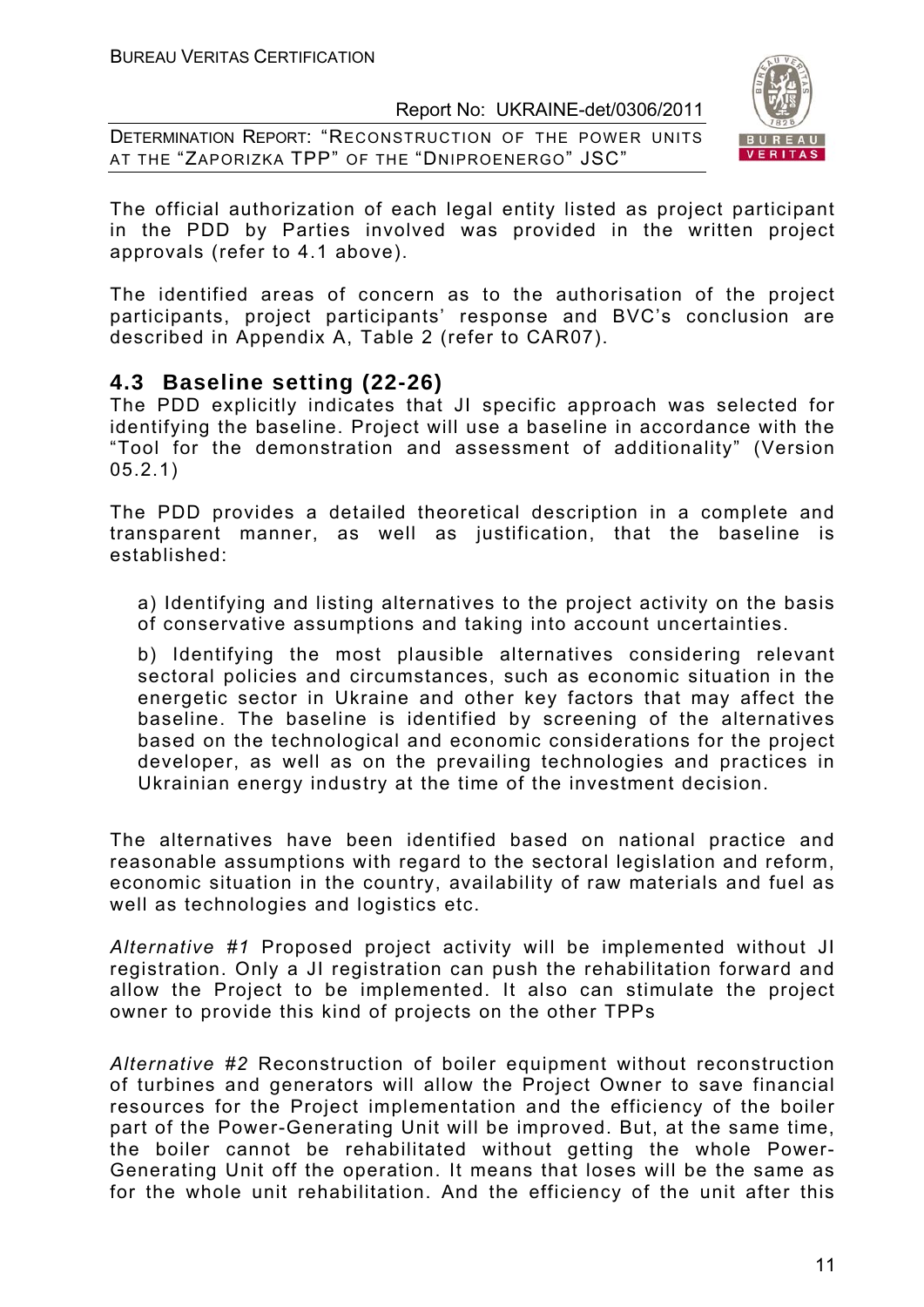DETERMINATION REPORT: "RECONSTRUCTION OF THE POWER UNITS AT THE "ZAPORIZKA TPP" OF THE "DNIPROENERGO" JSC"



kind of partial rehabilitation will be significantly lower then after the whole Unit rehabilitation. So, the *Alternative 2* is technically possible, but not reasonable and feasible.

*Alternative #3* Reconstruction of steam turbines without reconstruction of boilers and generators. The *Alternative #3* is not feasible for the same reasons as the *Alternatives #2*.

*Alternative #4* Rehabilitation of electric generators without reconstruction of boilers and steam turbines. The *Alternative #4* is not feasible for the same reasons as the *Alternatives #2, #3*.

*Alternative #5* Servicing of the equipment, optimization of work regimes, fuel parameters optimization without rehabilitation. *Alternative #5* allows saving the finances in the short-term perspective but the effectiveness of these measures without the rehabilitation will be limited. Optimisation of the working regimes is limited by the technical condition of the equipment. Without the rehabilitation, the work at the optimal regime and manoeuvring is possible in a very small range. Consequently, it results in the fuel consumption and GHG emission increase. Thus, the *Alternative 5*  is only possible in a short term perspective and is not feasible or reasonable.

*Alternative #6* Build new generating units. The cost of the new power generating plant with the same approximate capacity would cost around 1 000 USD/kW10. It means that the construction of the new TPP with the same loading capacity as Zaporizka TPP will cost around1.2 Billion USD. The financial barrier eliminates the *Alternative 6*.

*Alternative #7* Continuation of existing situation without working process optimization and any investment in rehabilitation of equipment. The Alternative #1 is the most likely baseline scenario for a number of reasons, for instance the required quantity of electric energy can be produced without costly and large-scale reconstruction as well as change of historical manufacturing practice and logistics. The above suggests that the Alternative #1 would be the most plausible and credible alternative and it represents the baseline scenario for the proposed

All proposed Alternatives are in consistency with mandatory applicable laws and regulations.

The TPP supply electric energy for Ukraine national grid and heat energy that supply to local consumers for household heating. Project developer excludes amount of fuel for heat producing from baseline calculation. Fuel amount division between electricity production and heat supply is a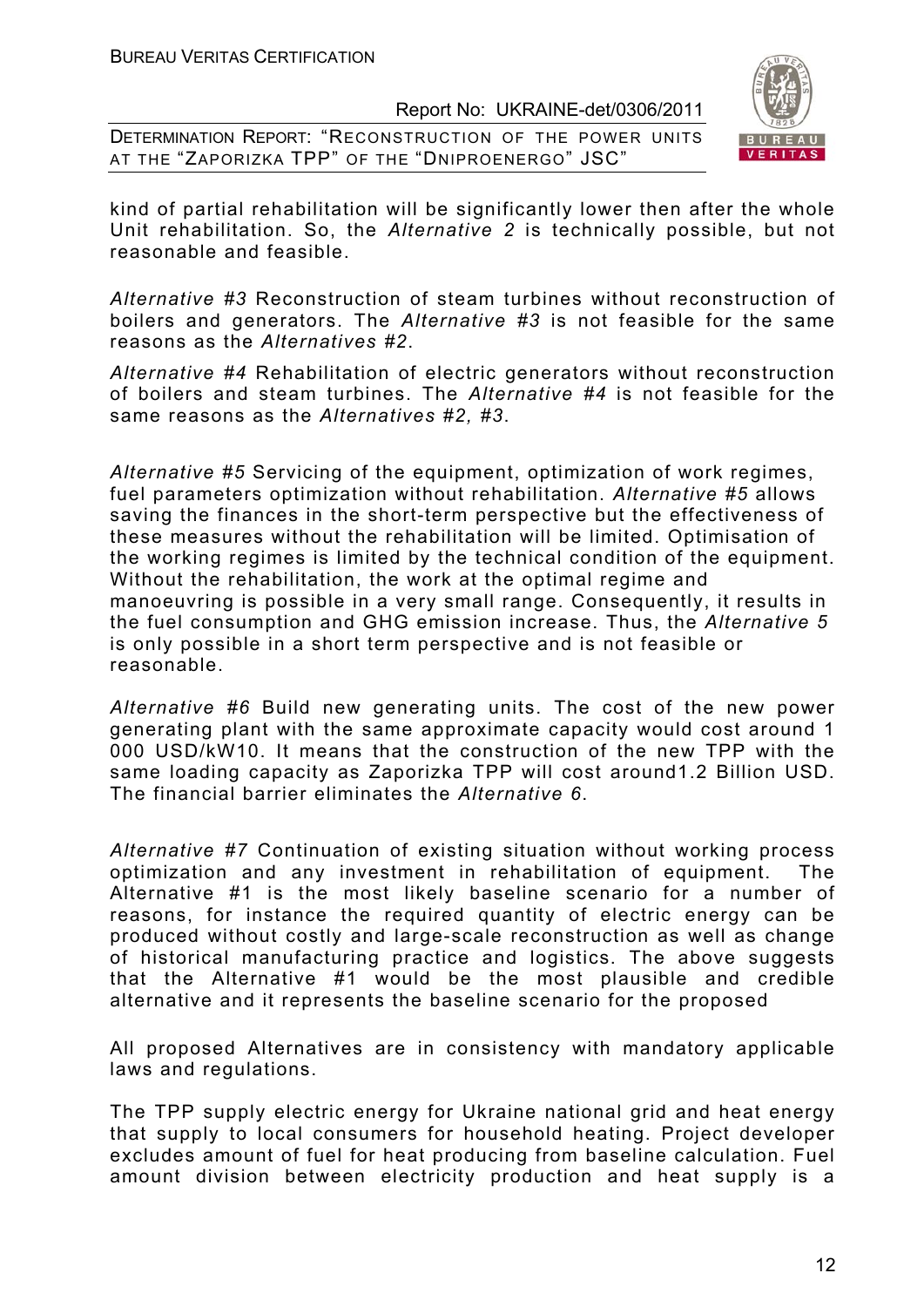DETERMINATION REPORT: "RECONSTRUCTION OF THE POWER UNITS AT THE "ZAPORIZKA TPP" OF THE "DNIPROENERGO" JSC"



technical procedure approved by Ukraine Ministry of Fuel and Power. Power plant personnel use this procedure to calculate specific fuel consumption for 1 MW and 1 GCal. Project developer in the Annex 2 of PDD provides detailed description of Specific Fuel Rate calculations.

Project developer uses values of gas, coal and fuel oil emission factors for baseline calculations in accordance with IPCC 1996 Guidelines for National Greenhouse Gas Inventories and the National GHG Inventory Report of Ukraine for 1990 – 2009 years

All explanations, descriptions and analyses pertaining to the baseline in the PDD were found adequate and the baseline is identified appropriately.

The identified areas of concern as to the baseline settings, project participants' response and BVC's conclusion are described in Appendix A, Table 2 (refer to CAR08, CAR09).

# **4.4 Additionality (27-31)**

The most recent version of the "Tool for the demonstration and assessment of additionality" approved by the CDM Executive Board was used, in accordance with the JI specific approach, defined in paragraph 2 (c) of the annex I to the "Guidance on criteria for baseline setting and monitoring". All explanations, descriptions and analyses are made in accordance with the selected tool.

The PDD provides a justification of the applicability of the approach.

Seven alternative scenarios to the project activity were identified and proven to be in compliance with mandatory legislation and regulations taking into account the enforcement in the region and Ukraine. Project developer provides investment analysis and common practice analysis. Continuation of existing situation (alternative 7) was chosen as baseline scenario.

The program of Zaporizka TPP reconstruction is the program that has no predecessors in Ukraine and could not be considered as a common practice.

Additionality is demonstrated appropriately as a result of the analysis using the approach chosen.

The identified areas of concern as to the project additionality, project participants' response and BVC's conclusion are described in Appendix A, Table 2 (refer to CAR10)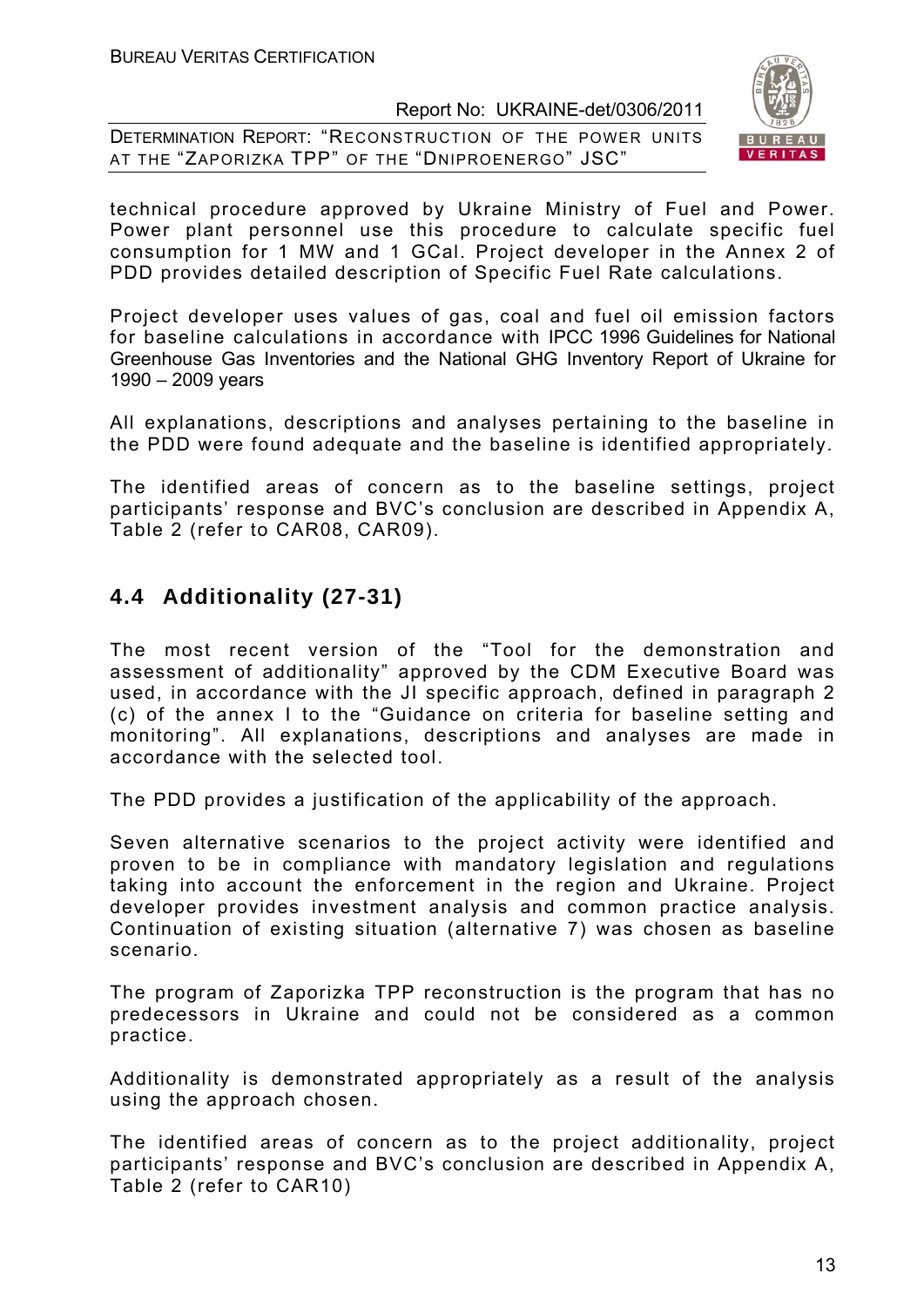DETERMINATION REPORT: "RECONSTRUCTION OF THE POWER UNITS AT THE "ZAPORIZKA TPP" OF THE "DNIPROENERGO" JSC"



# **4.5 Project boundary (32-33)**

Project boundaries include the sources of all significant greenhouse gas emissions that are under control of the project participants and connected with project activity.

Project boundaries include the power generating equipment (boilers, turbines, generators, relevant auxiliary and measuring equipment).

Based on the above assessment, the AIE hereby confirms that the identified boundary and the selected sources and gases are justified for the project activity.

The identified areas of concern as to the project boundary, project participants' response and BVC's conclusion are described in Appendix A, Table 2 (refer to CAR11, CL02).

# **4.6 Crediting period (34)**

The PDD states the starting date of the project as the date on which the implementation or construction or real action of the project will begin or began, and the starting date is 28/12/2006, which is after the beginning of 2000.

The PDD states the expected operational lifetime of the project in years and months, which is 20 years or 240 months.

The PDD states the length of the crediting period in years and months, which is 3 years or 36 months, and its starting date as 01/01/2010, which is on the date the first emission reductions or enhancements of net removals are generated by the project.

The PDD states that the crediting period for the issuance of ERUs starts only after the beginning of 2008 and does not extend beyond the operational lifetime of the project.

The identified areas of concern as to the crediting period, project participants' response and BVC's conclusion are described in Appendix A, Table 2 (refer to CAR12, CAR13, CL03, CL04).

# **4.7 Monitoring plan (35-39)**

The PDD, in its monitoring plan section, explicitly indicates that JI specific approach was the selected.

The monitoring plan describes all relevant factors and key characteristics that will be monitored, and the period in which they will be monitored, in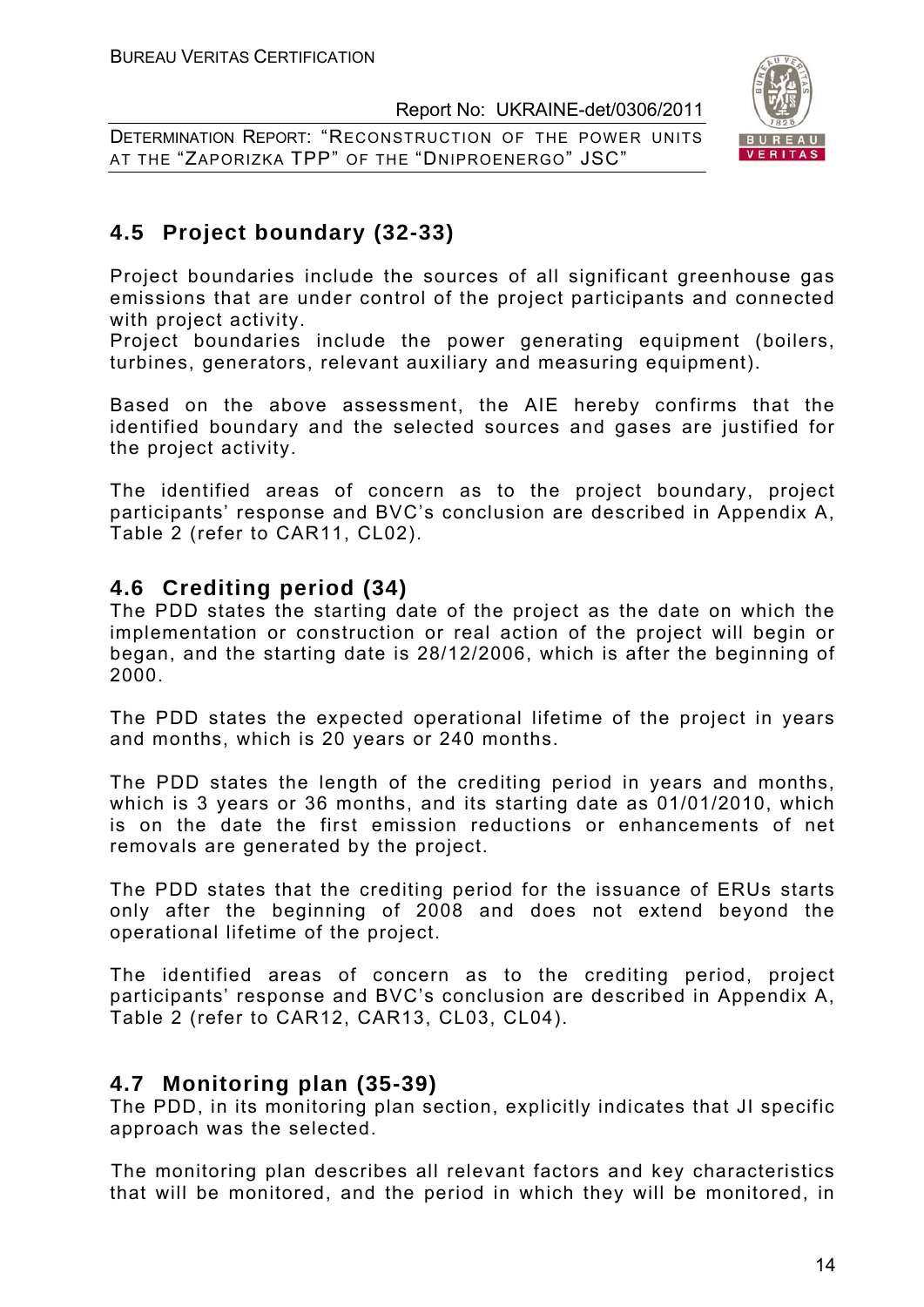DETERMINATION REPORT: "RECONSTRUCTION OF THE POWER UNITS AT THE "ZAPORIZKA TPP" OF THE "DNIPROENERGO" JSC"



particular also all decisive factors for the control and reporting of project performance, such as statistics reporting forms; quality control (QC) and quality assurance (QA) procedures; detailed guidelines regulating the monitoring procedures and responsibilities; the Investment Plan giving a schedule of construction activities; the operational and management structure that will be applied in implementing the monitoring plan.

The monitoring plan specifies the indicators, constants and variables that are reliable (i.e. provide consistent and accurate values), valid (i.e. are clearly connected with the effect to be measured), and that provide a transparent picture of the emission reductions or enhancements of net removals to be monitored such as value of produced electricity, quantity of gas, coal, fuel oil consumed, emission factor for each kind of fuel consumption, oxidation factor for each fuel.

The monitoring plan explicitly and clearly distinguishes:

(i) Data and parameters that are not monitored throughout the crediting period, but are determined only once (and thus remain fixed throughout the crediting period), and that are available already at the stage of determination, such as oxidation factors for coal, natural gas, fuel oil, emission factors for each fuel, Specific fuel Rate of the power plant in the baseline scenario.

(ii) Data and parameters that are not monitored throughout the crediting period, but are determined only once (and thus remain fixed throughout the crediting period), but that are not already available at the stage of determination, which are absent.

(iii) Data and parameters that are monitored throughout the crediting period, such as Specific Fuel Rate, the share of fuel consumed for energy production, the amount of the electricity supplied to the grid*.*

The monitoring plan describes the methods employed for data monitoring (including its frequency) and recording, such as direct measurement with scales; gas, water, steam and electricity meters; calculations with different recording frequency such as continuously or monthly and electronic or paper recording method.

The monitoring plan elaborates all algorithms and formulae used for the estimation/calculation of baseline emissions/removals and project emissions/removals or direct monitoring of emission reductions from the project, leakage, as appropriate.

*Emission reduction* is being calculated as follows: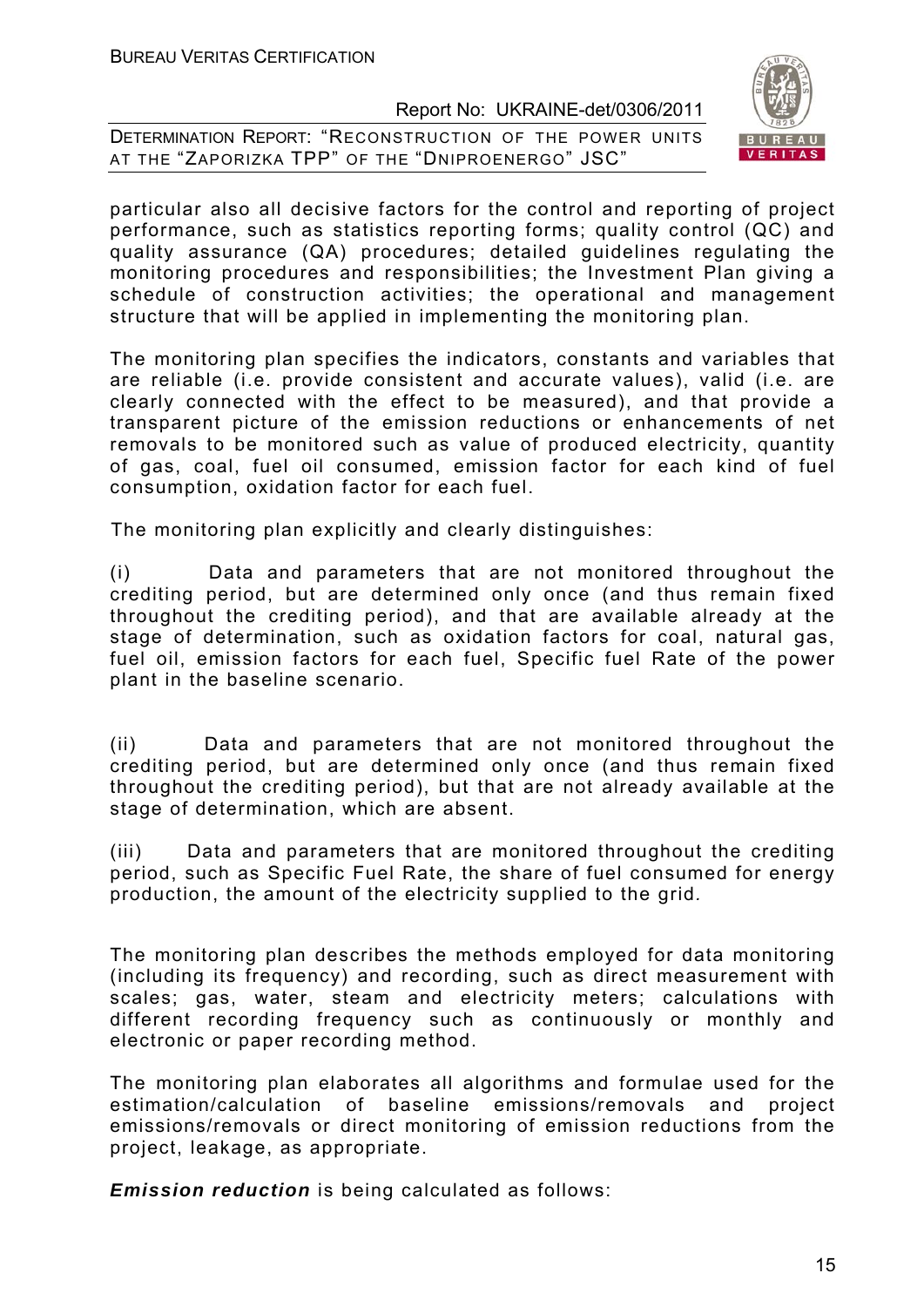DETERMINATION REPORT: "RECONSTRUCTION OF THE POWER UNITS AT THE "ZAPORIZKA TPP" OF THE "DNIPROENERGO" JSC"



 $ER_v = BE_v - PE_v$ 

Where:

*ERy* – emission reductions achieved by the project activity in year *y,*  tonnes of CO2 equivalent;

*BEy* – baseline CO2 emission in year *y,* tonnes of CO2 equivalent;

*PEy* – project CO2 emission in year *y,* tonnes of CO2 equivalent.

*Baseline emission* is being calculated as follows

*BE<sub>v</sub>* = *Σ* (*SFR<sub>b</sub>* × *SF<sub>i, v</sub>* × *OXID<sub>i, y</sub>* × *EF<sub>i, y</sub>*) × *AELS<sub>y</sub>* 

Where:

*BEy* – Baseline emission in year *y,* tonnes of CO2 equivalent;

 $SFR<sub>b</sub>$  – specific fuel rate of the power plant in the Baseline Scenario, MWh/GJ;

*SFi,y* – share of fuel *i* (coal, natural gas or a heavy fuel oil), consumed by the project activity power plant in year *y* in energy units;

*OXIDi,y* – oxidation factor of the fuel *i* in year *y*;

*EFi,y* - emission factor of the fuel *i* consumed in year *y,* tonnes of CO2/GJ;  $AELS<sub>v</sub>$  – the amount of the electricity supplied to the electricity grid in year *y*, MWh.

$$
SFRb = \frac{\sum_{i=1}^{n} SFRyi}{n},
$$

Where:

- *SFRb* a specific fuel rate of the power plant in the baseline scenario, GJ/MWh;
- *SFRy,i* a specific fuel rate of the power plant in years, prior to the Project Implementation, GJ/MWh;

*n* - number of years

*Project emission* is being calculated as follows:

*PE<sub>v</sub>* = *Σ*(*SFR<sub>v</sub>* × *SF<sub>iv</sub>* × *OXID<sub>iv</sub>* × *EF<sub>iv</sub>*) × *AELS<sub>v</sub>*,

Where:

*PEy* – Project emission in year *y*, tonnes of CO2 equivalent; *SFRy* – specific fuel rate of the station in year *y*, GJ/MWh; *SFi,y* – share of fuel *i* (coal, natural gas or a heavy fuel oil), consumed in year *y*;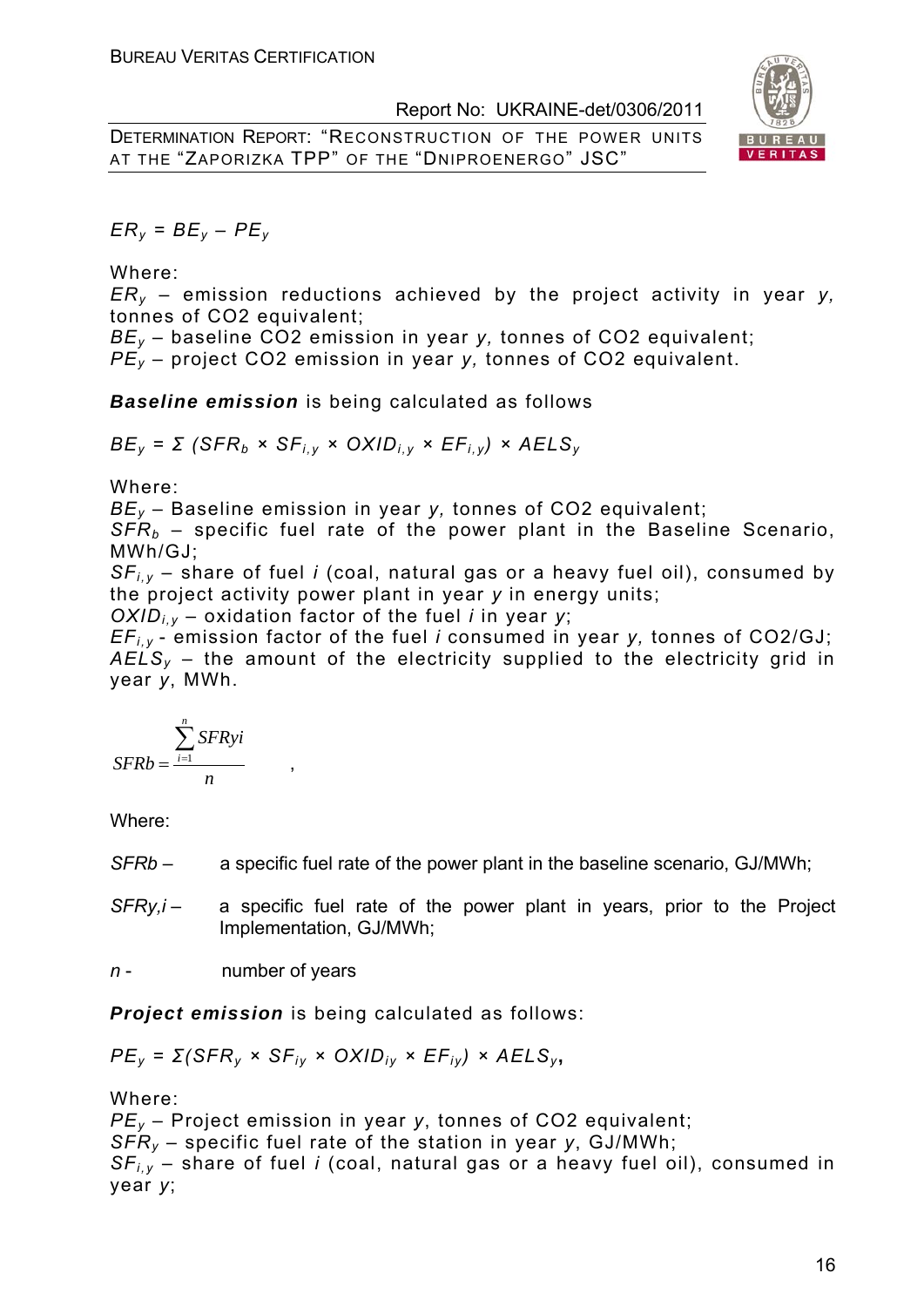DETERMINATION REPORT: "RECONSTRUCTION OF THE POWER UNITS AT THE "ZAPORIZKA TPP" OF THE "DNIPROENERGO" JSC"



*OXIDi,y* – oxidation factor of the fuel *i* consumed in year *y*;  $EF_{i,v}$  – emission factor of the fuel *i* consumed in year *v*, tonnes of CO2/GJ;

$$
SFRy = \frac{\sum (Fiy * NCViy)}{7} \textit{I AELSy}
$$

**Where** 

- *SFRy* specific fuel rate of the power plant in year *y,* t.e.f./MWh. (GJ/MWh);
- *Fi,y*  the amount of the fuel *i* consumed by the power plant for the electricity production in year *y,* tonnes (th.m3);
- $NCV_i$ ,  $\qquad -$  net caloric value of the fuel *i* in year *y*, GCal/tonnes(th.m3);
- 7 the net caloric value of one ton of the equivalent fuel, GCal;
- *AELSy* annual energy supply of the power plant in year *y,* MWh.

The monitoring plan presents the quality assurance and control procedures for the monitoring process which are described in the section D.2 of the PDD. This includes, as appropriate, information on calibration and on how records on data and/or method validity and accuracy are kept

The monitoring plan clearly identifies the responsibilities and the authority regarding the monitoring activities. The data required to monitor JI project is routinely collected within the normal operations of the Zaporizka TPP therefore JI monitoring is integral part of routine monitoring.

The monitoring plan will be implemented by different specialists of Zaporizka TPP under supervision of Zaporizka TPPs director. Head of Production-Technical Department has overall project responsibility. Monitoring information is completed in:

- shift reports, based on workbooks in electricity, boiler-turbine, fuel-transport departments, chemical laboratory
- day reports, completed by heads of departments
- 3-tech month, quarter and yearly forms based on department's day reports. 3-tech forms completed by technical-producing department head.

Existing TPP's equipment isn't principally changed during project implementation. So, special trainings for personnel involved in the project is not needed. Routine professional trainings will be provided to TPPs staff by Health and Safety Department and Environmental Safety Department.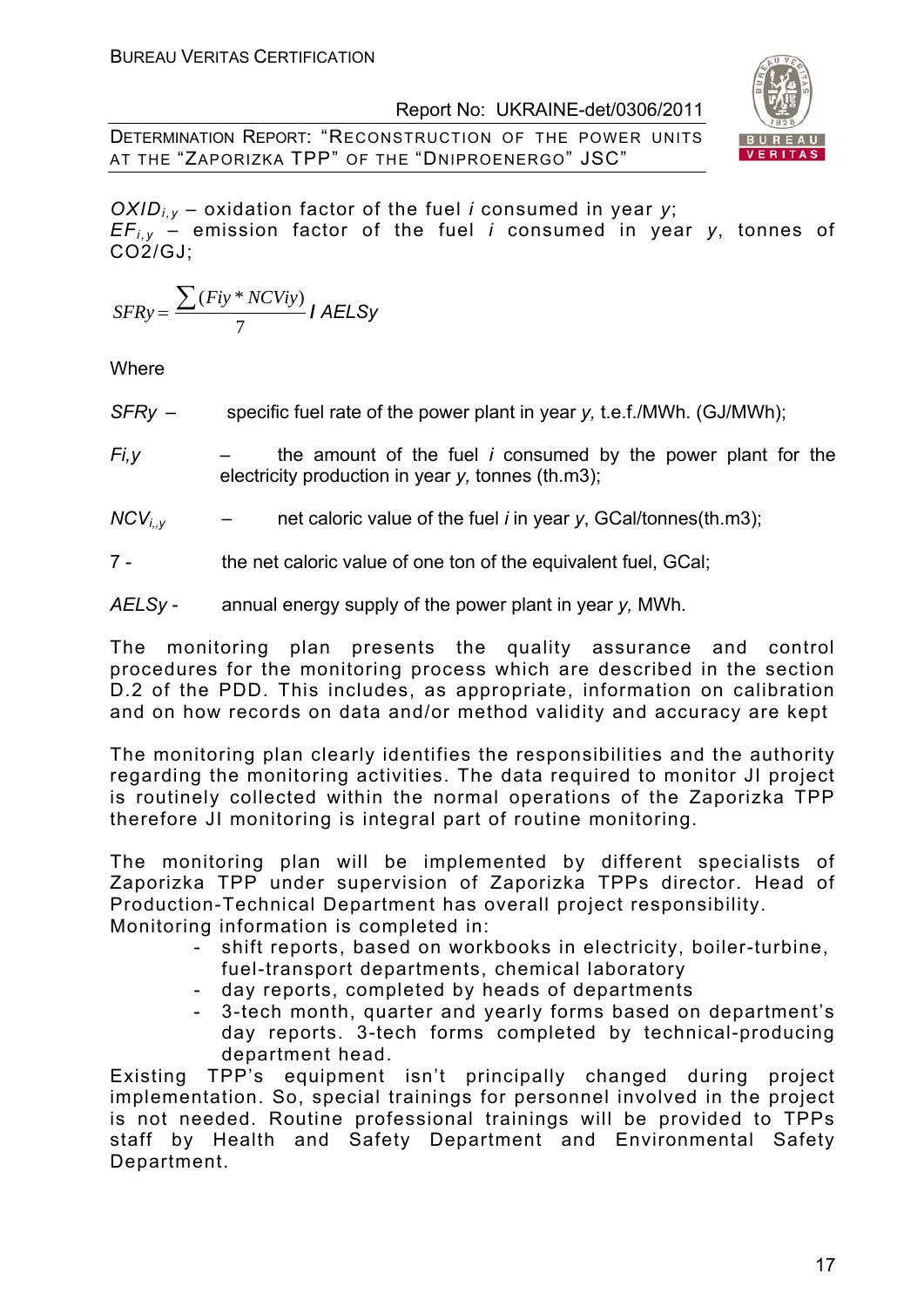DETERMINATION REPORT: "RECONSTRUCTION OF THE POWER UNITS AT THE "ZAPORIZKA TPP" OF THE "DNIPROENERGO" JSC"



On the whole, the monitoring report reflects good monitoring practices appropriate to the project type.

The monitoring plan provides, in tabular form, a complete compilation of the data that need to be collected for its application, including data that are measured or sampled and data that are collected from other sources (e.g. official statistics, expert judgment, proprietary data, IPCC, commercial and scientific literature etc.) but not including data that are calculated with equations

The monitoring plan indicates that the data monitored and required for verification are to be kept for two years after the last transfer of ERUs for the project.

The identified areas of concern as to the monitoring plan, project participants' response and BVC's conclusion are described in Appendix A, Table 2 (refer to CAR14-CAR20).

# **4.8 Leakage (40-41)**

The PDD appropriately describes an assessment of the potential leakage of the project and appropriately explains which sources of leakage are to be calculated, and which can be neglected, such as  $CO<sub>2</sub>$ ,  $CH<sub>4</sub>$ , N<sub>2</sub>O leakages.

# **4.9 Estimation of emission reductions or enhancements of net removals (42-47)**

The PDD indicates assessment of emissions or net removals in the baseline scenario and in the project scenario as the approach chosen to estimate the emission reductions or enhancement of net removals generated by the project.

The PDD provides the ex ante estimates of:

(a) Emissions or net removals for the project scenario (within the project boundary), which are 12 935 231 tonnes of CO2eq for period 01/01/2010- 31/12/2012 and 97 355 839 tonnes of CO2 for period 01/01/2013 - 31/12/2029;

(b) Leakage is equal to zero;

(c) Emissions or net removals for the baseline scenario (within the project boundary), which are 13 103 431 tonnes of CO2eq for period 01/01/2010-31/12/2012; 102 813 008 tonnes of CO2 for period 01/01/2013 - 31/12/2029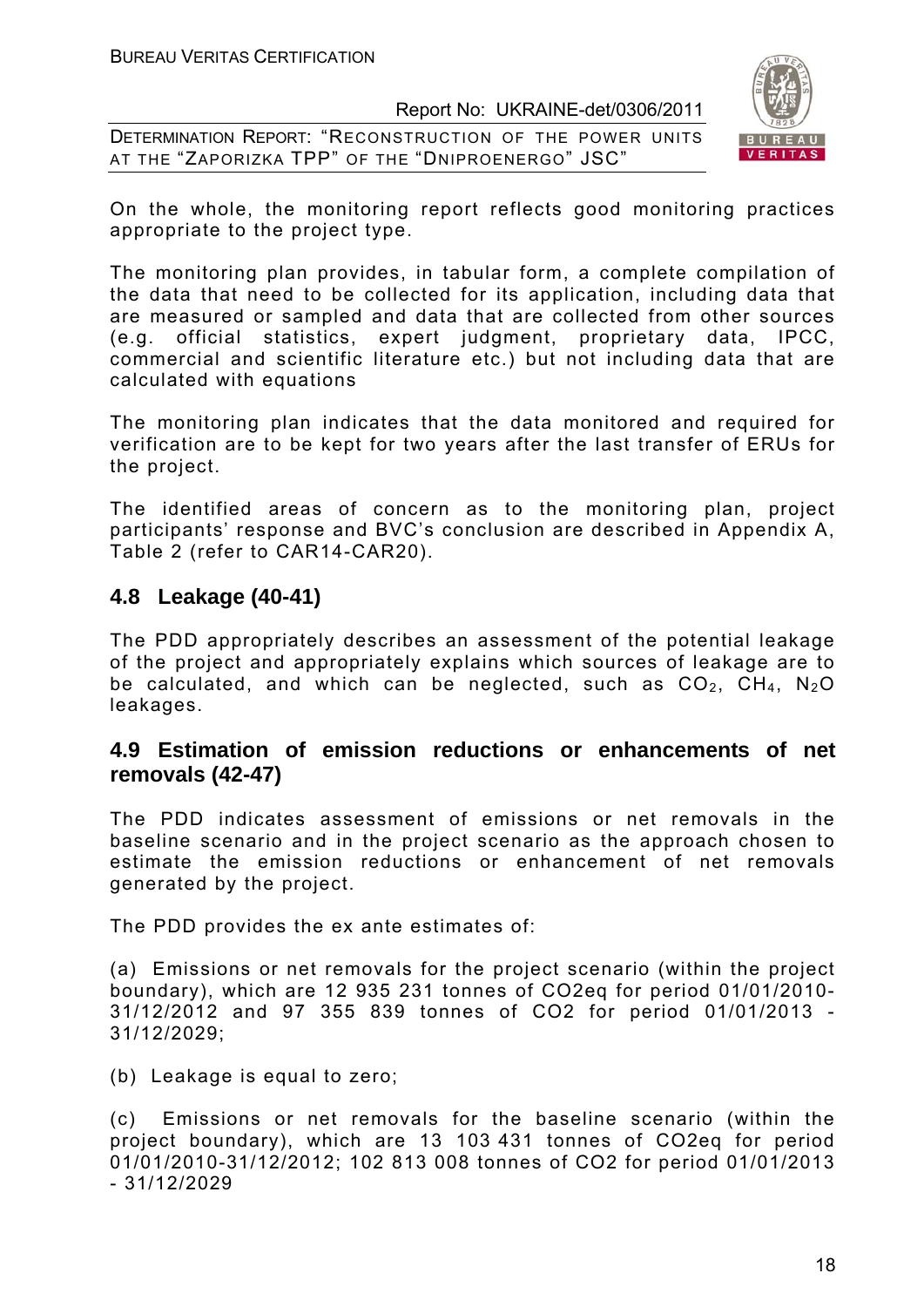DETERMINATION REPORT: "RECONSTRUCTION OF THE POWER UNITS AT THE "ZAPORIZKA TPP" OF THE "DNIPROENERGO" JSC"



(d) Emission reductions or enhancements of net removals adjusted by leakage (based on (a)-(c) above), which is 168 200 tonnes of CO2eq for period 01/01/2010-31/12/2012; 5 457 169 tonnes of CO2 for period 01/01/2013 - 31/12/2029.

The estimates referred to above are given:

(a) On a annually basis;

- (b) From 01/01/2010 to 31/12/2029, covering the whole crediting period;
- (c) On a source-by-source/sink-by-sink basis;
- (d) For CO2;

(e) In tonnes of CO2 equivalent, using global warming potentials defined by decision 2/CP.3 or as subsequently revised in accordance with Article 5 of the Kyoto Protocol;

The formulas used for calculating the estimates referred above are the same as those used for project monitoring and described in the section 4.7 above. All formulas are consistent throughout the PDD.

For calculating the estimates referred to above, key factors, e.g. departmental rules of Energy sector of Ukraine, Ukrainian environmental legislation and other national regulations as well as key appropriate factors, such as such as availability of capital for the project implementation; tariffs, local availability of project technologies and techniques, skills and know-how regarding manure treatment, fuel prices and availability, market development influencing the baseline emissions or removals and the activity level of the project and the emissions or net removals as well as risks associated with the project were taken into account, as appropriate.

Data sources used for calculating the estimates referred to above, such as standards and statistic forms, production forecasts, actual historical monitored data, laboratory analysisare clearly identified, reliable and transparent.

Emission factors, such as emission factor for electricity consumption, emission factors for natural gas, coal, heavy fuel oil were selected by carefully balancing accuracy and reasonableness, and appropriately justified of the choice.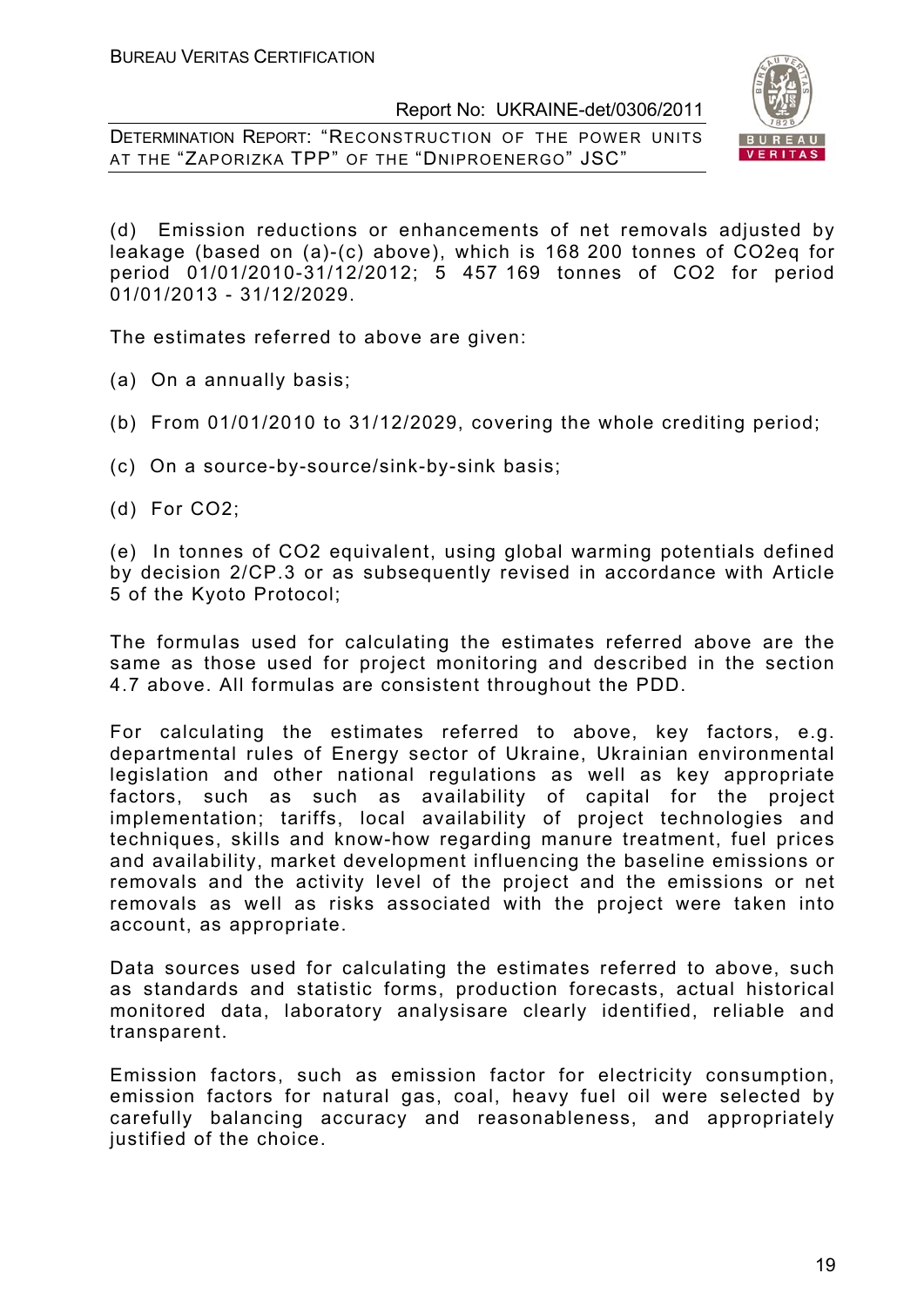DETERMINATION REPORT: "RECONSTRUCTION OF THE POWER UNITS AT THE "ZAPORIZKA TPP" OF THE "DNIPROENERGO" JSC"



The estimation referred to above is based on conservative assumptions and the most plausible scenarios in a transparent manner.

The estimates referred to above are consistent throughout the PDD.

The annual average of estimated emission reductions or enhancements of net removals over the crediting period is calculated by dividing the total estimated emission reductions or enhancements of net removals over the crediting period by the total months of the crediting period, and multiplying by twelve.

After the ITR request project developer corrected PDD and ERUs calculations. Corrections are summarized in follow items:

- ERUs calculation data was brought into line with the state report form 3-tech.
- Period from 01/01/2006 till 31/12/2009 was chosen for baseline calculation instead of 01/01/2005-31/12/2007.

In result of these changes first ERUs was achieved in 2010 and value of ERUs for first commitment period get lower from 537211 to 168 200 tCO2eq

The identified areas of concern as to the estimation of emission reduction, project participants' response and BVC's conclusion are described in Appendix A, Table 2 (refer to CAR21).

#### **4.10 Environmental impacts (48)**

The PDD lists and attaches documentation on the analysis of the environmental impacts of the project, including transboundary impacts, in accordance with procedures as determined by the host Party, such as Technical and Economical Assessment of the Project, Explanatory Note "Environmental impact assessment of the Zaporizka TPP Unit №1 Rehabilitation Project" prepared by the SRI "Teploenergoproekt" of the "Donbassenergo" JSC in 2007

The PDD provides conclusion and all references to supporting documentation of an environmental impact assessment undertaken in accordance with the procedures as required by the host Party, if the analysis referred to above indicates that the environmental impacts are considered significant by the project participants or the host Party.

The identified areas of concern as to the project environmental impacts, project participants' response and BVC's conclusion are described in Appendix A, Table 2 (refer to CAR22).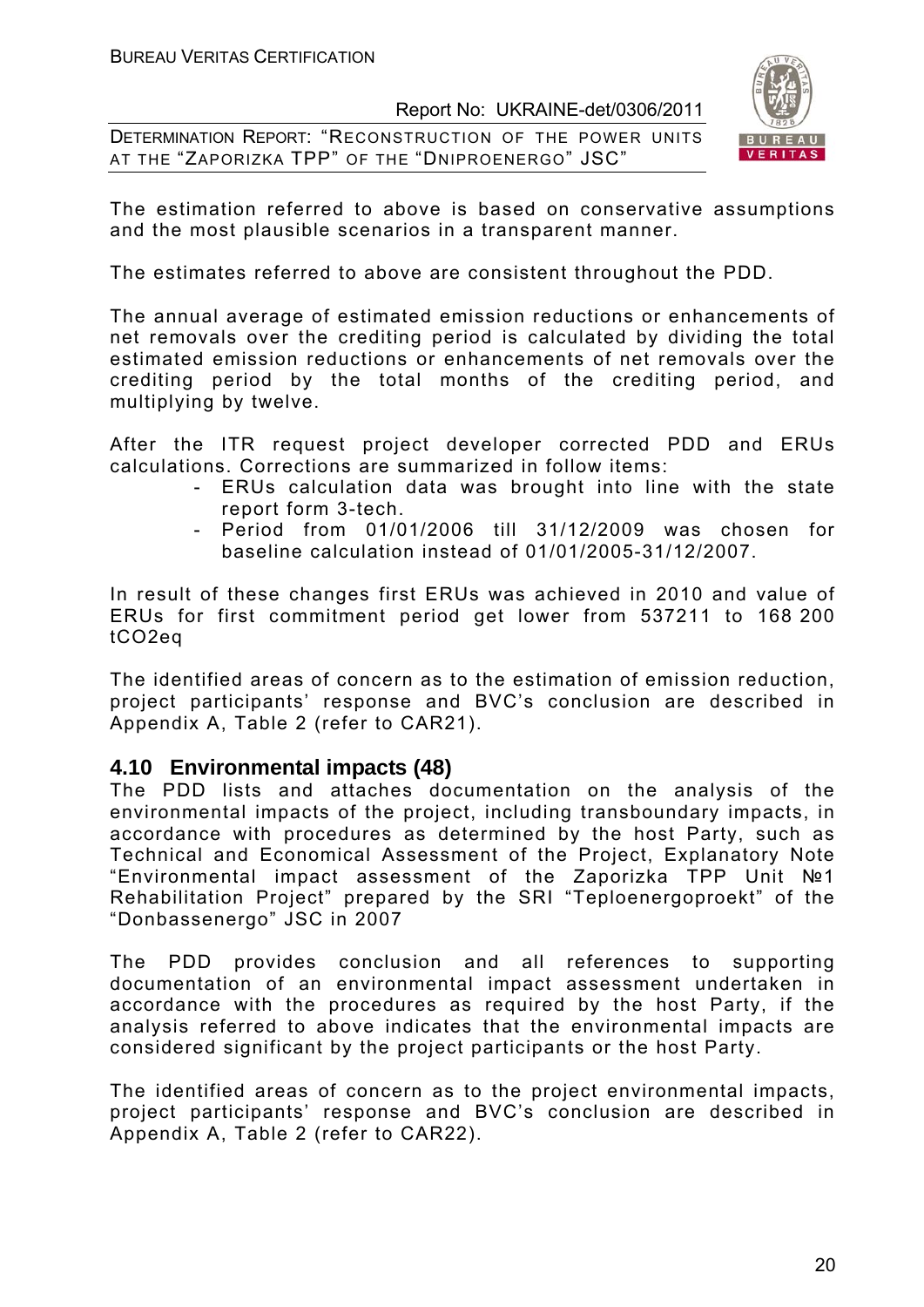DETERMINATION REPORT: "RECONSTRUCTION OF THE POWER UNITS AT THE "ZAPORIZKA TPP" OF THE "DNIPROENERGO" JSC"



# **4.11 Stakeholder consultation (49)**

The Project was presented to the Government of Ukraine and to the Local Authorities as a Project Idea and, later, as the Technical Documentation. The Government and Local Authorities have approved the Project. The Letter of Endorsement has been received from the National Environmental Investments Agency of Ukraine.

The information concerning the Project was published in the local Energodar town newspaper "Zdes Zhivyom" #22 dated 14/06/07. No comments were obtained.

The identified areas of concern as to the stakeholders consultation, project participants' response and BVC's conclusion are described in Appendix A, Table 2 (refer to CAR23).

**4.12 Determination regarding small scale projects (50-57)**  "Not applicable"

4.13 **Determination regarding land use, land-use change and forestry (LULUCF) projects (58-64)**

"Not applicable"

**4.14 Determination regarding programmes of activities (65-73)**  "Not applicable"

# **5 SUMMARY AND REPORT OF HOW DUE ACCOUNT WAS TAKEN OF COMMENTS RECEIVED PURSUANT TO PARAGRAPH 32 OF THE JI GUIDELINES**

No comments, pursuant to paragraph 32 of the JI Guidelines, were received

# **6 DETERMINATION OPINION**

Bureau Veritas Certification has performed a determination of the "Reconstruction of the power units at the "Zaporizka TPP" of the "Dniproenergo" JSC" Project in Ukraine. The determination was performed on the basis of UNFCCC criteria and host country criteria and also on the criteria given to provide for consistent project operations, monitoring and reporting.

The determination consisted of the following three phases: i) a desk review of the project design and the baseline and monitoring plan; ii) follow-up interviews with project stakeholders; iii) the resolution of outstanding issues and the issuance of the final determination report and opinion.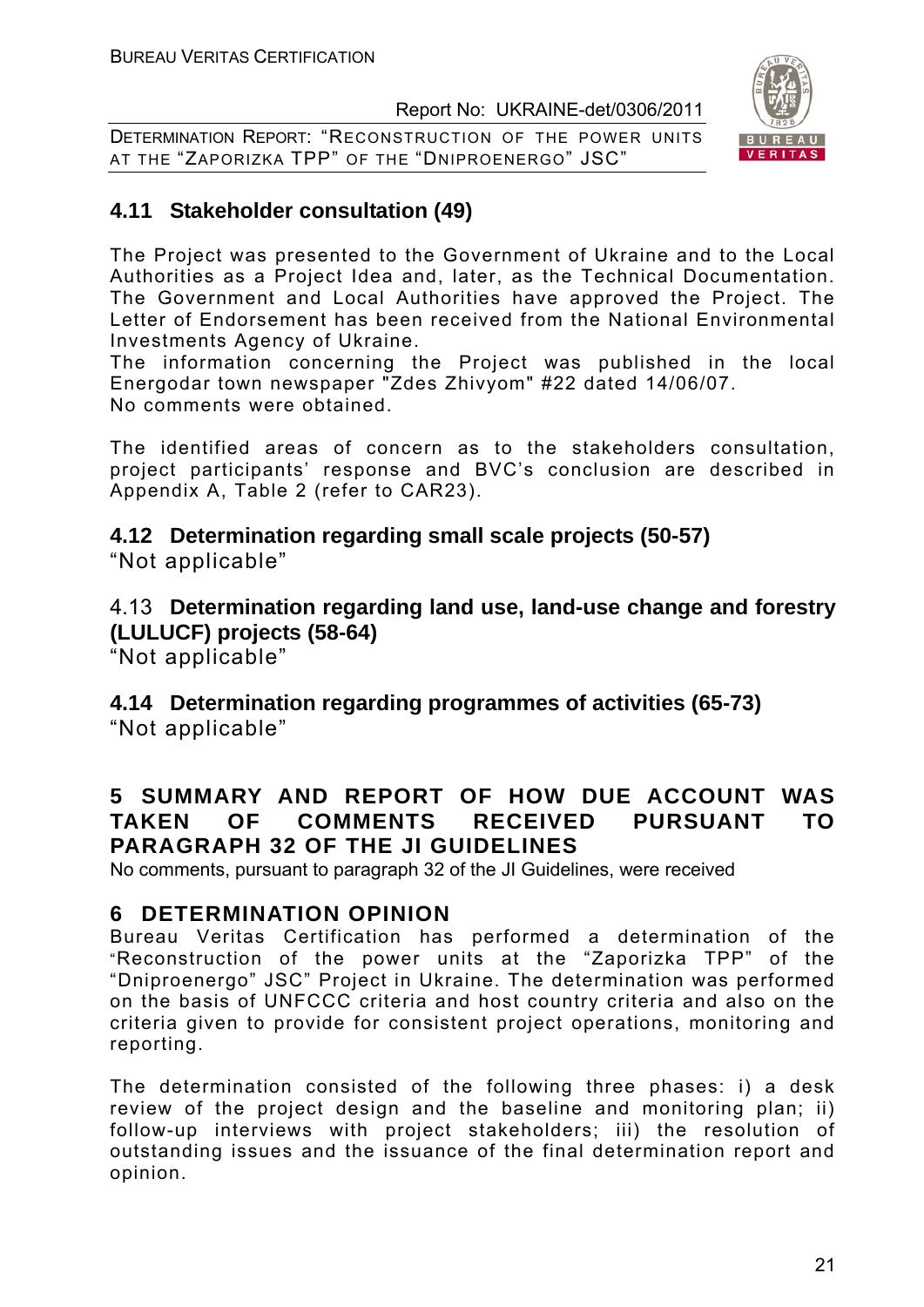DETERMINATION REPORT: "RECONSTRUCTION OF THE POWER UNITS AT THE "ZAPORIZKA TPP" OF THE "DNIPROENERGO" JSC"



Project participant/s used the latest tool for demonstration of the additionality. In line with this tool, the PDD provides investment analysis and common practice analysis, to determine that the project activity itself is not the baseline scenario.

Emission reductions attributable to the project are hence additional to any that would occur in the absence of the project activity. Given that the project is implemented and maintained as designed, the project is likely to achieve the estimated amount of emission reductions.

The review of the project design documentation version 1.3.1 and the subsequent follow-up interviews have provided Bureau Veritas Certification with sufficient evidence to determine the fulfillment of stated criteria. In our opinion, the project correctly applies and meets the relevant UNFCCC requirements for the JI and the relevant host country criteria.

The determination is based on the information made available to us and the engagement conditions detailed in this report.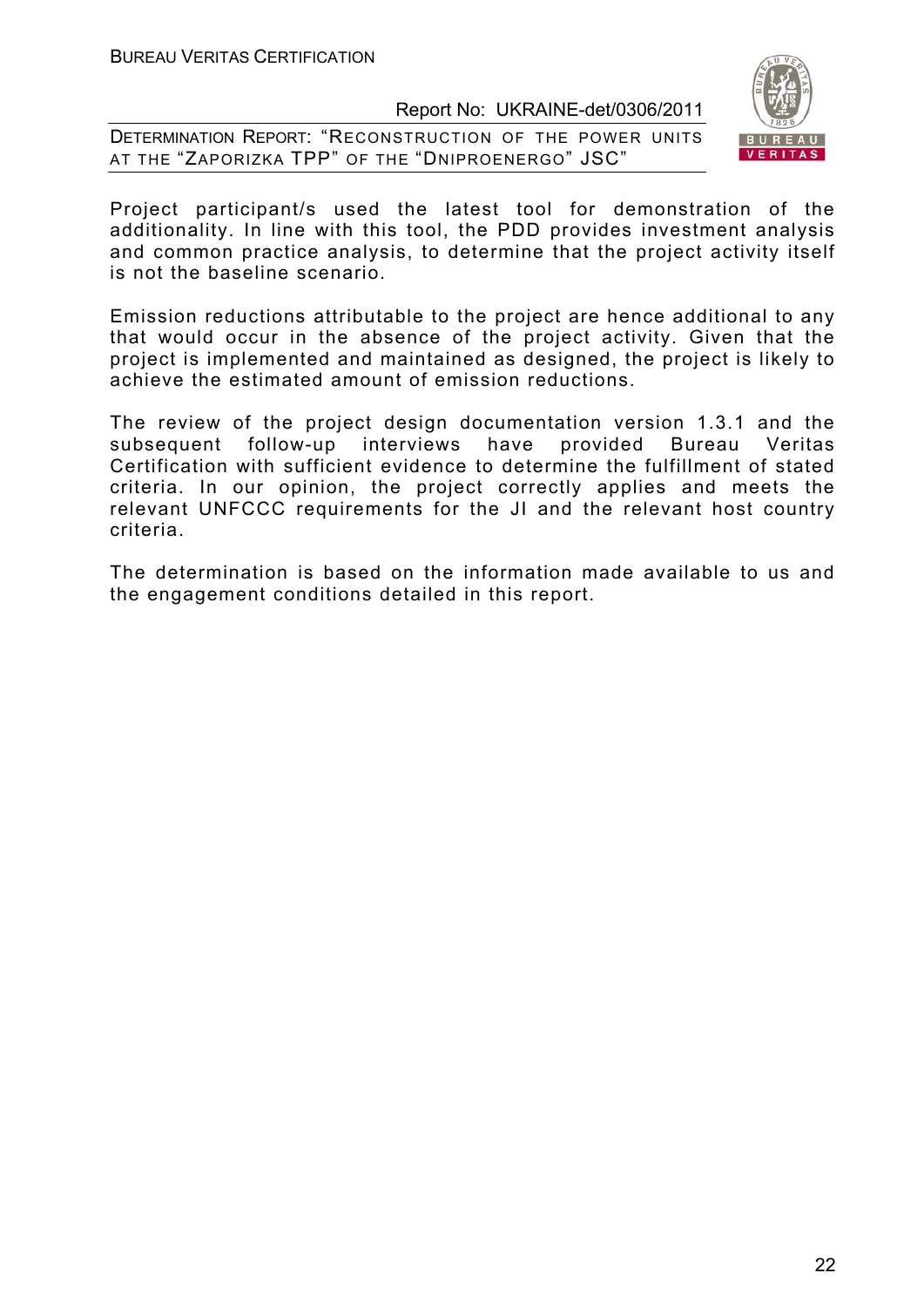DETERMINATION REPORT: "RECONSTRUCTION OF THE POWER UNITS AT THE "ZAPORIZKA TPP" OF THE "DNIPROENERGO" JSC"



# **7 REFERENCES**

# **Category 1 Documents:**

Documents provided by "ELTA-ECO" LLC that relate directly to the GHG components of the project.

- /1/ Project Design Document "Reconstruction of the power units at the "Zaporizka TPP" of the "Dniproenergo" JSC" version 1.0 dated 12/05/2011
- /2/ Project Design Document "Reconstruction of the power units at the "Zaporizka TPP" of the "Dniproenergo" JSC" version 1.1 dated 12/07/2011
- /3/ Project Design Document "Reconstruction of the power units at the "Zaporizka TPP" of the "Dniproenergo" JSC" version 1.2 dated 13/09/2011
- /4/ Project Design Document "Reconstruction of the power units at the "Zaporizka TPP" of the "Dniproenergo" JSC" version 1.3 dated 16/11/2011
- /5/ Project Design Document "Reconstruction of the power units at the "Zaporizka TPP" of the "Dniproenergo" JSC" version 1.3.1 dated 31/01/2012
- /6/ Letter of Endorsement #8/23/7 dated 05/01/2011 issued by National Environmental Investment Agency of Ukraine
- /7/ Letter of Approval #2751/23/7 dated 26/09/2012 issued by State Environment Investment Agency of Ukraine.
- /8/ Letter of Approval #2012JI48 dated 18/10/2012 issued by Ministry of Economic affairs, Agriculture and Development oft he Kingdom **Netherlands**
- /9/ ERUs calculation Excel file "calculations ZAP(0.961) (Appendix 1)"
- /10/ Financial analysis Excel file "fin anal ZpTPP"

# **Category 2 Documents:**

Background documents related to the design and/or methodologies employed in the design or other reference documents.

- /1/ Determination and verification manual, version 1.0
- /2/ Logbook on gas heat capacity at ZaTPP
- /3/ Passport of the ZaTPP Central Chemical Laboratory
- /4/ Attestation certificate of the ZaTPP Central Chemical Laboratory
- /5/ Scope of the attestation of the ZaTPP Central Chemical Laboratory
- /6/ Statement dated 18/07/2008 on ZaTPP Central Chemical Laboratory
- /7/ Passport on power meter type SL7000
- /8/ Fabrication calibration certificate on power meter type SL7000
- /9/ Permit #2312500000-14а on pollutants emissions, valid from 21/09/2009 till 20/09/2014
- /10/ Permit #2312500000-14а on pollutants emissions, valid from 07/05/2009 till 31/12/2016
- $/11/$  Report on environment protection for the 1<sup>st</sup> quarter of 2011
- $/12/$  Report on environment protection for the  $2<sup>nd</sup>$  quarter of 2011
- /13/ Report on environment protection for 2010
- /14/ Calibration certificate on power meter type SL7000, serial #33003487
- /15/ Calibration certificate on power meter type SL7000, serial #33003481
- /16/ Calibration certificate on power meter type SL7000, serial #33003496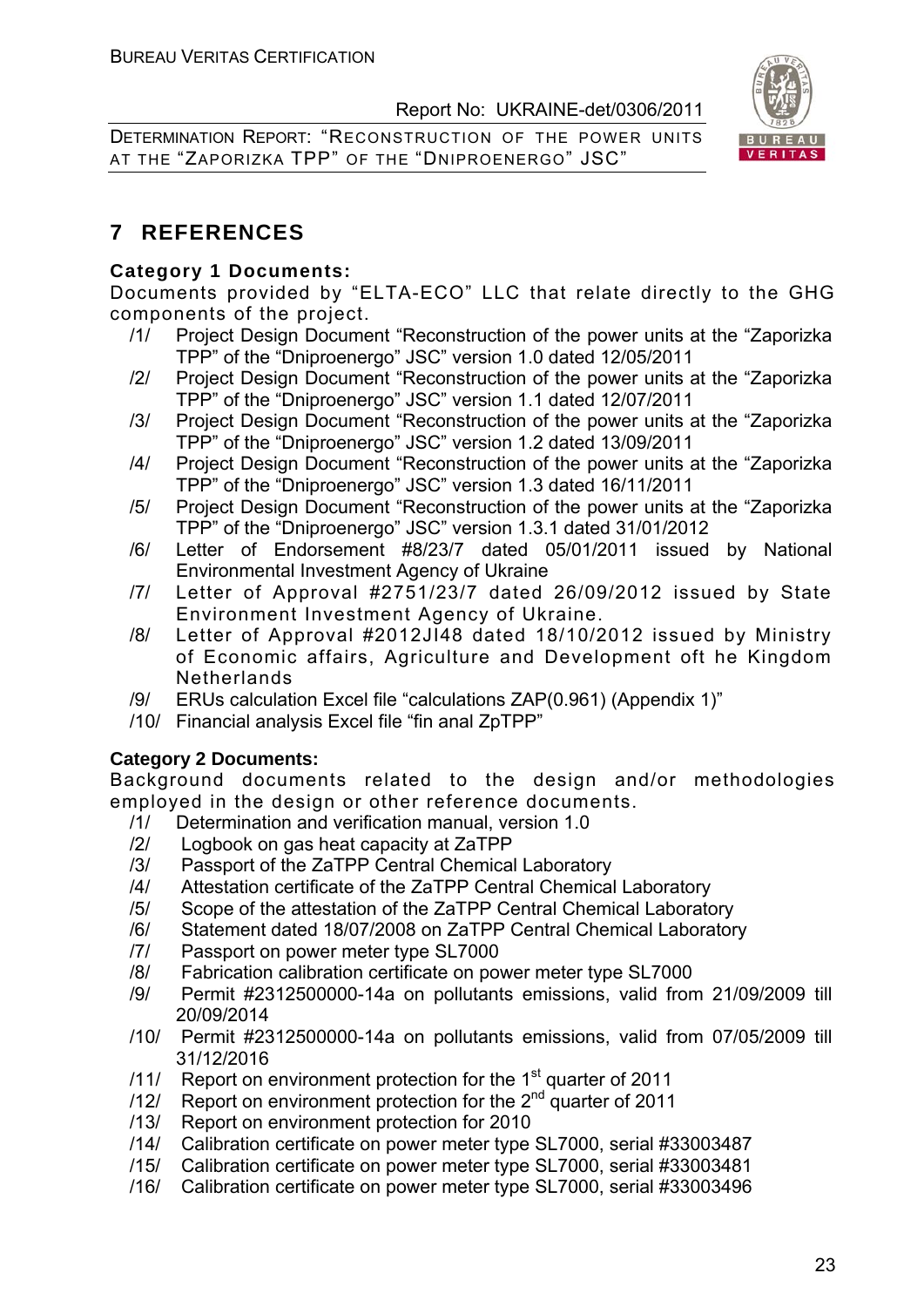DETERMINATION REPORT: "RECONSTRUCTION OF THE POWER UNITS AT THE "ZAPORIZKA TPP" OF THE "DNIPROENERGO" JSC"



/17/ Calibration certificate on power meter type SL7000, serial #33003474 /18/ Calibration certificate on power meter type SL7000, serial #33003478 /19/ Calibration certificate on power meter type SL7000, serial #33003484 /20/ Calibration certificate on power meter type SL7000, serial #33001590 /21/ Calibration certificate on power meter type SL7000, serial #33001625 /22/ Calibration certificate on power meter type SL7000, serial #33001582 /23/ Calibration certificate on power meter type SL7000, serial #33001589 /24/ Calibration certificate on power meter type SL7000, serial #33001596 /25/ Calibration certificate on power meter type SL7000, serial #33001606 /26/ Calibration certificate on power meter type SL7000, serial #33001595 /27/ Calibration certificate on power meter type SL7000, serial #33001630 /28/ Calibration certificate on power meter type SL7000, serial #33001619 /29/ Calibration certificate on power meter type SL7000, serial #33001575 /30/ Calibration certificate on power meter type SL7000, serial #33002598 /31/ Calibration certificate on power meter type SL7000, serial #33002619 /32/ Calibration certificate on power meter type SL7000, serial #33002613 /33/ Calibration certificate on power meter type SL7000, serial #33002582 /34/ Calibration certificate on power meter type SL7000, serial #33002611 /35/ Calibration certificate on power meter type SL7000, serial #33002602 /36/ Calibration certificate on power meter type SL7000, serial #33002587 /37/ Calibration certificate on power meter type SL7000, serial #33002628 /38/ Calibration certificate on power meter type SL7000, serial #33001568 /39/ Calibration certificate on power meter type SL7000, serial #53024012 /40/ Calibration certificate on power meter type SL7000, serial #53024037 /41/ Calibration certificate on power meter type SL7000, serial #33001570 /42/ Calibration certificate on power meter type SL7000, serial #33001572 /43/ Calibration certificate on power meter type SL7000, serial #33001567 /44/ Calibration certificate on power meter type SL7000, serial #33001565 /45/ Calibration certificate on power meter type SL7000, serial #36137694 /46/ Photo - Power meters type SL7000, serial #36138545, #53024012 /47/ Photo – rotor panel /48/ Photo - Power meters type SL7000, serial #33001576 /49/ Calibration certificate on power meters type SL7000, serial #53024014, #36137694 /50/ Photo – Security seals ensuring the meters calibration /51/ Photo - Power meters type SL7000, serial #33001548 /52/ Power energy control and measurement automatic system server control panel /53/ Information on block #1 rehabilitation cost /54/ Positive opinion #233-2009 on the technical and economic assessment of the ZaTPP Unit №1 Rehabilitation /55/ Report on TPP operation for 2006 /56/ Report on TPP operation for 2007 /57/ Report on TPP operation for 2008 /58/ Report on TPP operation for 2009 /59/ Report on TPP operation for 2010

- /60/ Report on TPP operation for 2005
- /61/ Report on the results of fuel, heat and electric energy consumption for 2005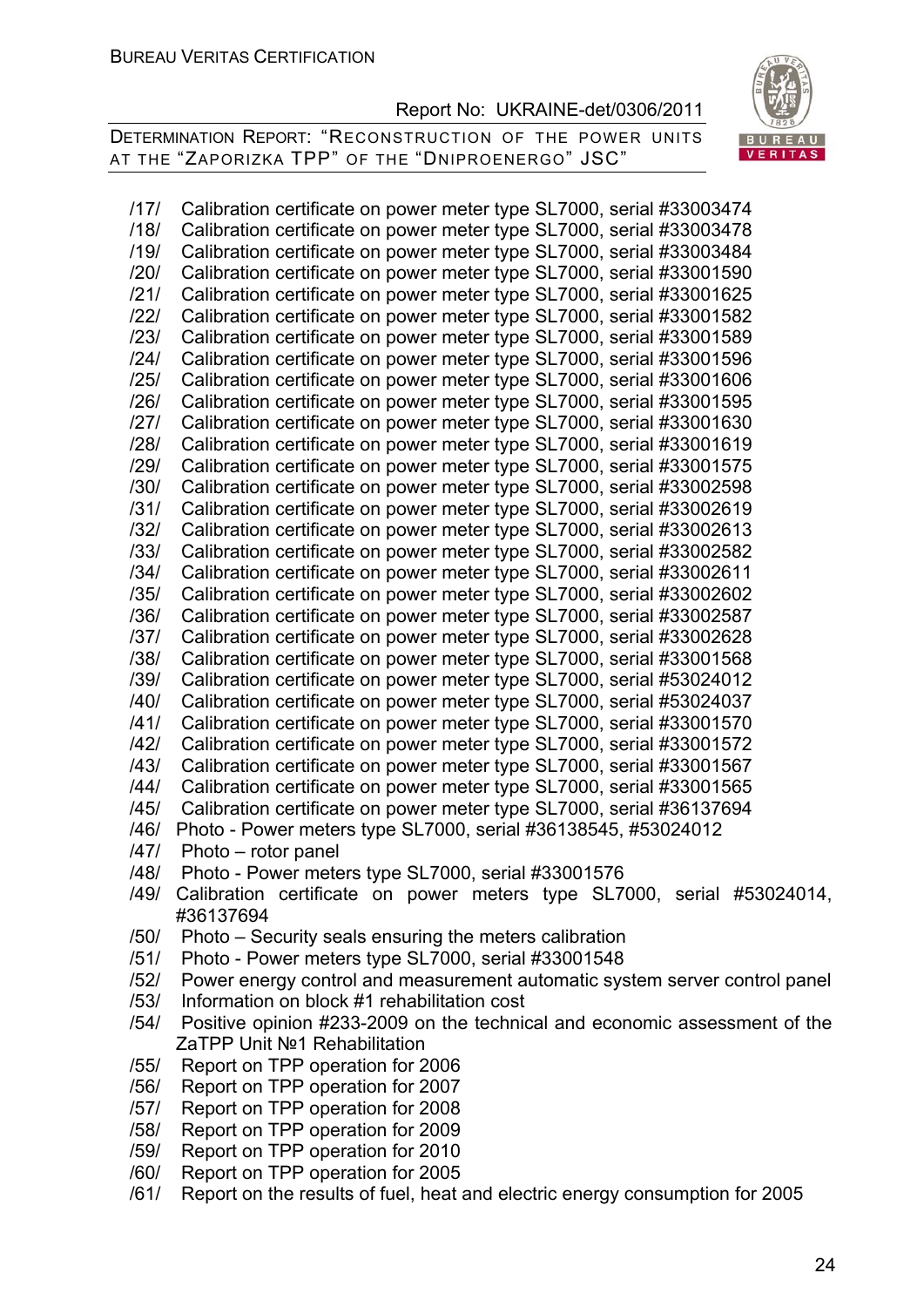

| /62/ | Report on the results of fuel, heat and electric energy consumption for 2006                |
|------|---------------------------------------------------------------------------------------------|
| /63/ | Report on the results of fuel, heat and electric energy consumption for 2007                |
| /64/ | Report on the results of fuel, heat and electric energy consumption for 2008                |
| /65/ | Report on the results of fuel, heat and electric energy consumption for 2009                |
| /66/ | Report on the results of fuel, heat and electric energy consumption for 2010                |
| /67/ | Report on the results of fuel, heat and electric energy consumption for                     |
|      | January-June 2011                                                                           |
| /68/ | Passports and calibration certificates of belt-conveyer weighers type СВЕДА                 |
|      | #132, 133                                                                                   |
| /69/ | Technical and economical parameters of the ZaTPP operation for 2005                         |
| /70/ | Technical and economical parameters of the ZaTPP operation for 2006                         |
| /71/ | Technical and economical parameters of the ZaTPP operation for 2007                         |
| 1721 | Technical and economical parameters of the ZaTPP operation for 2008                         |
| /73/ | Technical and economical parameters of the ZaTPP operation for 2009                         |
| /74/ | Technical and economical parameters of the ZaTPP operation for 2010                         |
| /75/ | Technical and economical parameters of the ZaTPP operation for January<br>2011              |
| /76/ | Technical and economical parameters of the ZaTPP operation for February<br>2011             |
| 1771 | Technical and economical parameters of the ZaTPP operation for March 2011                   |
| /78/ | Technical and economical parameters of the ZaTPP operation for April 2011                   |
| /79/ | Technical and economical parameters of the ZaTPP operation for May 2011                     |
| /80/ | Technical and economical parameters of the ZaTPP operation for June 2011                    |
| /81/ | Quality characteristics of the coal production supplied to ZaTPP from 01 till               |
|      | 10/07/2011                                                                                  |
| /82/ | Quality characteristics of the coal production supplied to ZaTPP from 06 till               |
|      | 10/07/2011                                                                                  |
| /83/ | Quality characteristics of the coal production supplied to ZaTPP from 26 till               |
|      | 30/06/2011                                                                                  |
| /84/ | Quality characteristics of the coal production supplied to ZaTPP from 01 till<br>30/06/2011 |
| /85/ | Quality characteristics of the coal production supplied to ZaTPP from 01 till               |
|      | 25/06/2011                                                                                  |
| /86/ | Quality characteristics of the coal production supplied to ZaTPP from 21 till               |
|      | 25/06/2011                                                                                  |
| /87/ | Quality characteristics of the coal production supplied to ZaTPP from 16 till               |
|      | 20/06/2011                                                                                  |
| /88/ | Quality characteristics of the coal production supplied to ZaTPP from 01 till               |
|      | 20/06/2011                                                                                  |
| /89/ | Quality characteristics of the coal production supplied to ZaTPP from 11 till               |
|      | 15/06/2011                                                                                  |
| /90/ | Quality characteristics of the coal production supplied to ZaTPP from 01 till               |
|      | 15/06/2011                                                                                  |
| /91/ | Quality characteristics of the coal production supplied to ZaTPP from 01 till               |
|      | 10/06/2011                                                                                  |
| /92/ | Quality characteristics of the coal production supplied to ZaTPP from 06 till<br>10/06/2011 |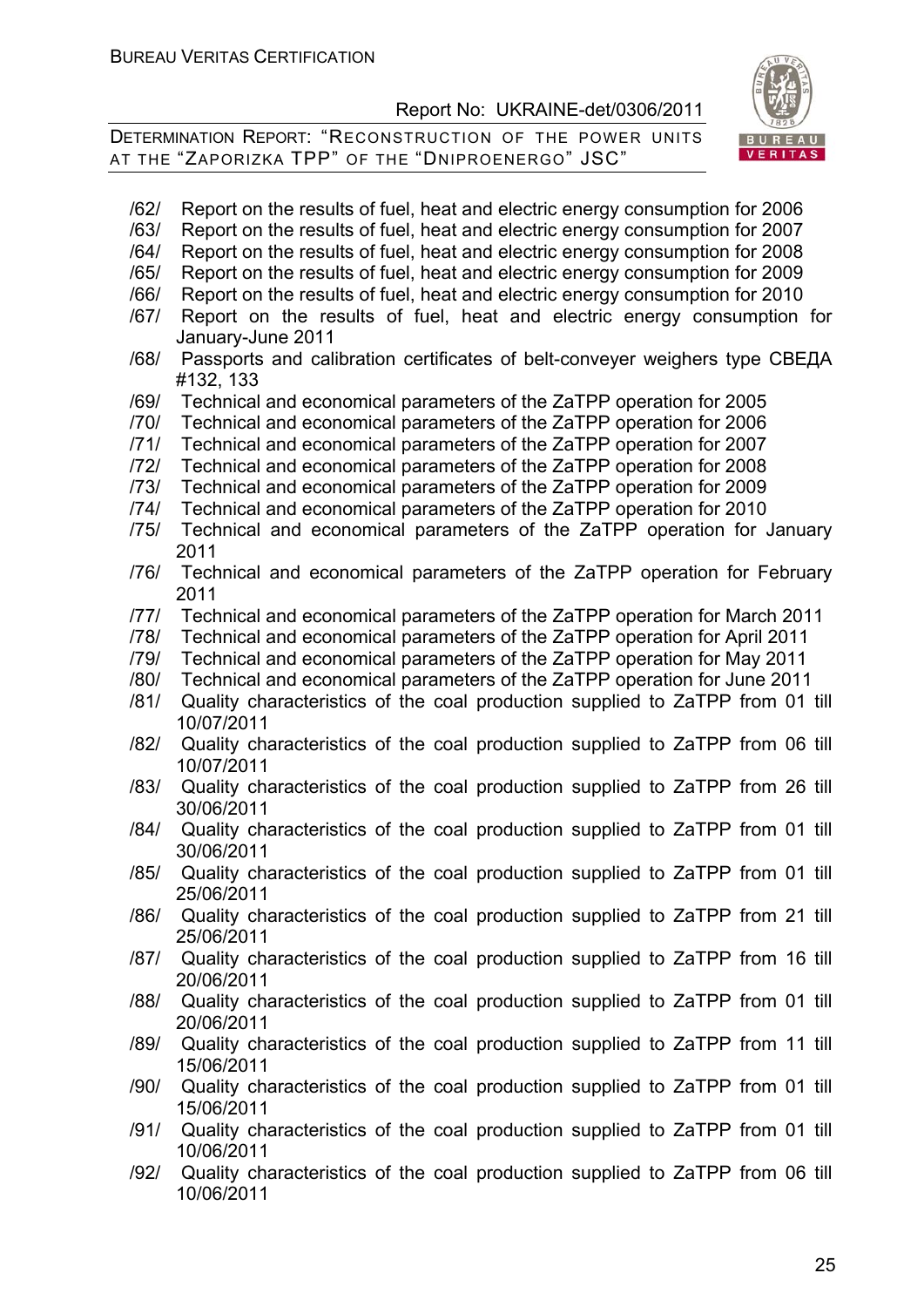

| /93/ | Quality characteristics of the coal production supplied to ZaTPP from 01 till<br>05/06/2011                                                             |  |  |  |  |  |
|------|---------------------------------------------------------------------------------------------------------------------------------------------------------|--|--|--|--|--|
| /94/ | Quality characteristics of the coal production supplied to ZaTPP from 26 till<br>31/05/2011                                                             |  |  |  |  |  |
| /95/ | Quality characteristics of the coal production supplied to ZaTPP from 01 till<br>31/05/2011                                                             |  |  |  |  |  |
| /96/ | Quality characteristics of the coal production supplied to ZaTPP from 01 till<br>25/05/2011                                                             |  |  |  |  |  |
| /97/ | Quality characteristics of the coal production supplied to ZaTPP from 21 till<br>25/05/2011                                                             |  |  |  |  |  |
| /98/ | Quality characteristics of the coal production supplied to ZaTPP from 16 till<br>20/05/2011                                                             |  |  |  |  |  |
| /99/ | Quality characteristics of the coal production supplied to ZaTPP from 01 till<br>20/05/2011                                                             |  |  |  |  |  |
|      | /100. Quality characteristics of the coal production supplied to ZaTPP from 16 till<br>20/05/2011                                                       |  |  |  |  |  |
|      | /101. Quality characteristics of the coal production supplied to ZaTPP from 01 till<br>20/05/2011                                                       |  |  |  |  |  |
|      | /102. Quality characteristics of the coal production supplied to ZaTPP from 01 till<br>15/05/2011                                                       |  |  |  |  |  |
|      | /103. Quality characteristics of the coal production supplied to ZaTPP from 11 till<br>15/05/2011                                                       |  |  |  |  |  |
|      | /104. Quality characteristics of the coal production supplied to ZaTPP from 01 till<br>15/05/2011                                                       |  |  |  |  |  |
|      | /105. Quality characteristics of the coal production supplied to ZaTPP from 06 till<br>10/05/2011                                                       |  |  |  |  |  |
|      | /106. Quality characteristics of the coal production supplied to ZaTPP from 01 till<br>10/05/2011                                                       |  |  |  |  |  |
|      | /107. Quality characteristics of the coal production supplied to ZaTPP from 01 till<br>05/05/2011                                                       |  |  |  |  |  |
|      | /108. Photo - belt-conveyer weighers panel                                                                                                              |  |  |  |  |  |
|      | /109. Photo - Belt-conveyer weighers platform with pressure sensors                                                                                     |  |  |  |  |  |
|      | /110 Photo - Belt-conveyer weighers display<br>/111. Photo - Security seal ensuring the belt-conveyer weighers display calibration                      |  |  |  |  |  |
|      | /112. Photo - Belt-conveyer weighers speed sensor                                                                                                       |  |  |  |  |  |
|      | /113. Renovation plan implementation                                                                                                                    |  |  |  |  |  |
|      | /114. Renovation campaign analysis for 2006                                                                                                             |  |  |  |  |  |
|      | /115. Information on renovation plan implementation at ZaTPP for 12 months 2007<br>/116. Information on renovation plan implementation at ZaTPP in 2009 |  |  |  |  |  |
|      | /117. Information on renovation plan implementation at ZaTPP as of 08/12/2010                                                                           |  |  |  |  |  |
|      | /118. Information on renovation plan implementation at ZaTPP as of 23/06/2011                                                                           |  |  |  |  |  |
|      | /119. Schedule of the state calibration of commercial measurement meters at ZaTPP                                                                       |  |  |  |  |  |
|      | for 2008<br>/120. Schedule of the internal calibration of commercial measurement meters at                                                              |  |  |  |  |  |
|      | ZaTPP for 2011                                                                                                                                          |  |  |  |  |  |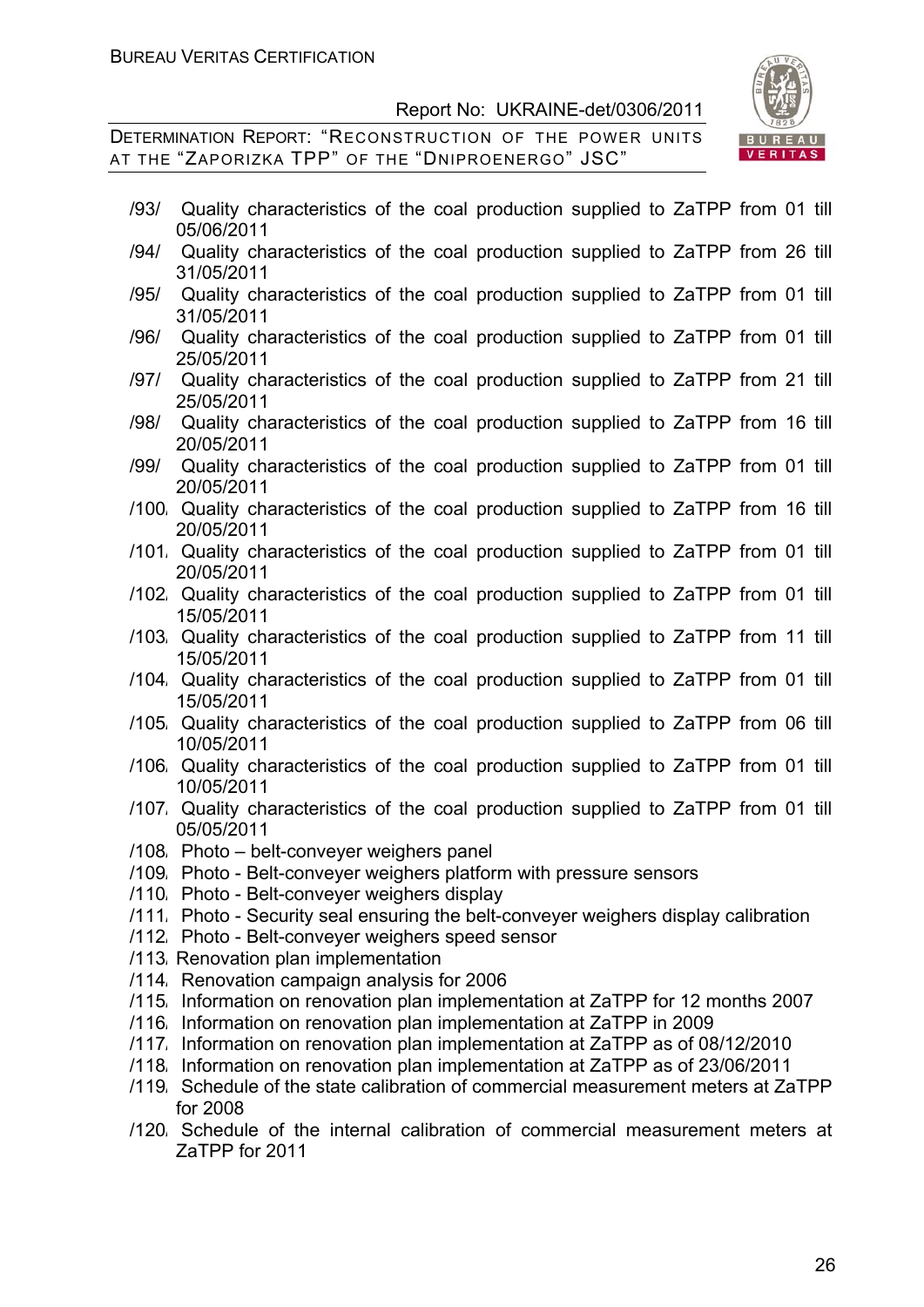DETERMINATION REPORT: "RECONSTRUCTION OF THE POWER UNITS AT THE "ZAPORIZKA TPP" OF THE "DNIPROENERGO" JSC"



#### **Persons interviewed:**

List persons interviewed during the determination or persons that contributed with other information that are not included in the documents listed above.

- /1/ Vasyl Karpov Deputy Head Engineer
- /2/ Serhiy Kondratov Head of Electric Department
- /3/ Volodymyr Latiyk Head of Technical Automatic and Measuring Department
- /4/ Oleg Lovskoi Head of Fuel Supply Department
- /5/ Oksana Samokish Head of Chemical Department
- /6/ Valentyna Turchina Head of Environmental Safety Department
- /7/ Maksym Rogovoi Representative of "Elta-Eco" LLC

1. o0o -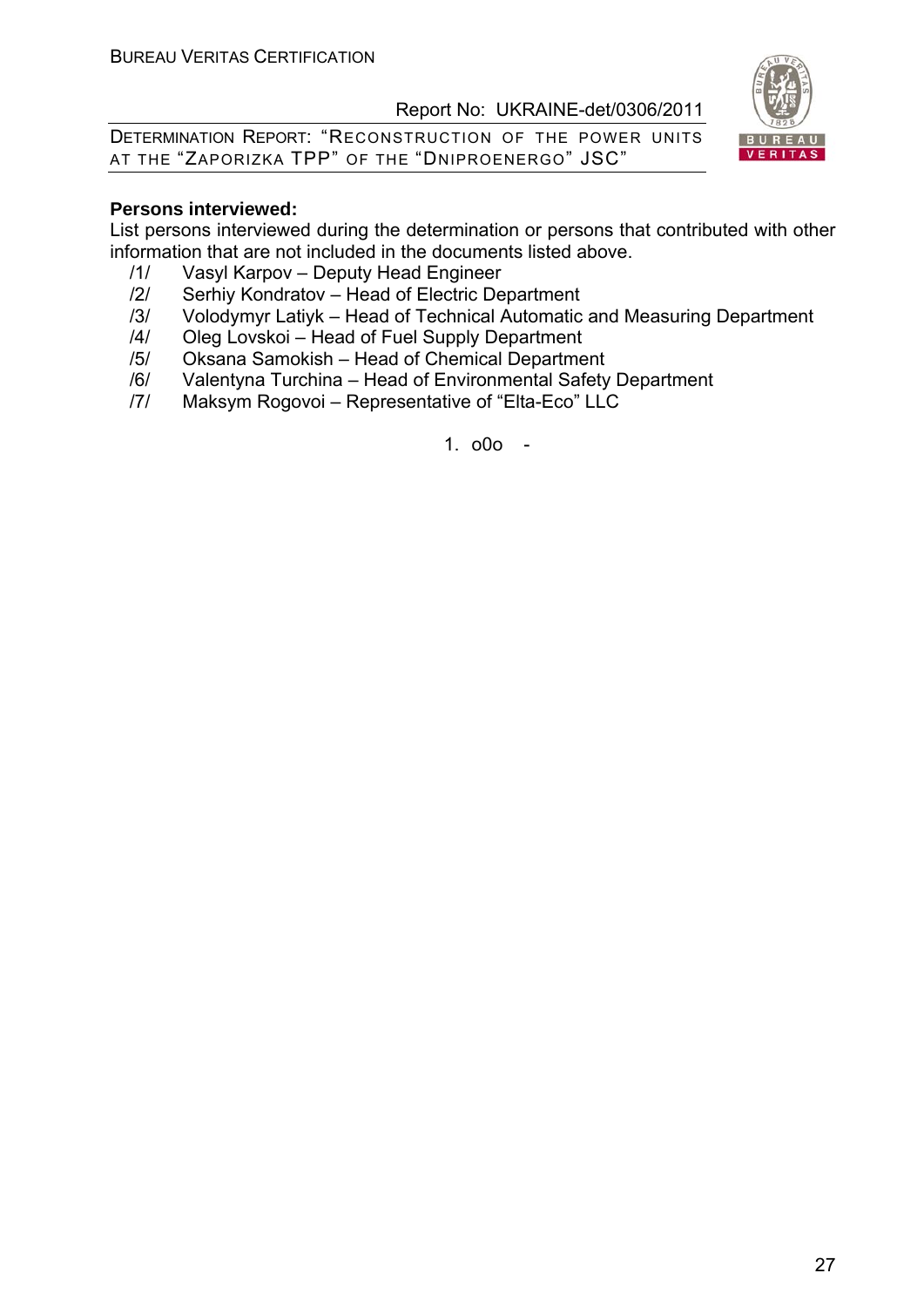DETERMINATION REPORT: "RECONSTRUCTION OF THE POWER UNITS AT THE "ZAPORIZKA TPP" OF THE "DNIPROENERGO" JSC"

# APPENDIX A: DETERMINATION PROTOCOL **BUREAU VERITAS CERTIFICATION HOLDING SAS**

#### **DETERMINATION PROTOCOL**

#### **Check list for determination, according JOINT IMPLEMENTATION DETERMINATION AND VERIFICATION MANUAL (Version 01)**

| <b>DVM</b><br><b>Paragra</b> | <b>Check Item</b>                                                                                                                                                     | <b>Initial finding</b>                                                                                                                                                                                       | <b>Draft</b><br><b>Conclusio</b> | <b>Final</b><br><b>Conclusio</b> |
|------------------------------|-----------------------------------------------------------------------------------------------------------------------------------------------------------------------|--------------------------------------------------------------------------------------------------------------------------------------------------------------------------------------------------------------|----------------------------------|----------------------------------|
| ph                           |                                                                                                                                                                       | n.                                                                                                                                                                                                           | n.                               |                                  |
|                              | <b>General description of the project</b>                                                                                                                             |                                                                                                                                                                                                              |                                  |                                  |
| Title of the project         |                                                                                                                                                                       |                                                                                                                                                                                                              |                                  |                                  |
|                              | Is the title of the project presented?                                                                                                                                | The title of project is "Reconstruction of the power<br>units at the "Zaporizka TPP" of the "Dniproenergo"<br>JSC"                                                                                           | OK.                              | <b>OK</b>                        |
|                              | Is the sectoral scope to which the<br>project pertains presented?                                                                                                     | The sectoral scope of the project is 1. Energy<br>industries (non-renewable sources)                                                                                                                         | <b>OK</b>                        | 0K                               |
|                              | Is the current version number of the<br>document presented?                                                                                                           | The current number version of the project is 1.1                                                                                                                                                             | <b>OK</b>                        | <b>OK</b>                        |
|                              | Is the date when the document was<br>completed presented?                                                                                                             | The date when the document was completed is<br>12/06/2011                                                                                                                                                    | <b>OK</b>                        | <b>OK</b>                        |
|                              | <b>Description of the project</b>                                                                                                                                     |                                                                                                                                                                                                              |                                  |                                  |
|                              | Is the purpose of the project included<br>with<br>concise,<br>a<br>summarizing<br>explanation (max. 1-2 pages) of the:<br>a) Situation existing prior to the starting | The main goal of the project is to make the<br>existing power equipment of the TPP<br>more<br>efficient and reliable. The increased efficiency will<br>provide<br>a higher<br>output<br>fuel<br>and<br>lower | CAR01                            | <b>OK</b>                        |

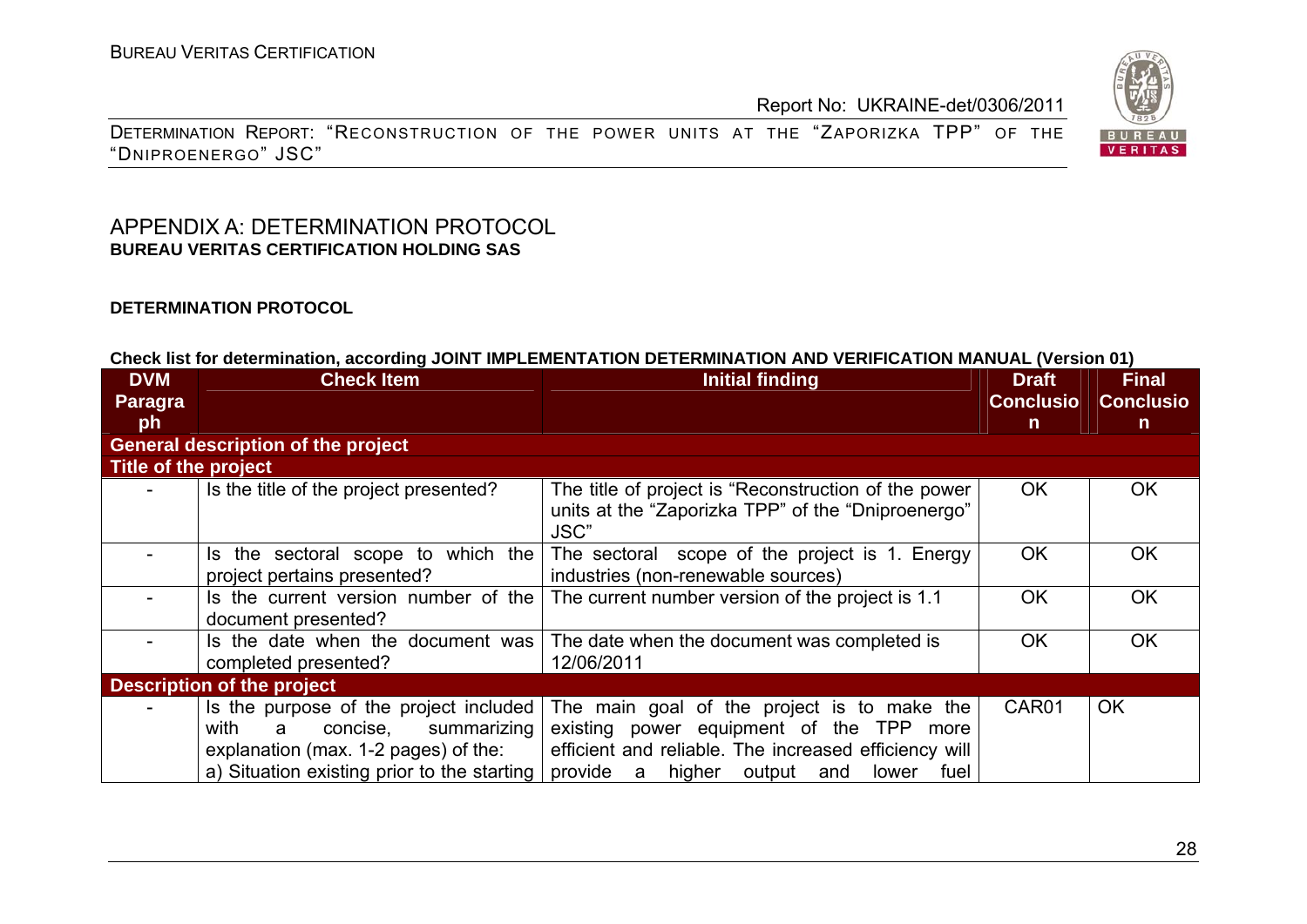BUREAU<br>VERITAS

|                     | DETERMINATION REPORT: "RECONSTRUCTION OF THE POWER UNITS AT THE "ZAPORIZKA TPP" OF THE |  |  |  |  |  |
|---------------------|----------------------------------------------------------------------------------------|--|--|--|--|--|
| "DNIPROENERGO" JSC" |                                                                                        |  |  |  |  |  |

| <b>DVM</b>                  | <b>Check Item</b>                           | <b>Initial finding</b>                                  | <b>Draft</b>     | <b>Final</b>     |
|-----------------------------|---------------------------------------------|---------------------------------------------------------|------------------|------------------|
| Paragra                     |                                             |                                                         | <b>Conclusio</b> | <b>Conclusio</b> |
| ph                          |                                             |                                                         | n                | $\mathsf{n}$     |
|                             | date of the project;                        | consumption, which will lead to the GHG emission        |                  |                  |
|                             | b) Baseline scenario; and                   | lowering per the energy produced                        |                  |                  |
|                             | c) Project scenario (expected outcome,      | <b>Corrective Action Request 01</b>                     |                  |                  |
|                             | including a technical description)?         | Please, briefly summarise in the section A.2 the        |                  |                  |
|                             |                                             | following:                                              |                  |                  |
|                             |                                             | a) Situation existing prior to the starting date of the |                  |                  |
|                             |                                             | project;                                                |                  |                  |
|                             |                                             | b) Baseline scenario; and                               |                  |                  |
|                             |                                             | c) Project scenario                                     |                  |                  |
|                             | Is the history of the project (incl. its JI | <b>Corrective Action Request 02</b>                     | CAR02            | <b>OK</b>        |
|                             | component) briefly summarized?              | Please, briefly summarise in the section A.2 the        |                  |                  |
|                             |                                             | history of the project, including its JI component      |                  |                  |
| <b>Project participants</b> |                                             |                                                         |                  |                  |
|                             | Are project participants and Party(ies)     | <b>Corrective Action Request 03</b>                     | CAR03            | <b>OK</b>        |
|                             | involved in the project listed?             | Please, indicate in section A.3 second Party            |                  |                  |
|                             |                                             | involved                                                |                  |                  |
|                             | Is the data of the project participants     | The data on project participants is presented in        | <b>OK</b>        | <b>OK</b>        |
|                             | presented in tabular format?                | tabular format                                          |                  |                  |
| $\overline{\phantom{a}}$    | Is contact information provided in          | The contact information about project participants      | <b>OK</b>        | <b>OK</b>        |
|                             | Annex 1 of the PDD?                         | is provided in Annex 1 of the PDD                       |                  |                  |
|                             | Is it indicated, if it is the case, if the  | The Host Party (Ukraine) is not a Party involved        | <b>OK</b>        | <b>OK</b>        |
|                             | Party involved is a host Party?             |                                                         |                  |                  |
|                             | <b>Technical description of the project</b> |                                                         |                  |                  |
|                             | <b>Location of the project</b>              |                                                         |                  |                  |
|                             | Host Party(ies)                             | <b>Ukraine</b>                                          | <b>OK</b>        | <b>OK</b>        |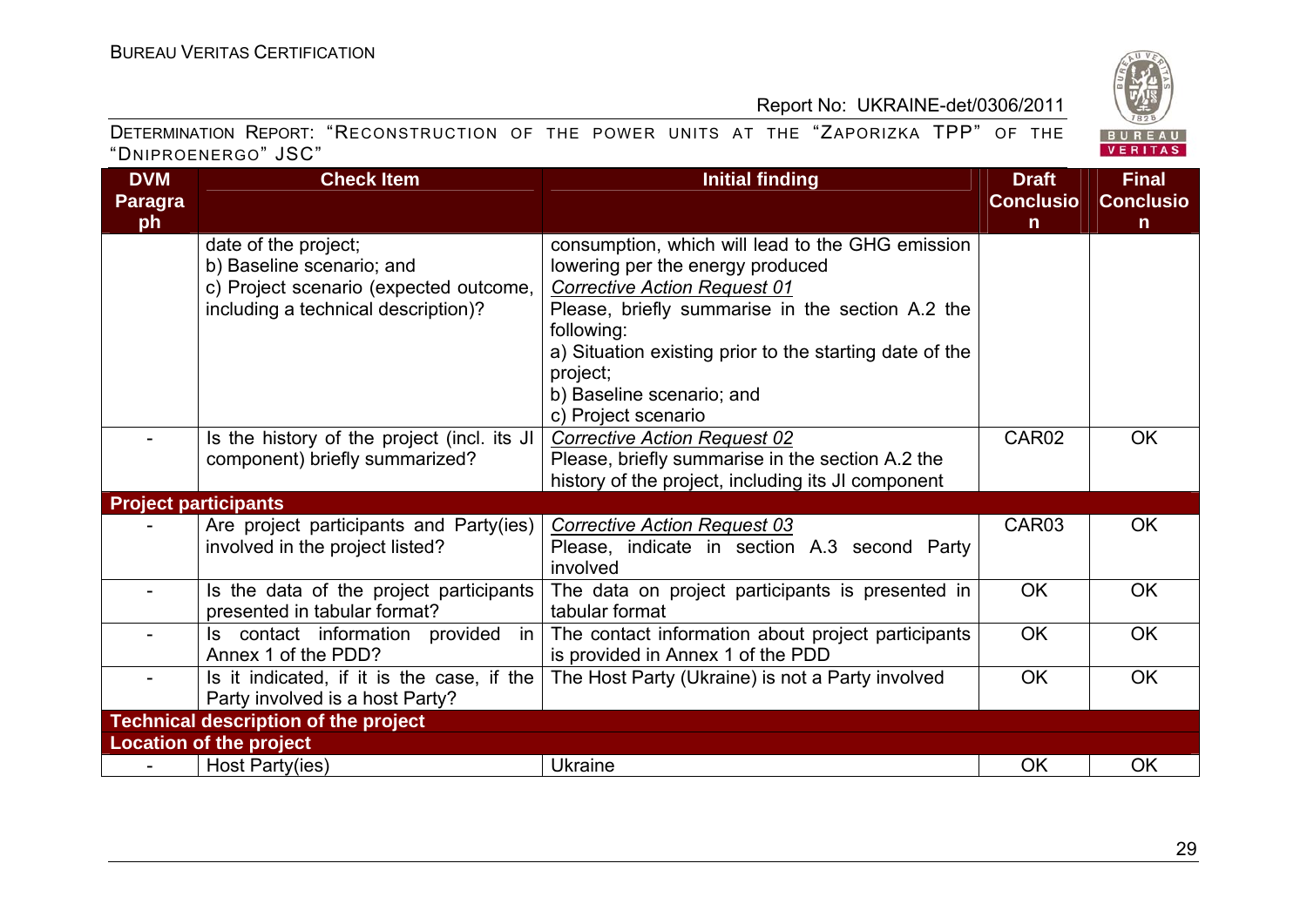

| <b>DVM</b>     | <b>Check Item</b>                                                       | <b>Initial finding</b>                                                                                             | <b>Draft</b>      | <b>Final</b>     |
|----------------|-------------------------------------------------------------------------|--------------------------------------------------------------------------------------------------------------------|-------------------|------------------|
| <b>Paragra</b> |                                                                         |                                                                                                                    | <b>Conclusio</b>  | <b>Conclusio</b> |
| ph             |                                                                         |                                                                                                                    | n.                | $\mathsf{n}$     |
| $\blacksquare$ | Region/State/Province etc.                                              | Zaporizhzhya Region                                                                                                | <b>OK</b>         | <b>OK</b>        |
|                | City/Town/Community etc.                                                | Energodar                                                                                                          | <b>OK</b>         | <b>OK</b>        |
| $\sim$         | Detail of the physical location, including                              | The project will be implemented at Zaporizka TPP                                                                   | CL <sub>01</sub>  | OK               |
|                | information<br>allowing<br>the<br>unique                                | located in Energodar town, Zaporizska Region. Its                                                                  |                   |                  |
|                | identification of the project. (This                                    | coordinates are 47°30'N and 34°37'E.                                                                               |                   |                  |
|                | section should not exceed one page)                                     | The section of location of the project does not                                                                    |                   |                  |
|                |                                                                         | exceed one page                                                                                                    |                   |                  |
|                |                                                                         | <b>Clarification Request 01</b>                                                                                    |                   |                  |
|                |                                                                         | Please clarify the sources of geographical                                                                         |                   |                  |
|                |                                                                         | coordinates of the Project                                                                                         |                   |                  |
|                |                                                                         | Technologies to be employed, or measures, operations or actions to be implemented by the project                   |                   |                  |
|                | to be<br>technology(ies)<br>the<br>Are                                  | The measures which will be implemented are                                                                         | CAR <sub>04</sub> | <b>OK</b>        |
|                | employed, or measures, operations or                                    | clearly and detailed described in section A.4.2 of                                                                 |                   |                  |
|                | actions to be implemented by the                                        | the PDD. All relevant data were provided.                                                                          |                   |                  |
|                | project, including all relevant technical                               | <b>Corrective Action Request 04</b>                                                                                |                   |                  |
|                | data and the implementation schedule                                    | Please transfer units reconstruction schedule to                                                                   |                   |                  |
|                | described?                                                              | section A.4.2 of the PDD                                                                                           |                   |                  |
|                |                                                                         | Brief explanation of how the anthropogenic emissions of greenhouse gases by sources are to be reduced by the       |                   |                  |
|                |                                                                         | proposed JI project, including why the emission reductions would not occur in the absence of the proposed project, |                   |                  |
|                | taking into account national and/or sectoral policies and circumstances |                                                                                                                    |                   |                  |
|                | Is it stated how anthropogenic GHG   Corrective Action Request 05       |                                                                                                                    | <b>CAR 05</b>     | OK.              |
|                | reductions are to be<br>emission                                        | Please prove with evidences in section A.4.3 why                                                                   |                   |                  |
|                | achieved? (This section should<br>not                                   | proposed repair activity is not common practice in                                                                 |                   |                  |
|                | exceed one page)                                                        | Ukraine                                                                                                            | <b>CAR 06</b>     | OK.              |
|                |                                                                         | <b>Corrective Action Request 06</b>                                                                                |                   |                  |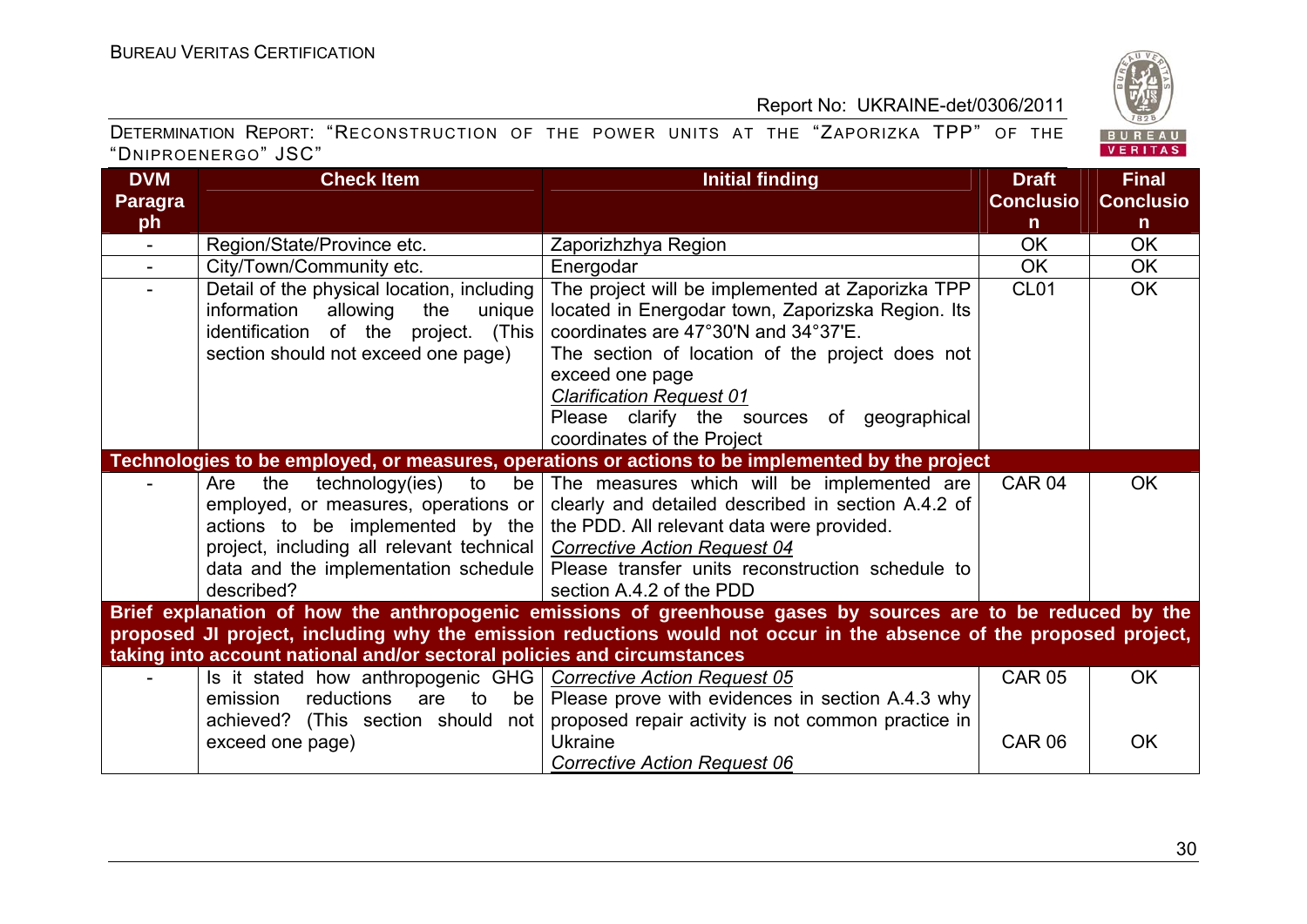

| <b>DVM</b>     | <b>Check Item</b>                                                                                                                       | <b>Initial finding</b>                                                                                                                                                                                                                                                                                                                                                                                                                                                   | <b>Draft</b>     | <b>Final</b>     |
|----------------|-----------------------------------------------------------------------------------------------------------------------------------------|--------------------------------------------------------------------------------------------------------------------------------------------------------------------------------------------------------------------------------------------------------------------------------------------------------------------------------------------------------------------------------------------------------------------------------------------------------------------------|------------------|------------------|
| <b>Paragra</b> |                                                                                                                                         |                                                                                                                                                                                                                                                                                                                                                                                                                                                                          | <b>Conclusio</b> | <b>Conclusio</b> |
| ph             |                                                                                                                                         |                                                                                                                                                                                                                                                                                                                                                                                                                                                                          | $\mathsf{n}$     | $\mathsf{n}$     |
|                |                                                                                                                                         | Please, correct section A.4.3 that it doesn't exceed                                                                                                                                                                                                                                                                                                                                                                                                                     |                  |                  |
|                |                                                                                                                                         | one page                                                                                                                                                                                                                                                                                                                                                                                                                                                                 |                  |                  |
| $\sim$         | Is it provided the estimation of emission                                                                                               | Estimation of emission reduction over the crediting                                                                                                                                                                                                                                                                                                                                                                                                                      | <b>OK</b>        | <b>OK</b>        |
|                | reductions over the crediting period?                                                                                                   | period 2010-2012. Also, estimation of emission                                                                                                                                                                                                                                                                                                                                                                                                                           |                  |                  |
|                |                                                                                                                                         | reductions over the crediting period 2013-2029                                                                                                                                                                                                                                                                                                                                                                                                                           |                  |                  |
| $\sim$         | Is it provided the estimated annual                                                                                                     | The estimated annual reduction for period 2008-                                                                                                                                                                                                                                                                                                                                                                                                                          | <b>OK</b>        | <b>OK</b>        |
|                | reduction for the chosen credit period in<br>tCO <sub>2</sub> e?                                                                        | 2029 is provided in tonnes CO2e                                                                                                                                                                                                                                                                                                                                                                                                                                          |                  |                  |
| $\sim$         | Are the data from questions above                                                                                                       | The estimation of emission reductions is provided                                                                                                                                                                                                                                                                                                                                                                                                                        | <b>OK</b>        | <b>OK</b>        |
|                | presented in tabular format?                                                                                                            | in tabular format in section A.4.3.1 of the PDD                                                                                                                                                                                                                                                                                                                                                                                                                          |                  |                  |
|                | <b>Estimated amount of emission reductions over the crediting period</b>                                                                |                                                                                                                                                                                                                                                                                                                                                                                                                                                                          |                  |                  |
|                | Is the length of the crediting period<br>Indicated?                                                                                     | The length of the crediting period is indicated, i.e.<br>crediting period is from 01/01/2010 till 31/12/2012<br>or 3 years (36 months). Also, project developer<br>stated the length of the period over the first<br>crediting period for which the estimation of<br>emission reductions was calculated, i.e. 2013-<br>2029 (17 years or 204 month).<br><b>Clarification Request 02</b><br>Please, clarify why 20 years were chosen as<br>length of the crediting period | <b>CL 02</b>     | <b>OK</b>        |
|                | Are estimates of total as well as annual<br>emission<br>annual<br>and<br>average<br>reductions in tonnes of CO2 equivalent<br>provided? | All requested information is provided in section<br>A.4.3.1 of the PDD. Also, refer to sections of the<br>determination protocol above.                                                                                                                                                                                                                                                                                                                                  | <b>OK</b>        | <b>OK</b>        |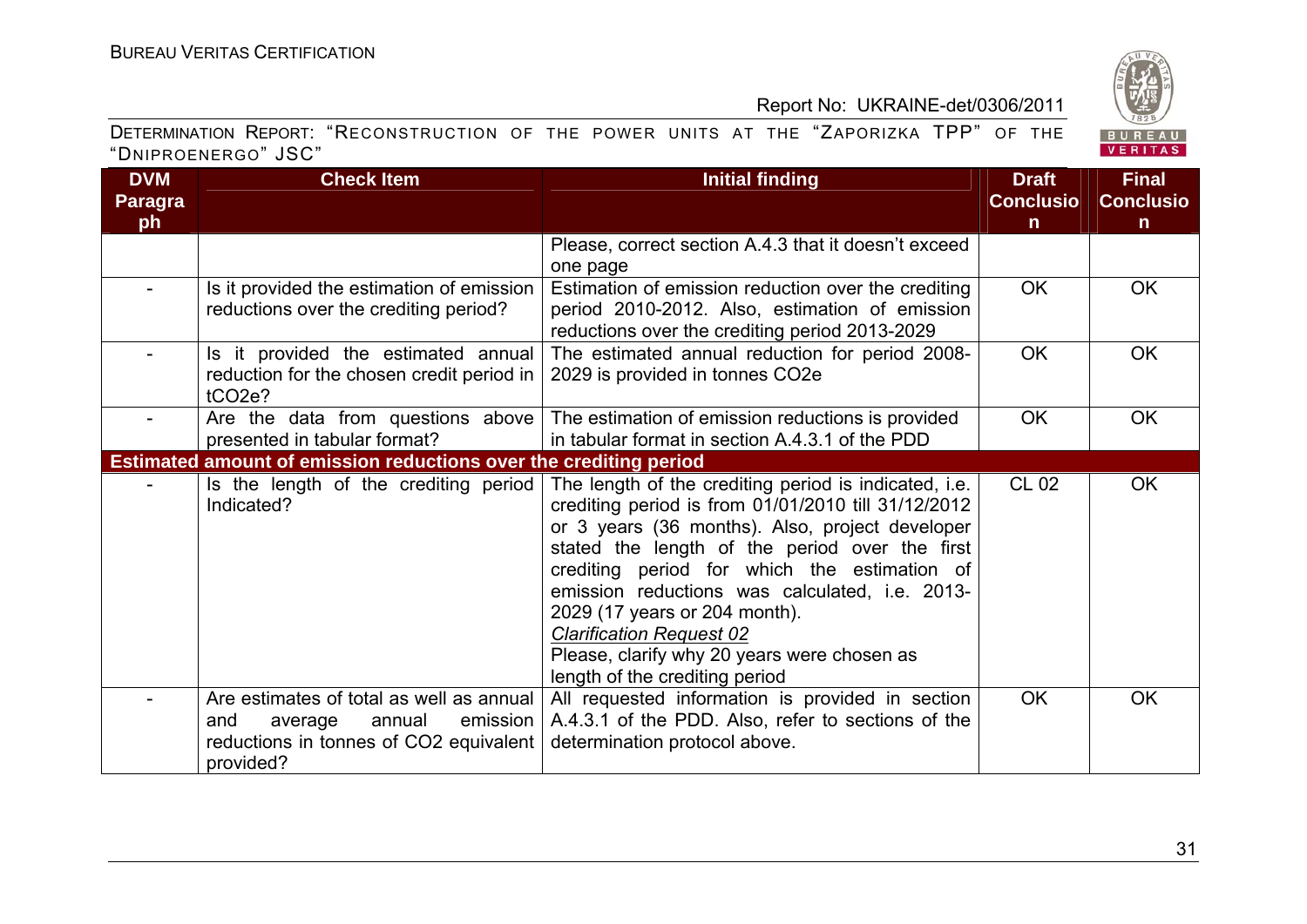

| DETERMINATION REPORT: "RECONSTRUCTION OF THE POWER UNITS AT THE "ZAPORIZKA TPP" OF THE |  |  |  |  |  |  |
|----------------------------------------------------------------------------------------|--|--|--|--|--|--|
| "DNIPROENERGO" JSC"                                                                    |  |  |  |  |  |  |

| <b>DVM</b>              | <b>Check Item</b>                                         | <b>Initial finding</b>                                | <b>Draft</b>     | <b>Final</b>     |
|-------------------------|-----------------------------------------------------------|-------------------------------------------------------|------------------|------------------|
| Paragra                 |                                                           |                                                       | <b>Conclusio</b> | <b>Conclusio</b> |
| ph                      |                                                           |                                                       | $\mathsf{n}$     | $\mathsf{n}$     |
|                         | <b>Project approvals by Parties</b>                       |                                                       |                  |                  |
| 19                      | Have the DFPs of all Parties listed as                    | Project Idea Note had been submitted for review of    | OK.              | <b>OK</b>        |
|                         | "Parties involved" in the PDD provided                    | the National Environmental Investment Agency of       |                  |                  |
|                         | written project approvals?                                | NEIA<br>issued<br>Letter<br>Ukraine<br>(NEIA).<br>of  |                  |                  |
|                         |                                                           | Endorsement #8/23/7 dated 05 January 2011.            |                  |                  |
| 19                      | Does the PDD identify at least the host                   | The PDD identify Ukraine as a Host Party. See         | <b>OK</b>        | <b>OK</b>        |
|                         | Party as a "Party involved"?                              | also CAR                                              |                  |                  |
| 19                      | Has the DFP of the host Party issued a                    | <b>Corrective Action Request 07</b>                   | CAR07            | <b>OK</b>        |
|                         | written project approval?                                 | Please, provide Letter of Approval of the host        |                  |                  |
|                         |                                                           | Party.                                                |                  |                  |
| 20                      | Are all the written project approvals by                  | See section 19 above.                                 | <b>OK</b>        | <b>OK</b>        |
|                         | Parties involved unconditional?                           |                                                       |                  |                  |
|                         | Authorization of project participants by Parties involved |                                                       |                  |                  |
| 21                      | Is each of the legal entities listed as                   | After finishing the project determination report, the | OK.              | <b>OK</b>        |
|                         | project participants in the PDD                           | <b>PDD</b><br>with<br>supporting<br>documents<br>and  |                  |                  |
|                         | authorized by a Party                                     | Determination Report will be presented to National    |                  |                  |
|                         | involved, which is also listed in the                     | Environmental Agency of Ukraine for receiving the     |                  |                  |
|                         | PDD, through:                                             | Letter of Approval that will authorize project        |                  |                  |
|                         | - A written project approval by a Party                   | participants.                                         |                  |                  |
|                         | involved, explicitly indicating the name                  | Also, see section 19 and section 20 of this protocol  |                  |                  |
|                         | of the legal entity? or                                   | above                                                 |                  |                  |
|                         | - Any other form of project participant                   |                                                       |                  |                  |
|                         | authorization in writing,<br>explicitly                   |                                                       |                  |                  |
|                         | indicating the name of the legal entity?                  |                                                       |                  |                  |
| <b>Baseline setting</b> |                                                           |                                                       |                  |                  |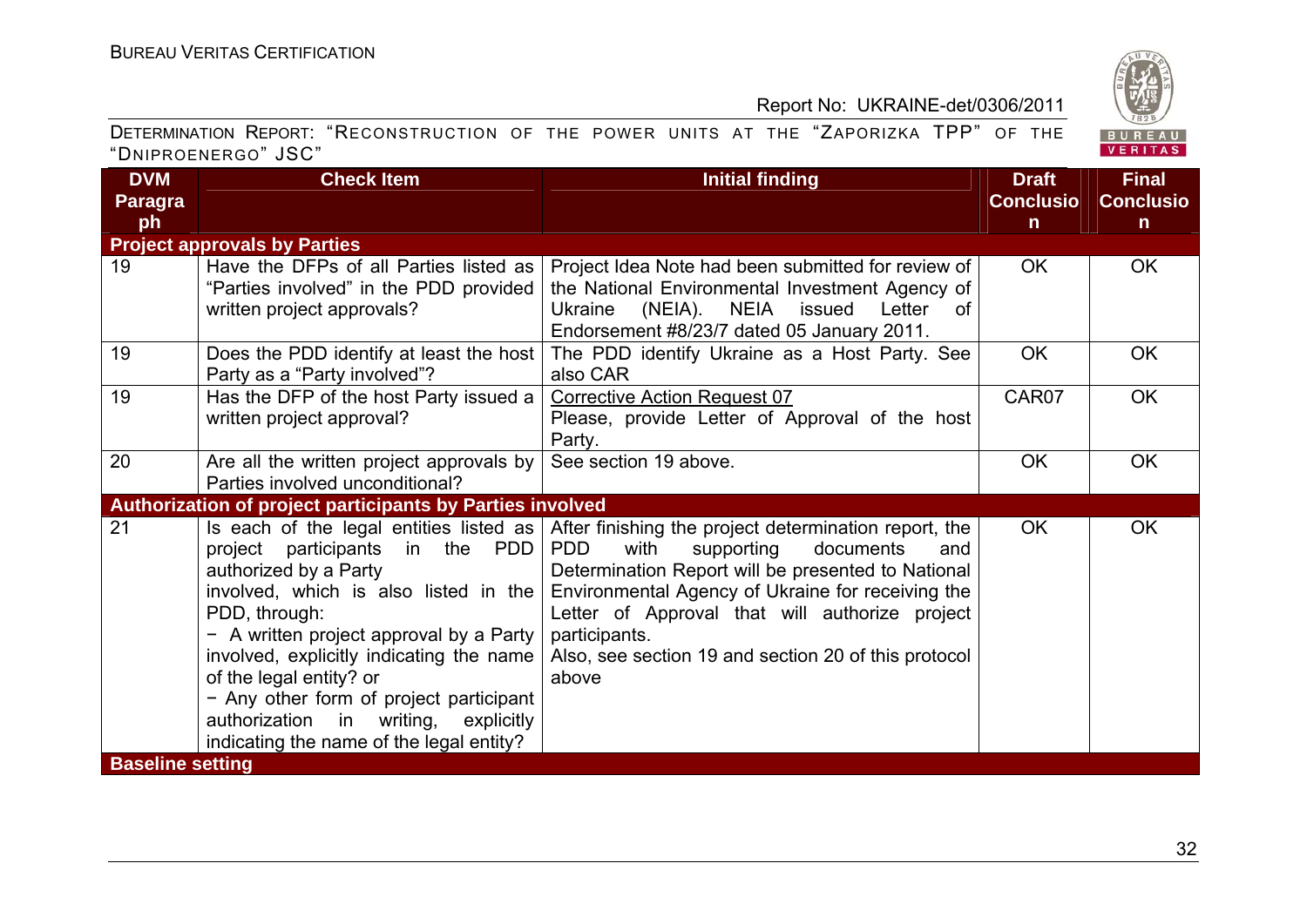

| DETERMINATION REPORT: "RECONSTRUCTION OF THE POWER UNITS AT THE "ZAPORIZKA TPP" OF THE |  |  |  |  |  |  |
|----------------------------------------------------------------------------------------|--|--|--|--|--|--|
| "DNIPROENERGO" JSC"                                                                    |  |  |  |  |  |  |

| <b>DVM</b>     | <b>Check Item</b>                                                                                                                                                                                                                                                                                                                                                                                                                                                                                                                                   | <b>Initial finding</b>                                                                                                                                                                                                                                                                                                                                                                                                                                                                                                                    | <b>Draft</b>     | <b>Final</b>     |
|----------------|-----------------------------------------------------------------------------------------------------------------------------------------------------------------------------------------------------------------------------------------------------------------------------------------------------------------------------------------------------------------------------------------------------------------------------------------------------------------------------------------------------------------------------------------------------|-------------------------------------------------------------------------------------------------------------------------------------------------------------------------------------------------------------------------------------------------------------------------------------------------------------------------------------------------------------------------------------------------------------------------------------------------------------------------------------------------------------------------------------------|------------------|------------------|
| <b>Paragra</b> |                                                                                                                                                                                                                                                                                                                                                                                                                                                                                                                                                     |                                                                                                                                                                                                                                                                                                                                                                                                                                                                                                                                           | <b>Conclusio</b> | <b>Conclusio</b> |
| ph             |                                                                                                                                                                                                                                                                                                                                                                                                                                                                                                                                                     |                                                                                                                                                                                                                                                                                                                                                                                                                                                                                                                                           | $\mathsf{n}$     | n.               |
| 22             | Does the PDD explicitly indicate which<br>of the following approaches is used for<br>identifying the baseline?<br>- JI specific approach<br>- Approved CDM methodology<br>approach                                                                                                                                                                                                                                                                                                                                                                  | In PDD explicitly indicated that JI specific<br>approach is used for identifying the baseline, since<br>among the methodologies approved by the CDM<br>Executive Board there is none fully matching the<br>proposed JI project.                                                                                                                                                                                                                                                                                                           | <b>OK</b>        | OK               |
|                | <b>JI specific approach only</b>                                                                                                                                                                                                                                                                                                                                                                                                                                                                                                                    |                                                                                                                                                                                                                                                                                                                                                                                                                                                                                                                                           |                  |                  |
| 23             | Does the PDD provide a detailed<br>theoretical description in a complete<br>and transparent manner?                                                                                                                                                                                                                                                                                                                                                                                                                                                 | The PDD provide seven plausible future scenarios   OK<br>for project. This information provides in section B.1<br>of the PDD.                                                                                                                                                                                                                                                                                                                                                                                                             |                  | <b>OK</b>        |
| 23             | Does the PDD provide justification that<br>the baseline is established:<br>(a) By listing and describing plausible<br>future scenarios on the basis of<br>conservative<br>assumptions<br>and<br>selecting the most plausible one?<br>(b) Taking into account relevant<br>national and/or sectoral policies and<br>circumstance?<br>- Are key factors that affect a baseline<br>taken into account?<br>(c) In a transparent manner with<br>regard to the choice of approaches,<br>assumptions,<br>methodologies,<br>parameters, date sources and key | According to the information stated in the PDD,<br>seven plausible future scenarios are presented in<br>a complete and transparent manner.<br>Seventh plausible future scenarios were chosen<br>as baseline. Identified possible scenarios were<br>analysed taking into account key factors of<br>national and/or sectoral policies that affect the<br>implementation of the regarded scenarios.<br>Also, in section B.1 all baseline data and<br>parameters are presented in a tabular format with<br>detailed explanation of each ones. | <b>OK</b>        | <b>OK</b>        |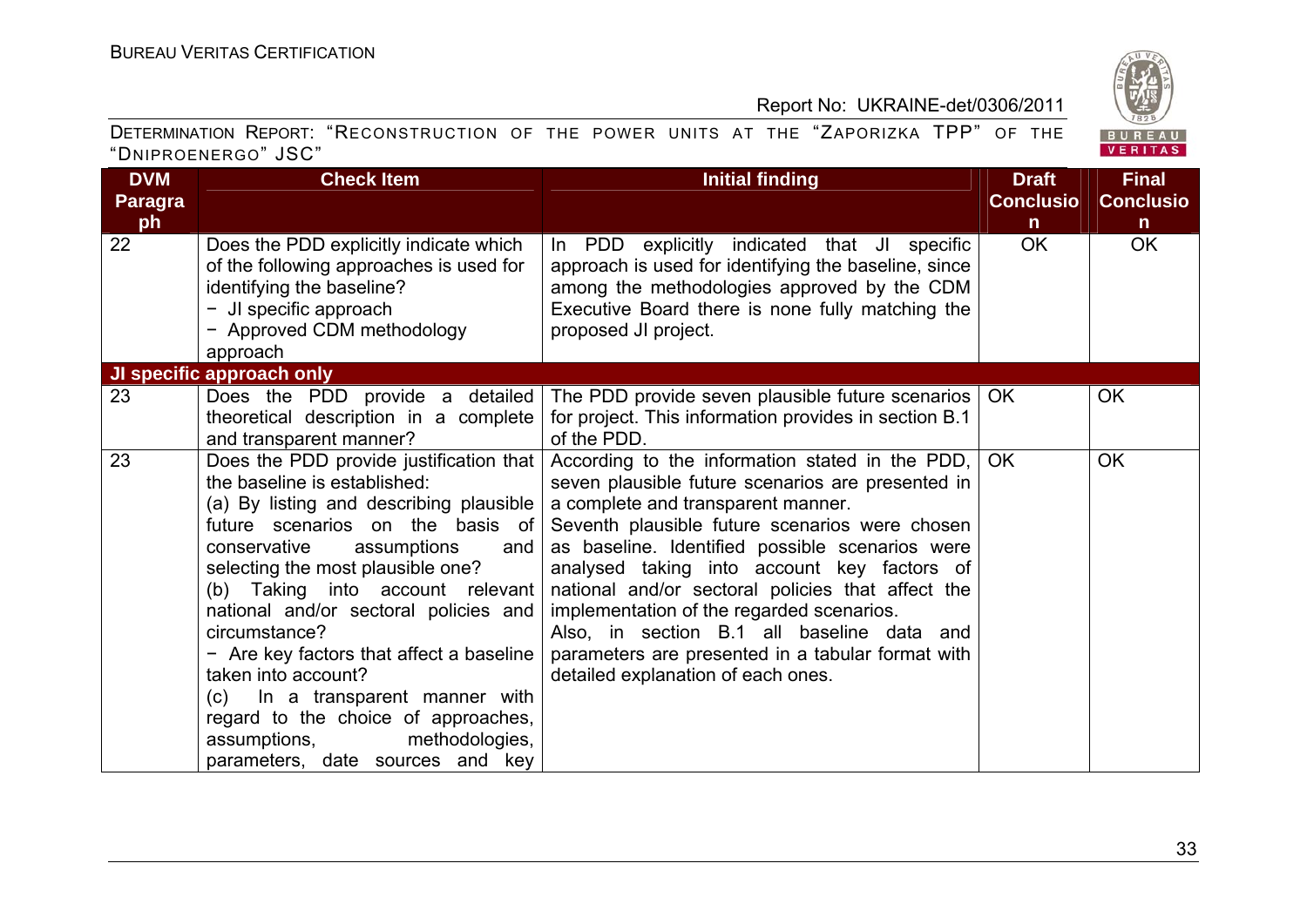

| <b>DVM</b>     | <b>Check Item</b>                                                                                                                                                                                                                                                                                                                                                                                                  | <b>Initial finding</b>                                                                                                                                                                                                                                                                                                      | <b>Draft</b>     | <b>Final</b>     |
|----------------|--------------------------------------------------------------------------------------------------------------------------------------------------------------------------------------------------------------------------------------------------------------------------------------------------------------------------------------------------------------------------------------------------------------------|-----------------------------------------------------------------------------------------------------------------------------------------------------------------------------------------------------------------------------------------------------------------------------------------------------------------------------|------------------|------------------|
| <b>Paragra</b> |                                                                                                                                                                                                                                                                                                                                                                                                                    |                                                                                                                                                                                                                                                                                                                             | <b>Conclusio</b> | <b>Conclusio</b> |
| ph             |                                                                                                                                                                                                                                                                                                                                                                                                                    |                                                                                                                                                                                                                                                                                                                             | n                | n                |
|                | factors?<br>(d) Taking into account of uncertainties<br>and using conservative assumptions?<br>(e) In such a way that ERUs cannot be<br>earned for decreases in activity levels<br>outside the project or due to force<br>majeure?<br>(f) By drawing on the list of standard<br>variables contained in appendix B to<br>"Guidance on criteria for baseline<br>setting<br>monitoring",<br>and<br>as<br>appropriate? |                                                                                                                                                                                                                                                                                                                             |                  |                  |
| 24             | approved CDM methodologies or<br>methodological tools for baseline<br>setting are used, are the selected<br>elements or combinations together with<br>the elements supplementary developed<br>by the project participants in line with<br>23 above?                                                                                                                                                                | If selected elements or combinations of $\vert$ As indicated in the PDD no CDM methodology or $\vert$<br>methodological tool is used for baseline choice,<br>justification and settings, because among the<br>methodologies approved by the CDM Executive<br>Board there is none fully matching the proposed JI<br>project. | OK.              | <b>OK</b>        |
| 25             | If a multi-project emission factor is<br><b>PDD</b><br>does the<br>used,<br>provide<br>appropriate justification?                                                                                                                                                                                                                                                                                                  | Oxidation factor of the fuel and Emission factor of<br>the fuel are used for emission reduction<br>calculations in this project.<br>Oxidation factors for coal, natural gas and heavy<br>fuel oil was chosen in accordance with IPCC                                                                                        | <b>CAR 08</b>    | <b>OK</b>        |

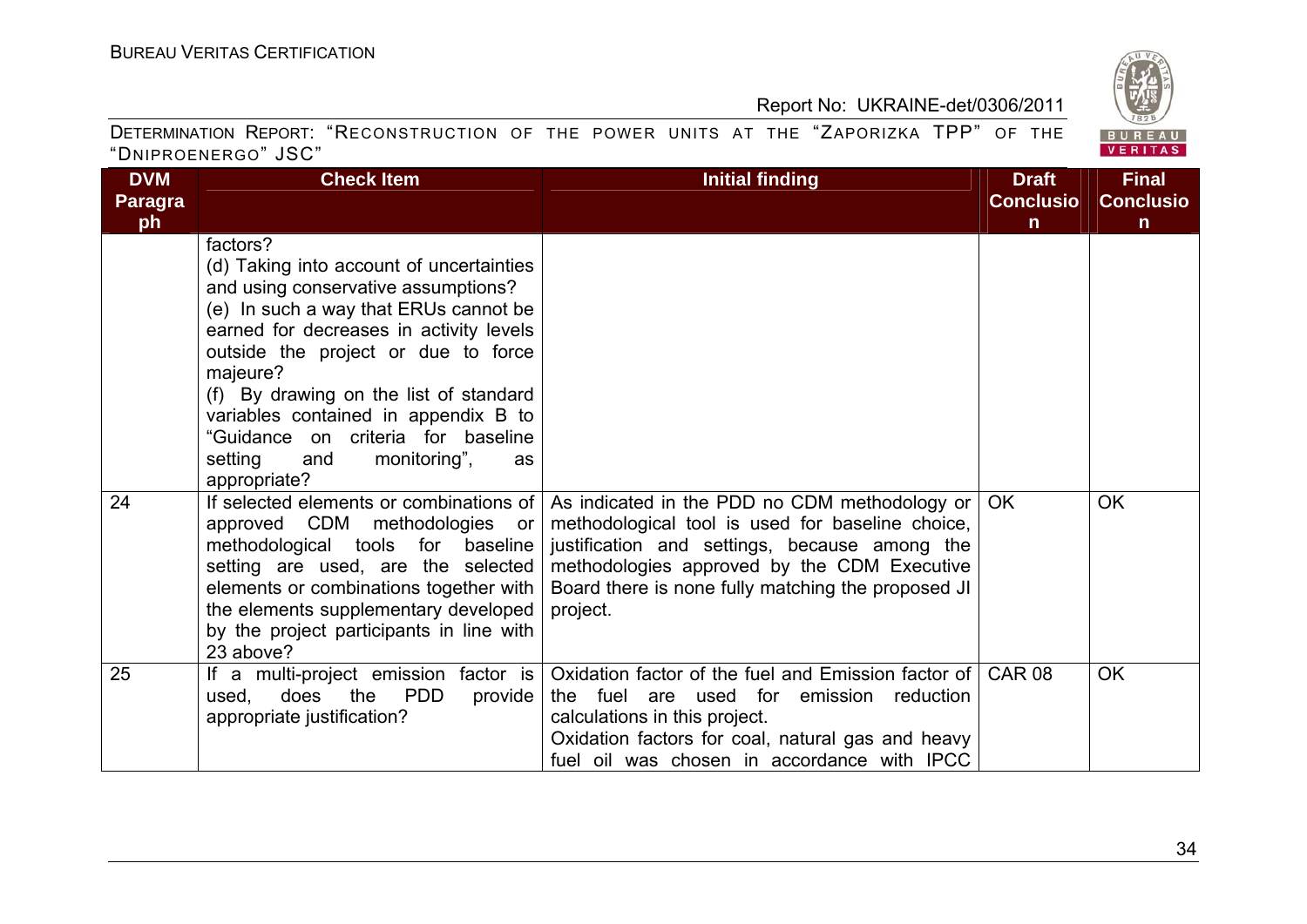

| <b>DVM</b>           | <b>Check Item</b>                                     | <b>Initial finding</b>                              | <b>Draft</b>     | <b>Final</b>     |
|----------------------|-------------------------------------------------------|-----------------------------------------------------|------------------|------------------|
| <b>Paragra</b>       |                                                       |                                                     | <b>Conclusio</b> | <b>Conclusio</b> |
| ph                   |                                                       |                                                     | $\mathsf{n}$     | $\mathsf{n}$     |
|                      |                                                       | guidelines.                                         |                  |                  |
|                      |                                                       | <b>Corrective Action Request 08</b>                 |                  |                  |
|                      |                                                       | Multi-project Carbon Emission Factor, which is      |                  |                  |
|                      |                                                       | defined in the IPCC 1996 Guidelines for National    |                  |                  |
|                      |                                                       | Greenhouse Gas Inventories for JI projects          |                  |                  |
|                      |                                                       | developed in Ukraine is used for this project.      |                  |                  |
|                      |                                                       | Please, change value of Carbon Emission Factor      |                  |                  |
|                      |                                                       | on value, which is approved by SEIA.                |                  |                  |
|                      | Approved CDM methodology approach only_Not applicable |                                                     |                  |                  |
| <b>Additionality</b> |                                                       |                                                     |                  |                  |
|                      | JI specific approach only                             |                                                     |                  |                  |
| 28                   | Does the PDD indicate which of the                    | The PDD indicates that approved "Combined tool      | <b>OK</b>        | <b>OK</b>        |
|                      | following approaches for demonstrating                | to identify the baseline scenario and demonstrate   |                  |                  |
|                      | additionality is used?                                | additionality" (Version 02.2) was used for          |                  |                  |
|                      | Provision of traceable and<br>(a)                     | demonstration of additionality.                     |                  |                  |
|                      | transparent information showing the                   | The latest version of the tool was used.            |                  |                  |
|                      | baseline was identified on the basis of               | Consideration that the project scenario is not part |                  |                  |
|                      | conservative assumptions, that the                    | of the identified baseline scenario and that the    |                  |                  |
|                      | project scenario is not part of the                   | project will lead to emission reductions were       |                  |                  |
|                      | identified baseline scenario and that                 | performed by project developer and provided in      |                  |                  |
|                      | the project will lead to emission                     | section B.2 of the PDD.                             |                  |                  |
|                      | reductions<br>enhancements<br>0f<br>or                |                                                     |                  |                  |
|                      | removals;                                             |                                                     |                  |                  |
|                      | Provision<br>traceable<br>(b)<br>0f<br>and            |                                                     |                  |                  |
|                      | transparent information that an AIE has               |                                                     |                  |                  |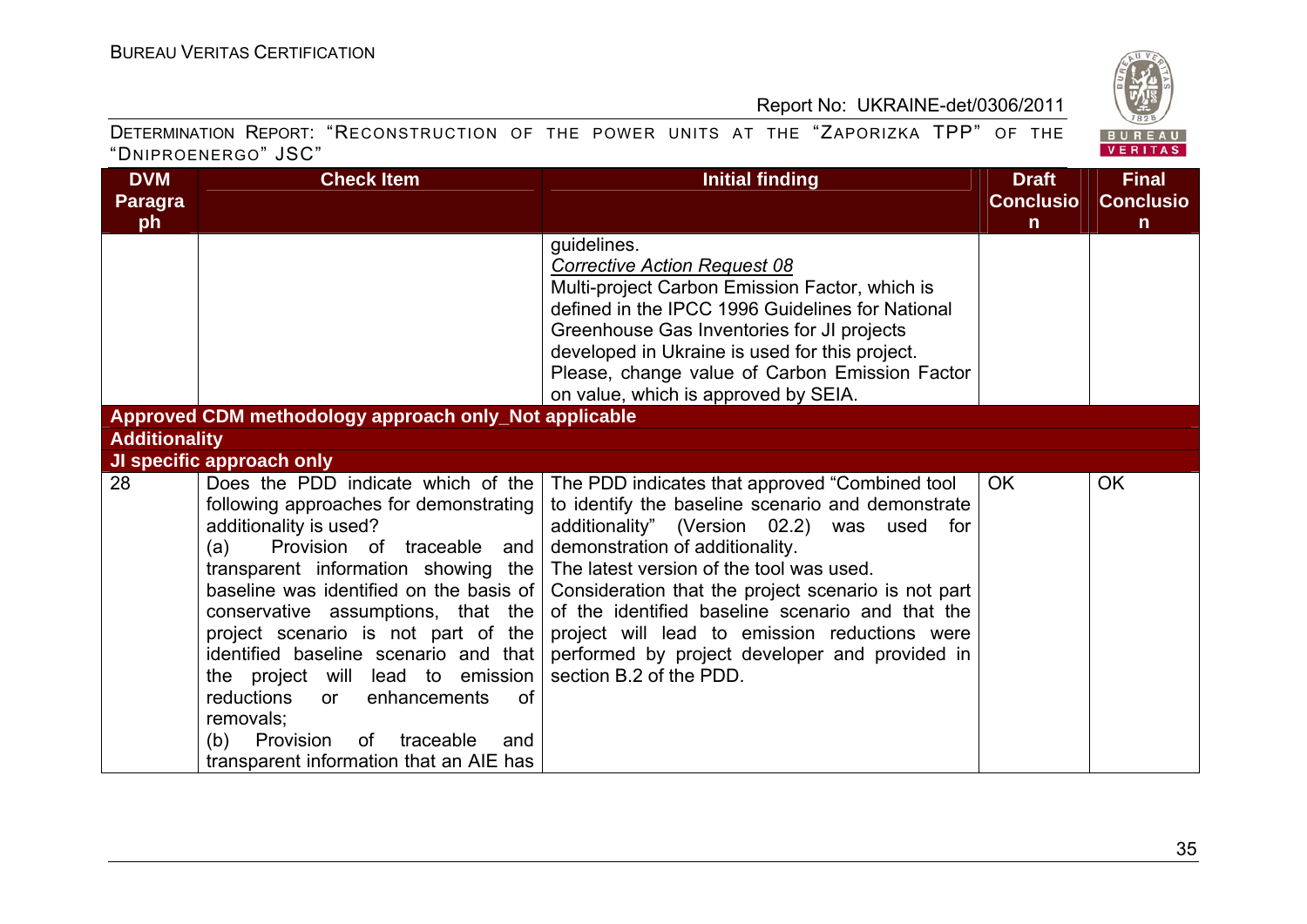| <b>DVM</b>        | <b>Check Item</b>                                                                                                                                                                                                                                                                                                                                                                                                                           | <b>Initial finding</b>                                                                                                                                                                                                                                                          | <b>Draft</b>      | <b>Final</b>     |
|-------------------|---------------------------------------------------------------------------------------------------------------------------------------------------------------------------------------------------------------------------------------------------------------------------------------------------------------------------------------------------------------------------------------------------------------------------------------------|---------------------------------------------------------------------------------------------------------------------------------------------------------------------------------------------------------------------------------------------------------------------------------|-------------------|------------------|
| <b>Paragra</b>    |                                                                                                                                                                                                                                                                                                                                                                                                                                             |                                                                                                                                                                                                                                                                                 | <b>Conclusio</b>  | <b>Conclusio</b> |
| ph                |                                                                                                                                                                                                                                                                                                                                                                                                                                             |                                                                                                                                                                                                                                                                                 | n                 | n.               |
|                   | already positively determined that a<br>comparable<br>project<br>(to<br>be)<br>implemented<br>under<br>comparable<br>circumstances has additionality;<br>(c) Application of the most recent<br>version of the<br>"Tool<br>for<br>the<br>demonstration and<br>assessment<br>of<br>additionality. (allowing for a two-month<br>grace period) or any other method for<br>proving additionality approved by the<br><b>CDM Executive Board".</b> |                                                                                                                                                                                                                                                                                 |                   |                  |
| 29(a)             | Does the PDD provide a justification of<br>the applicability of the approach with a<br>clear and transparent description?                                                                                                                                                                                                                                                                                                                   | <b>Corrective Action Request 09</b><br>Permanent repairs, mid repairs and capital repairs<br>are common practise in Ukraine energy industry.<br>Please, prove that proposed project activity is not<br>common practise at Ukraine TPPs                                          | CAR09             | <b>OK</b>        |
| 29(b)             | Are additionality proofs provided?                                                                                                                                                                                                                                                                                                                                                                                                          | Corrective Action Request 10<br>According to the PDD the most important barriers<br>for project activity are financial and technological<br>barriers.<br>Please, provide full financial analysis of the project<br>or clearly describe technological barriers of the<br>project | CAR <sub>10</sub> | <b>OK</b>        |
| 29 <sub>(c)</sub> | additionality<br>demonstrated<br>the<br>ls.<br>appropriately as a result?                                                                                                                                                                                                                                                                                                                                                                   | See section 29 (b) and 29 (c) of this protocol                                                                                                                                                                                                                                  |                   |                  |

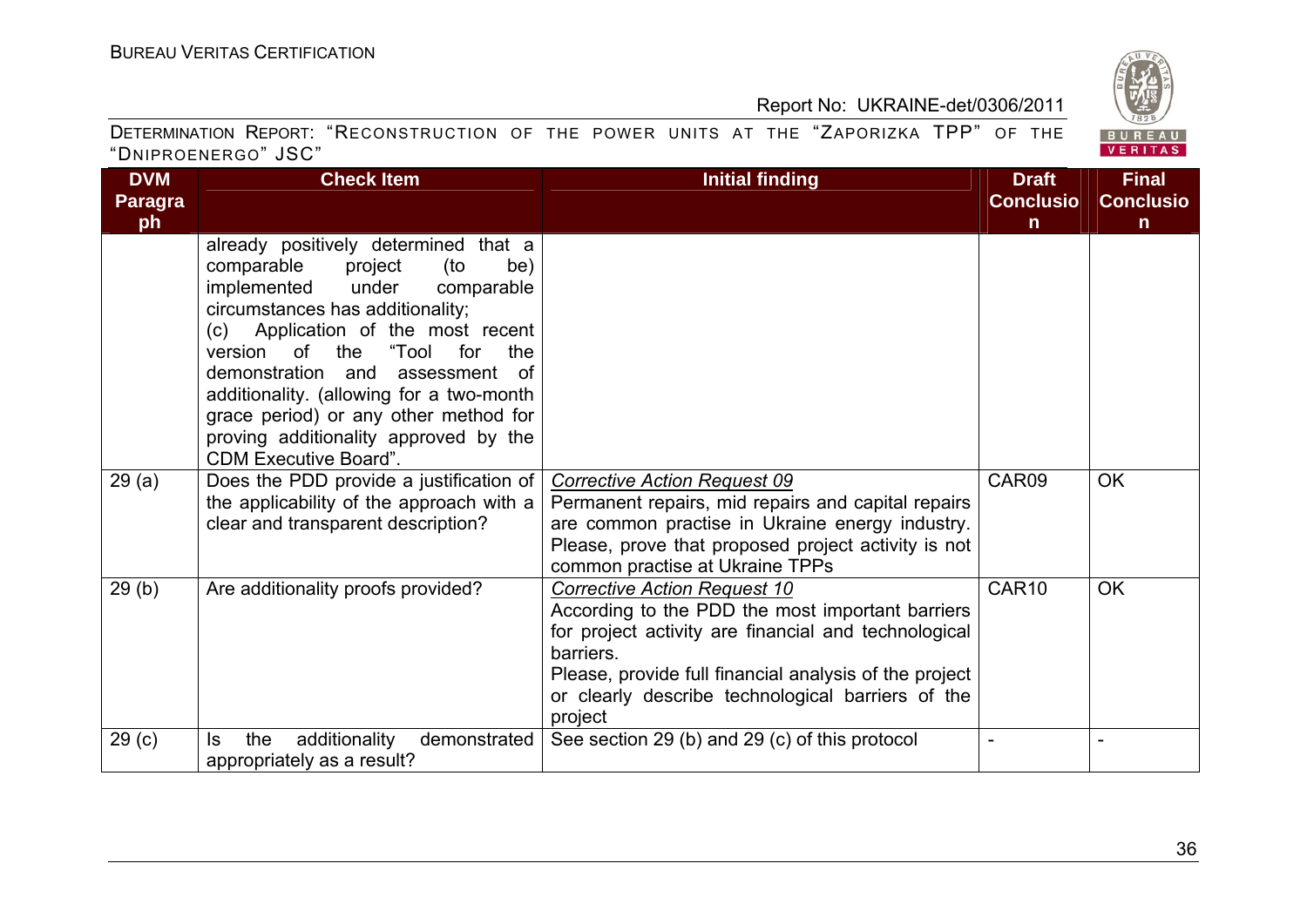

| <b>DVM</b>     | <b>Check Item</b>                                          | <b>Initial finding</b>                                                                                 | <b>Draft</b>     | <b>Final</b>     |
|----------------|------------------------------------------------------------|--------------------------------------------------------------------------------------------------------|------------------|------------------|
| <b>Paragra</b> |                                                            |                                                                                                        | <b>Conclusio</b> | <b>Conclusio</b> |
| ph             |                                                            |                                                                                                        | n.               | $\mathsf{n}$     |
| 30             | If the approach 28 (c) is chosen, are all                  | See section 29 (b) and 29 (c) of this protocol                                                         |                  |                  |
|                | explanations,<br>descriptions<br>and                       |                                                                                                        |                  |                  |
|                | analyses made in accordance with the                       |                                                                                                        |                  |                  |
|                | selected tool or method?                                   |                                                                                                        |                  |                  |
|                | Approved CDM methodology approach only_Not applicable      |                                                                                                        |                  |                  |
|                | Project boundary (applicable except for JI LULUCF projects |                                                                                                        |                  |                  |
|                | JI specific approach only                                  |                                                                                                        |                  |                  |
| 32(a)          | Does the project boundary defined in                       | The project boundaries are defined in the PDD.                                                         | <b>CAR 11</b>    | <b>OK</b>        |
|                | the PDD encompass all anthropogenic                        | Anthropogenic sources of emissions<br>were                                                             | CL <sub>03</sub> | <b>OK</b>        |
|                | emissions                                                  | determined. Furthermore, emission sources within                                                       |                  |                  |
|                | by sources of GHGs that are:                               | the project boundary are demonstrated in Figure                                                        |                  |                  |
|                | (i) Under the control of the project                       | B.1 of the PDD section B.3.                                                                            |                  |                  |
|                | participants?                                              | <b>Corrective Action Request 11</b>                                                                    |                  |                  |
|                | (ii) Reasonably attributable to the                        | Please, provide in the section B.3 more detailed                                                       |                  |                  |
|                | project?                                                   | delineation of project boundaries. Please, include                                                     |                  |                  |
|                | (iii) Significant?                                         | in project boundaries measuring and auxiliary                                                          |                  |                  |
|                |                                                            | project equipment.                                                                                     |                  |                  |
|                |                                                            | <b>Clarification Request 03</b>                                                                        |                  |                  |
|                |                                                            | Please, divide the emission sources for three                                                          |                  |                  |
|                |                                                            | groups, i.e. which are under the control of the JI                                                     |                  |                  |
|                |                                                            | project participants, reasonably attributable to the                                                   |                  |                  |
|                |                                                            | project, and significant to the JI project and clarify<br>these information in section B.3 of the PDD. |                  |                  |
|                |                                                            |                                                                                                        |                  |                  |
| 32(b)          | Is the project boundary defined on the                     | See section 32(a) of this protocol                                                                     | <b>OK</b>        | <b>OK</b>        |
|                | basis of a case-by-case assessment                         |                                                                                                        |                  |                  |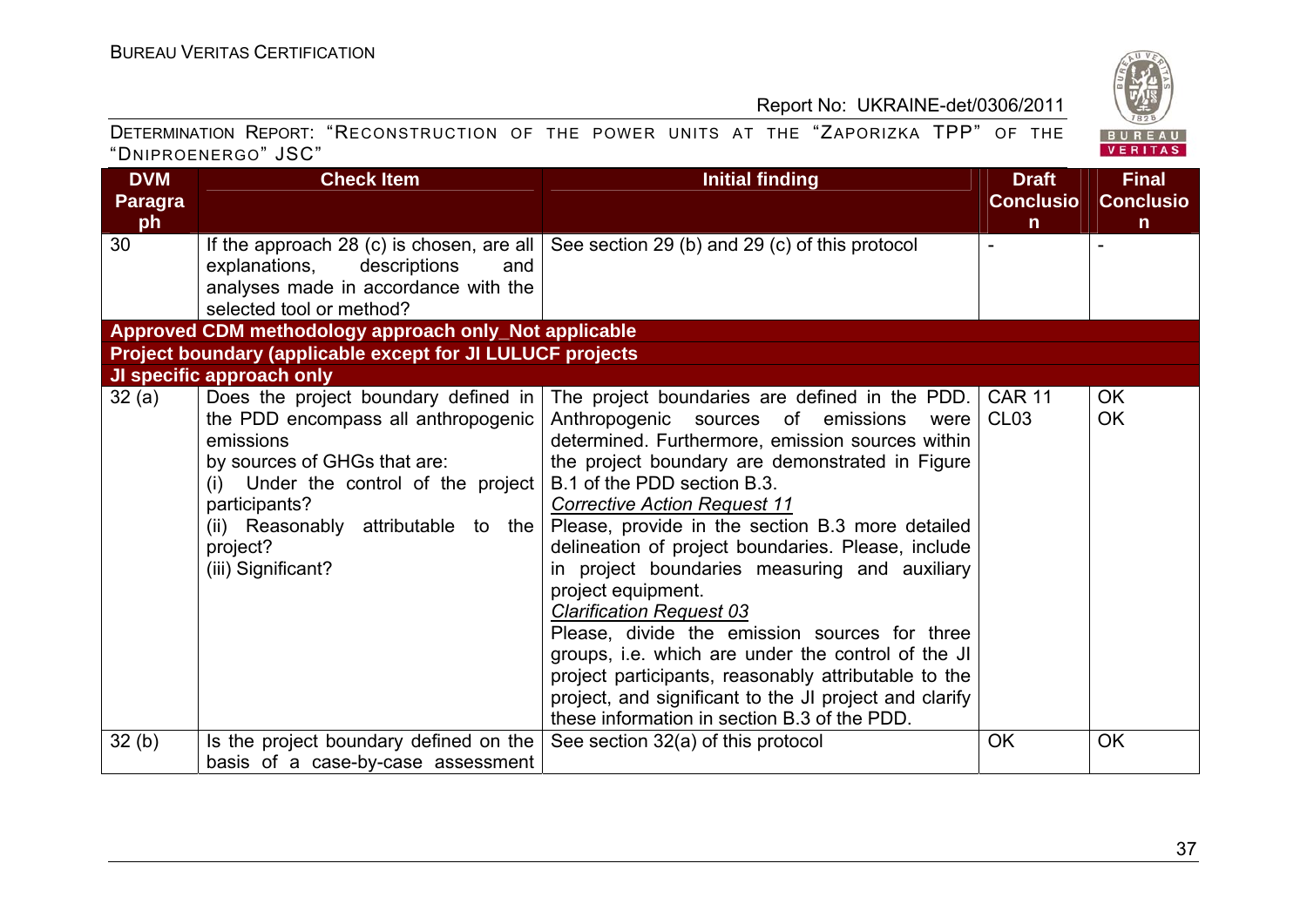

| <b>DVM</b>              | <b>Check Item</b>                                                                                                                                                                           | <b>Initial finding</b>                                                                                                                                                                                                                  | <b>Draft</b>      | <b>Final</b>     |
|-------------------------|---------------------------------------------------------------------------------------------------------------------------------------------------------------------------------------------|-----------------------------------------------------------------------------------------------------------------------------------------------------------------------------------------------------------------------------------------|-------------------|------------------|
| <b>Paragra</b>          |                                                                                                                                                                                             |                                                                                                                                                                                                                                         | <b>Conclusio</b>  | <b>Conclusio</b> |
| ph                      |                                                                                                                                                                                             |                                                                                                                                                                                                                                         | $\mathsf{n}$      | n.               |
|                         | with regard to the criteria referred to in<br>$32$ (a) above?                                                                                                                               |                                                                                                                                                                                                                                         |                   |                  |
| 32(c)                   | Are the delineation of the project<br>boundary and the gases and sources<br>included appropriately described and<br>justified in the PDD by using a figure or<br>flow chart as appropriate? | The delineation of the project boundary and<br>sources included are described in the PDD by<br>using figure 3 Emission sources located within the<br>project boundary.                                                                  | <b>OK</b>         | <b>OK</b>        |
| 32 <sub>(d)</sub>       | Are all gases and sources included<br>explicitly stated, and the exclusions of<br>any sources related to the baseline or<br>the project are appropriately justified?                        | In section B.3 of the PDD all gases and sources<br>included are explicitly stated; the information<br>presented in table 6                                                                                                              | OK                | <b>OK</b>        |
|                         | Approved CDM methodology approach only_Not applicable                                                                                                                                       |                                                                                                                                                                                                                                         |                   |                  |
| <b>Crediting period</b> |                                                                                                                                                                                             |                                                                                                                                                                                                                                         |                   |                  |
| 34(a)                   | Does the PDD state the starting date of<br>the project as the date on which the<br>implementation or construction or real<br>action of the project will begin or<br>began?                  | The starting date of the project is 14/12/2006.<br><b>Corrective Action Request 12</b><br>Please coordinate the project starting date in<br>sections C.1 and C.3 of the PDD<br>Project commissioning and start-up date is<br>01/01/2010 | CAR <sub>12</sub> | <b>OK</b>        |
| 34(a)                   | Is the starting date after the beginning<br>of 2000?                                                                                                                                        | Concerned JI project started in 2006                                                                                                                                                                                                    | <b>OK</b>         | <b>OK</b>        |
| 34(b)                   | Does the PDD state the expected<br>operational lifetime of the project in<br>years and months?                                                                                              | Expected operational lifetime of the project<br>provided in the PDD is 20 years (240 months)<br><b>Clarification Request 05</b><br>Please clarify why 20 years were chosen as                                                           | <b>CL05</b>       | <b>OK</b>        |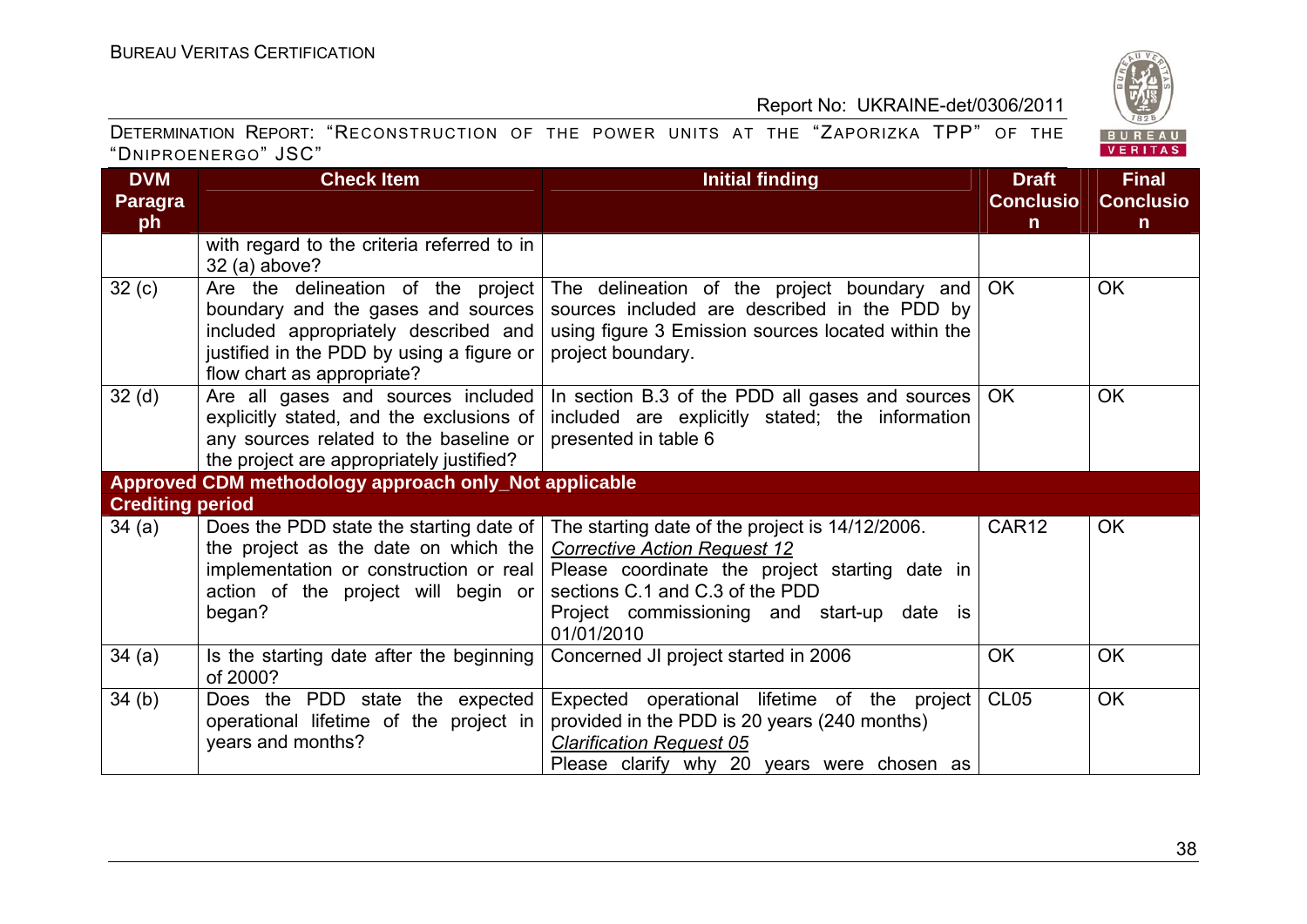

| <b>DVM</b>             | <b>Check Item</b>                                                                                                                                                                                                                                                                                | <b>Initial finding</b>                                                                                                                                                                                                                                                                                                                                   | <b>Draft</b>     | <b>Final</b>     |
|------------------------|--------------------------------------------------------------------------------------------------------------------------------------------------------------------------------------------------------------------------------------------------------------------------------------------------|----------------------------------------------------------------------------------------------------------------------------------------------------------------------------------------------------------------------------------------------------------------------------------------------------------------------------------------------------------|------------------|------------------|
| <b>Paragra</b>         |                                                                                                                                                                                                                                                                                                  |                                                                                                                                                                                                                                                                                                                                                          | <b>Conclusio</b> | <b>Conclusio</b> |
| ph                     |                                                                                                                                                                                                                                                                                                  |                                                                                                                                                                                                                                                                                                                                                          | $\mathsf{n}$     | $\mathsf{n}$     |
|                        |                                                                                                                                                                                                                                                                                                  | project operational lifetime                                                                                                                                                                                                                                                                                                                             |                  |                  |
| 34 <sub>(c)</sub>      | Does the PDD state the length of the<br>crediting period in years and months?                                                                                                                                                                                                                    | The length of the crediting period is provided in $\overline{\phantom{a}}$ OK<br>years and months, namely 3 years or 36 months<br>(01/01/2010-31/12/2012)                                                                                                                                                                                                |                  | <b>OK</b>        |
| 34 <sub>(c)</sub>      | Is the starting date of the crediting<br>period on or after the date of the first<br>emission reductions or enhancements<br>of net removals generated by the<br>project?                                                                                                                         | It is provided in the PDD that the starting date of $\overline{)$ CAR13<br>the crediting period is before the date of the first<br>emission reductions generated by the JI project.<br><b>Corrective Action Request13</b><br>Please provide in the PDD information about<br>starting date of the project                                                 |                  | <b>OK</b>        |
| 34 <sub>(d)</sub>      | Does the PDD state that the crediting<br>period for issuance of ERUs starts only<br>after the beginning of 2008 and does<br>not extend beyond the operational<br>lifetime of the project?                                                                                                        | In the PDD stated that the crediting period has  <br>began after the beginning 2008, i.e. 01/01/2010.                                                                                                                                                                                                                                                    | <b>OK</b>        | <b>OK</b>        |
| 34 <sub>(d)</sub>      | If the crediting period extends beyond<br>2012, does the PDD state that the<br>extension is subject to the host Party<br>approval?<br>Are the<br>estimates<br>emission<br>of<br>reductions or enhancements of net<br>removals presented separately for<br>those until 2012 and those after 2012? | The estimation of emission reduction due to the JI<br>project is provided for the period 2010-2029.<br>As a fact, in the PDD the values of emission<br>reductions during the period 2010-2012 are<br>presented in table 4. In addition, the values of<br>emission reductions for the period 2013-2029 are<br>presented separately in table 5 of the PDD. | OK.              | <b>OK</b>        |
| <b>Monitoring plan</b> |                                                                                                                                                                                                                                                                                                  |                                                                                                                                                                                                                                                                                                                                                          |                  |                  |
| 35                     | Does the PDD explicitly indicate which   The PDD explicitly                                                                                                                                                                                                                                      | indicates that JI specific                                                                                                                                                                                                                                                                                                                               |                  |                  |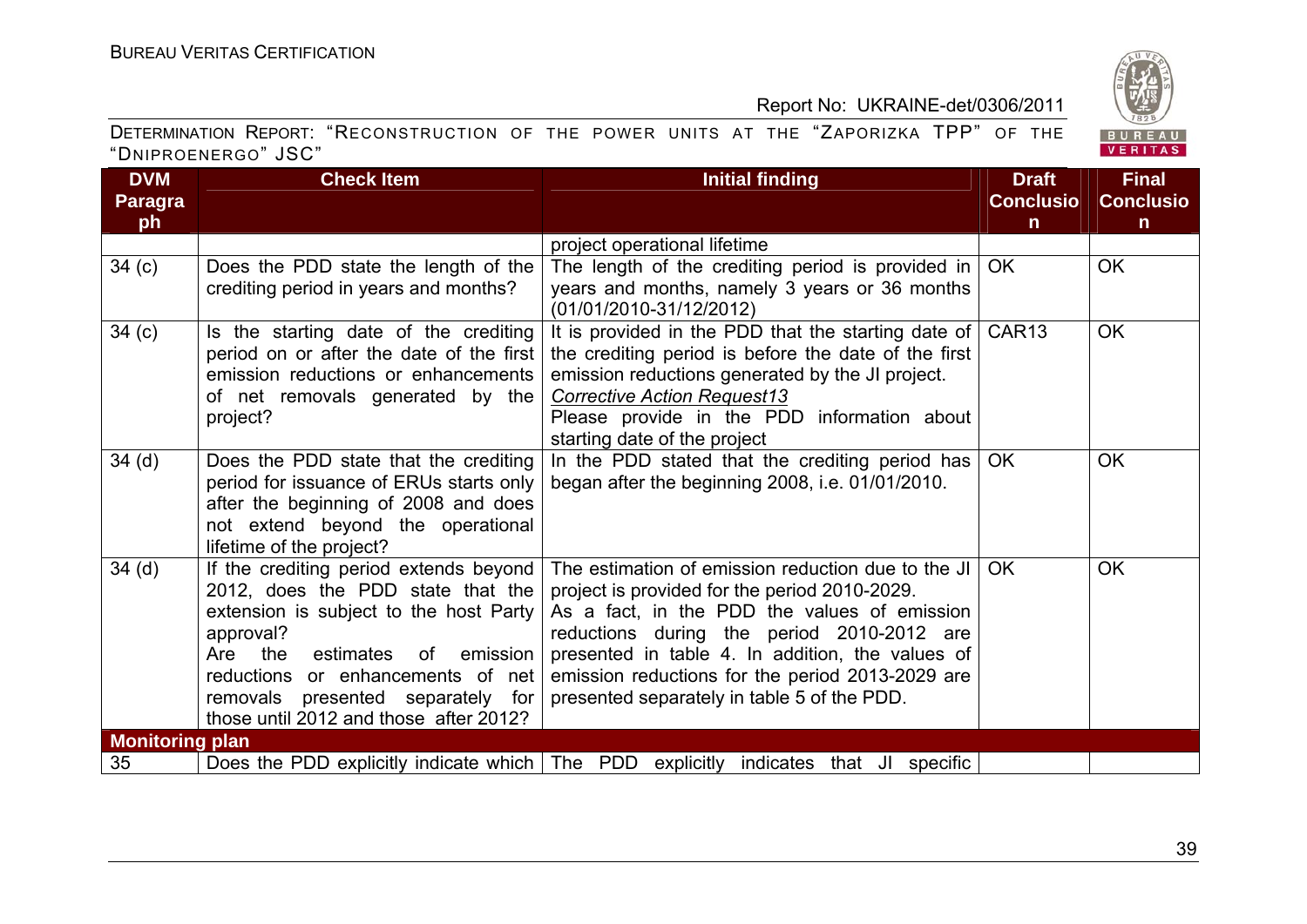

| <b>DVM</b>        | <b>Check Item</b>                                                                                                                                                                                                                               | <b>Initial finding</b>                                                                                                                                                                                                                                                                                                    | <b>Draft</b>     | <b>Final</b>     |
|-------------------|-------------------------------------------------------------------------------------------------------------------------------------------------------------------------------------------------------------------------------------------------|---------------------------------------------------------------------------------------------------------------------------------------------------------------------------------------------------------------------------------------------------------------------------------------------------------------------------|------------------|------------------|
| <b>Paragra</b>    |                                                                                                                                                                                                                                                 |                                                                                                                                                                                                                                                                                                                           | <b>Conclusio</b> | <b>Conclusio</b> |
| ph                |                                                                                                                                                                                                                                                 |                                                                                                                                                                                                                                                                                                                           | n.               | n                |
|                   | of the following approaches is used?<br>- JI specific approach                                                                                                                                                                                  | approach is used for monitoring.                                                                                                                                                                                                                                                                                          |                  |                  |
|                   | Approved CDM methodology                                                                                                                                                                                                                        |                                                                                                                                                                                                                                                                                                                           |                  |                  |
|                   | approach                                                                                                                                                                                                                                        |                                                                                                                                                                                                                                                                                                                           |                  |                  |
|                   | JI specific approach only                                                                                                                                                                                                                       |                                                                                                                                                                                                                                                                                                                           |                  |                  |
| 36(a)             | Does the monitoring plan describe:<br>- All relevant factors and<br>key<br>characteristics that will be monitored?<br>- The period in which they will be<br>monitored?                                                                          | The Monitoring Plan describes relevant factor and<br>parameters to be monitored, such as amount of<br>electricity, supplied to grid, quantity of consumed<br>fuel etc. Period in which relevant factor and<br>parameters will be monitored is established.                                                                | OK.              | <b>OK</b>        |
|                   | - All decisive factors for the control and                                                                                                                                                                                                      |                                                                                                                                                                                                                                                                                                                           |                  |                  |
|                   | reporting of project performance?                                                                                                                                                                                                               |                                                                                                                                                                                                                                                                                                                           |                  |                  |
| 36 <sub>(b)</sub> | Does the monitoring plan specify the<br>indicators, constants and variables<br>used that are reliable, valid and provide<br>transparent picture of the emission<br>reductions or enhancements of net<br>removals to be monitored?               | The monitoring plan specifies the indicators,<br>constants and variables in transparent manner.                                                                                                                                                                                                                           | <b>OK</b>        | <b>OK</b>        |
| 36 <sub>(b)</sub> | If default values are used:<br>- Are accuracy and reasonableness<br>carefully balanced in their selection?<br>- Do the default values originate from<br>recognized sources?<br>- Are the default values supported by<br>statistical<br>analyses | The monitoring plan specifies that next constants<br>are used for ERUs calculations:<br>oxidation factor of the fuel<br>Emission factor of the fuel.<br>Oxidation factors for coal, natural gas and heavy<br>fuel oil was chosen in accordance with IPCC<br>providing   guidelines. For emission factor of the carbon see | OK.              | <b>OK</b>        |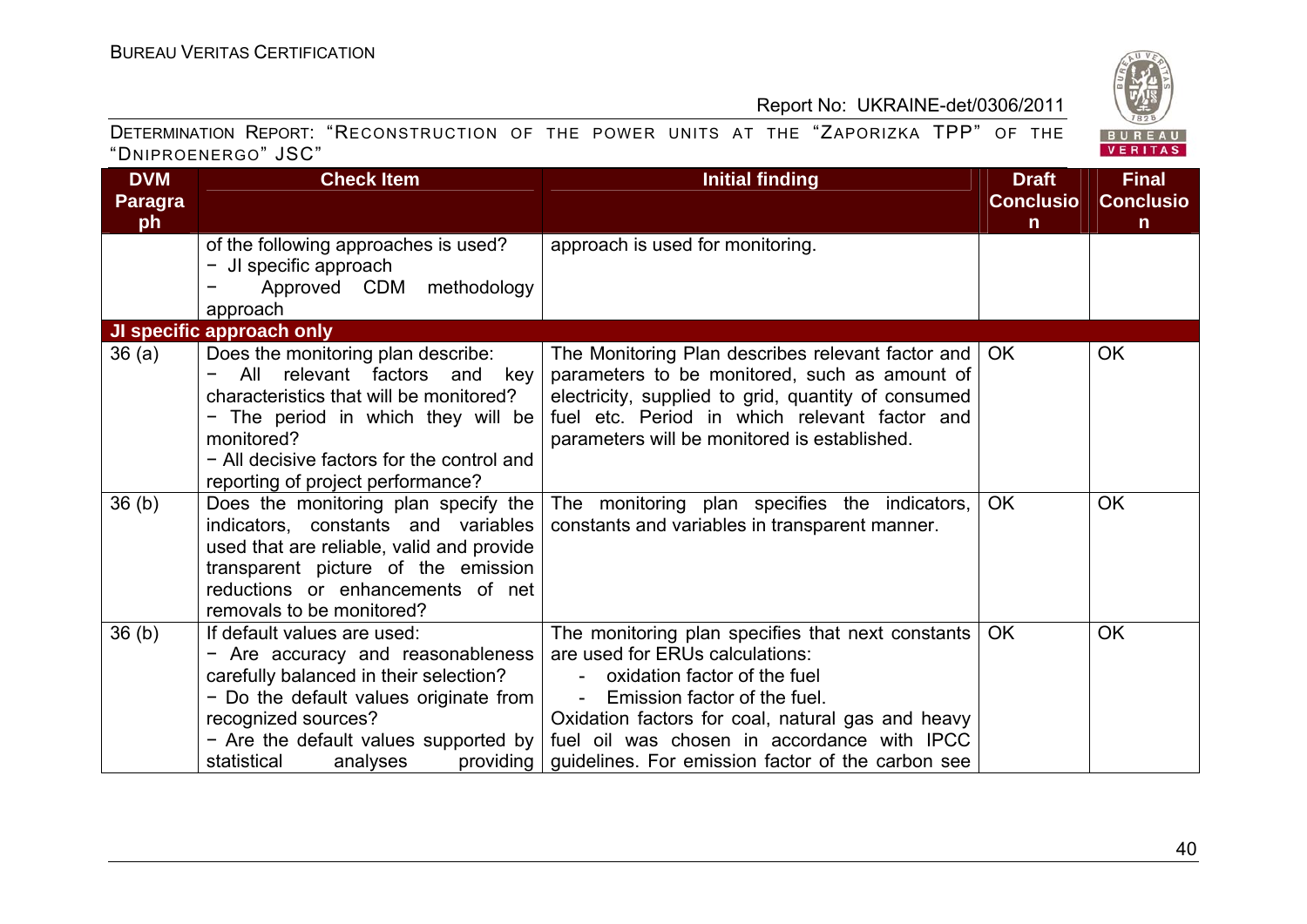

| <b>DVM</b>           | <b>Check Item</b>                         | <b>Initial finding</b>                               | <b>Draft</b>     | <b>Final</b>     |
|----------------------|-------------------------------------------|------------------------------------------------------|------------------|------------------|
| <b>Paragra</b>       |                                           |                                                      | <b>Conclusio</b> | <b>Conclusio</b> |
| ph                   |                                           |                                                      | $\mathbf n$      | $\mathbf n$      |
|                      | reasonable confidence levels?             | <b>CAR 08</b>                                        |                  |                  |
|                      | - Are the default values presented in a   |                                                      |                  |                  |
|                      | transparent manner?                       |                                                      |                  |                  |
| 36 <sub>(b)(i)</sub> | For those values that are to be           | The sources of values, provided by the project       | OK.              | <b>OK</b>        |
|                      | provided by the project participants,     | participants are clearly indicates in the monitoring |                  |                  |
|                      | does the monitoring plan clearly          | plan                                                 |                  |                  |
|                      | indicate how the values are to be         |                                                      |                  |                  |
|                      | selected and justified?                   |                                                      |                  |                  |
| $36$ (b) (ii)        | For other values,                         | See section 36 (b) (i) of this protocol              | <b>OK</b>        | <b>OK</b>        |
|                      | - Does the monitoring plan clearly        |                                                      |                  |                  |
|                      | indicate the precise references from      |                                                      |                  |                  |
|                      | which these values are taken?             |                                                      |                  |                  |
|                      | - Is the conservativeness of the values   |                                                      |                  |                  |
|                      | provided justified?                       |                                                      |                  |                  |
| 36 (b) (iii)         | the<br>For all data sources, does         | <b>Corrective Action Request 14</b>                  | <b>CAR 14</b>    | <b>OK</b>        |
|                      | monitoring plan specify the procedures    | Please, specify the procedures to be followed if     |                  |                  |
|                      | to be followed if expected data are       | expected monitoring data are unavailable.            |                  |                  |
|                      | unavailable?                              |                                                      |                  |                  |
| 36<br>(b)            | Are International System Unit (SI units)  | International System Units aren't used, but some     | OK.              | <b>OK</b>        |
| (iv)                 | used?                                     | units are used.                                      |                  |                  |
| 36(b)(v)             | Does the monitoring plan note any         | The monitoring plan doesn't note any parameters,     | <b>OK</b>        | <b>OK</b>        |
|                      | parameters, coefficients, variables, etc. | coefficients, variables, etc that are to be obtained |                  |                  |
|                      | that are used to calculate baseline       | though monitoring in order to calculate baseline     |                  |                  |
|                      | emissions or net removals but are         | emissions                                            |                  |                  |
|                      | obtained through monitoring?              |                                                      |                  |                  |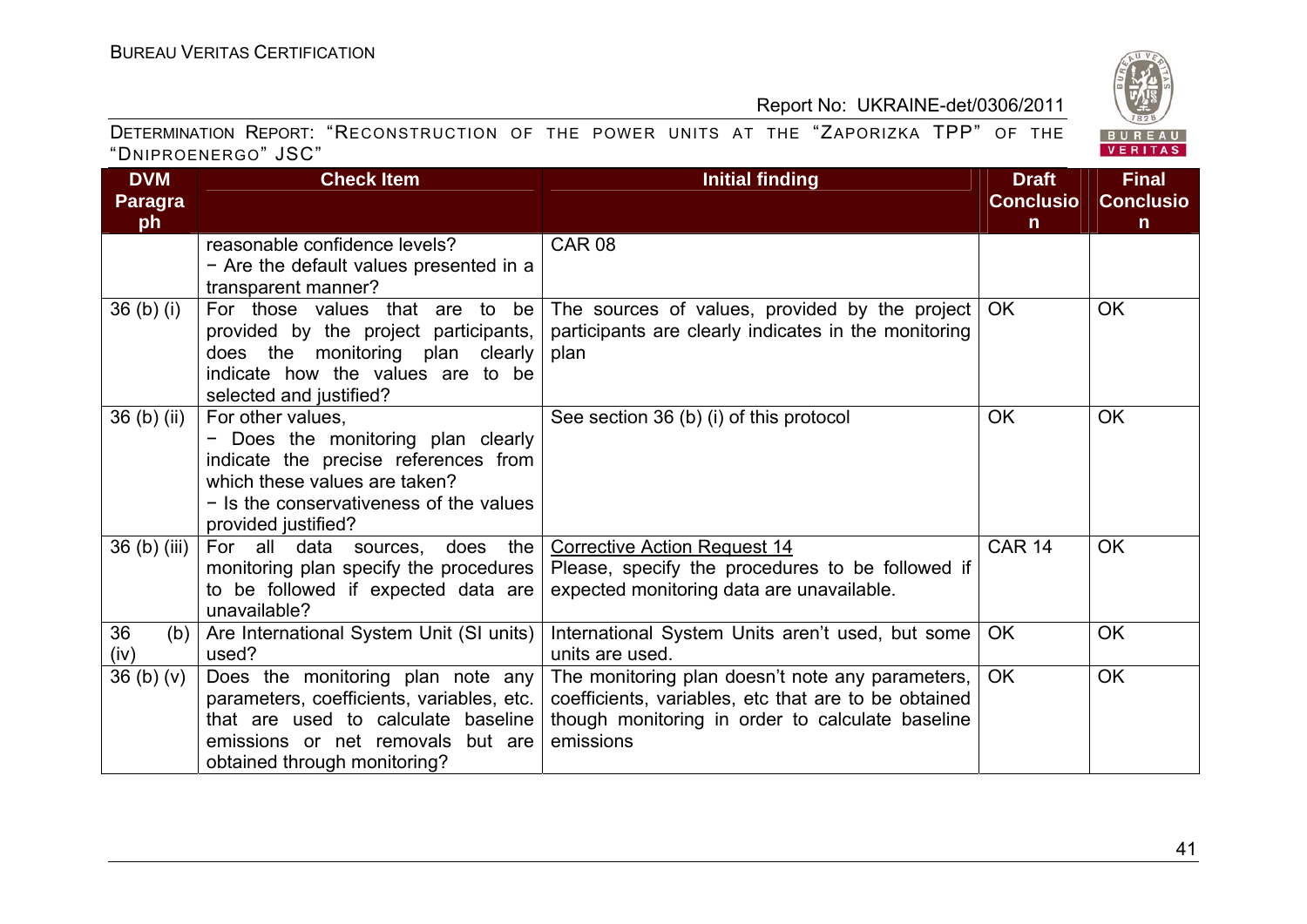

| <b>DVM</b>        | <b>Check Item</b>                                                                                                                                                                                                                                                                                                                                                                                                                                                                                                                                                                                                                                            | <b>Initial finding</b>                                                                                                                                                                                                                                                                                                                                                                                                                                                                                                                                                                                                                                                                                                    | <b>Draft</b>      | <b>Final</b>     |
|-------------------|--------------------------------------------------------------------------------------------------------------------------------------------------------------------------------------------------------------------------------------------------------------------------------------------------------------------------------------------------------------------------------------------------------------------------------------------------------------------------------------------------------------------------------------------------------------------------------------------------------------------------------------------------------------|---------------------------------------------------------------------------------------------------------------------------------------------------------------------------------------------------------------------------------------------------------------------------------------------------------------------------------------------------------------------------------------------------------------------------------------------------------------------------------------------------------------------------------------------------------------------------------------------------------------------------------------------------------------------------------------------------------------------------|-------------------|------------------|
| <b>Paragra</b>    |                                                                                                                                                                                                                                                                                                                                                                                                                                                                                                                                                                                                                                                              |                                                                                                                                                                                                                                                                                                                                                                                                                                                                                                                                                                                                                                                                                                                           | <b>Conclusio</b>  | <b>Conclusio</b> |
| ph                |                                                                                                                                                                                                                                                                                                                                                                                                                                                                                                                                                                                                                                                              |                                                                                                                                                                                                                                                                                                                                                                                                                                                                                                                                                                                                                                                                                                                           | $\mathsf{n}$      | $\mathsf{n}$     |
| 36(b)(v)          | Is the use of parameters, coefficients,<br>variables, etc. consistent between the                                                                                                                                                                                                                                                                                                                                                                                                                                                                                                                                                                            | According to the monitoring plan and the PDD, the<br>use of parameters and variables are consistent                                                                                                                                                                                                                                                                                                                                                                                                                                                                                                                                                                                                                       | <b>OK</b>         | <b>OK</b>        |
|                   | baseline and monitoring plan?                                                                                                                                                                                                                                                                                                                                                                                                                                                                                                                                                                                                                                | between the baseline and monitoring plan.                                                                                                                                                                                                                                                                                                                                                                                                                                                                                                                                                                                                                                                                                 |                   |                  |
| 36 <sub>(c)</sub> | Does the monitoring plan draw on the<br>list of standard variables contained in<br>appendix B of "Guidance on criteria for<br>baseline setting and monitoring"?                                                                                                                                                                                                                                                                                                                                                                                                                                                                                              | The monitoring plan is established taking into<br>account the list of standard variables contained in<br>appendix B of "Guidance on criteria for baseline<br>setting and monitoring". For instance, Carbon<br>Emission Factor for electricity ( $EFCO2$ ) is used in<br>given JI project                                                                                                                                                                                                                                                                                                                                                                                                                                  | <b>OK</b>         | <b>OK</b>        |
| 36 <sub>(d)</sub> | Does the monitoring plan explicitly and<br>clearly distinguish:<br>(i) Data and parameters that are not<br>monitored throughout the crediting<br>period, but are determined only once<br>(and thus remain fixed throughout the<br>crediting period), and that are available<br>already at the stage of determination?<br>(ii) Data and parameters that are not<br>monitored throughout the crediting<br>period, but are determined only once<br>(and thus remain fixed throughout the<br>crediting period), but that are not<br>already available at the stage of<br>determination?<br>(iii) Data and parameters that are   throughout the crediting period. | <b>Corrective Action Request 15</b><br>Please, clearly indicate in the monitoring plan of<br>the PDD division of the parameters into three<br>groups, such as:<br>(i) Data and parameters that are not monitored<br>throughout the crediting period, but are determined<br>only once (and thus remain fixed throughout the<br>crediting period), and that are available already at<br>the stage of determination;<br>(ii) Data and parameters that are not monitored<br>throughout the crediting period, but are determined<br>only once (and thus remain fixed throughout the<br>crediting period), but that are not already available<br>at the stage of determination;<br>(iii) Data and parameters that are monitored | CAR <sub>15</sub> | <b>OK</b>        |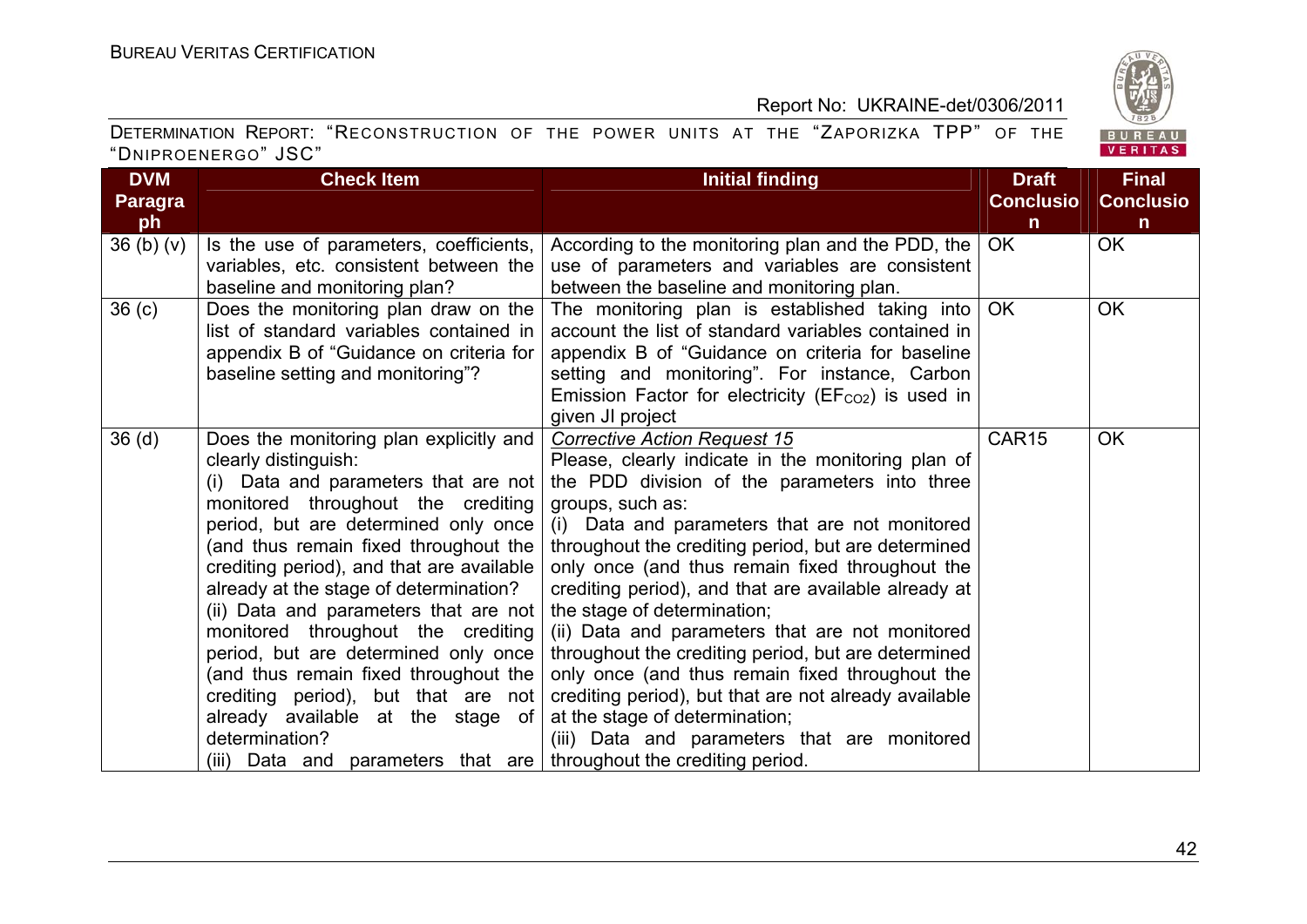

| <b>DVM</b>     | <b>Check Item</b>                                                                | <b>Initial finding</b>                                                                            | <b>Draft</b>     | <b>Final</b>     |
|----------------|----------------------------------------------------------------------------------|---------------------------------------------------------------------------------------------------|------------------|------------------|
| <b>Paragra</b> |                                                                                  |                                                                                                   | <b>Conclusio</b> | <b>Conclusio</b> |
| ph             |                                                                                  |                                                                                                   | $\mathsf{n}$     | $\mathsf{n}$     |
|                | throughout the<br>crediting<br>monitored                                         | If any group is not applicable to parameters and                                                  |                  |                  |
|                | period?                                                                          | data of given JI project, please, state so in the<br>PDD.                                         |                  |                  |
| 36(e)          | Does the monitoring plan describe the                                            | Methods for data monitoring and establishment of                                                  | <b>OK</b>        | <b>OK</b>        |
|                | methods employed for data monitoring                                             | frequency of the last ones are specified in the                                                   |                  |                  |
|                | (including its frequency) and recording?                                         | monitoring plan described in the PDD.                                                             |                  |                  |
| 36(f)          | Does the monitoring plan elaborate all                                           | Monitoring plan elaborates the formulae used for                                                  | OK               | <b>OK</b>        |
|                | algorithms and formulae used for the<br>estimation/calculation<br>of<br>baseline | calculation and estimation of baseline emissions<br>and emission reductions due to the JI project |                  |                  |
|                | emissions/removals<br>and<br>project                                             | implementation.                                                                                   |                  |                  |
|                | emissions/removals<br>direct<br>or                                               |                                                                                                   |                  |                  |
|                | monitoring of emission reductions from                                           |                                                                                                   |                  |                  |
|                | the project, leakage, as appropriate?                                            |                                                                                                   |                  |                  |
| 36 (f) (i)     | Is the underlying rationale for the                                              | The underlying rationale for the formulae is                                                      | <b>OK</b>        | <b>OK</b>        |
|                | algorithms/formulae explained?                                                   | presented                                                                                         |                  |                  |
| 36 (f) (ii)    | Are consistent variables, equation                                               | All variables and equation formats are consistent                                                 | <b>OK</b>        | <b>OK</b>        |
|                | formats, subscripts etc. used?                                                   | and used in appropriate way.                                                                      |                  |                  |
| 36 (f) (iii)   | Are all equations numbered?                                                      | Equations needed for calculations described in                                                    | <b>OK</b>        | <b>OK</b>        |
|                |                                                                                  | section D and section E of the PDD. All equations                                                 |                  |                  |
|                |                                                                                  | are numbered.                                                                                     |                  |                  |
| 36(f)(iv)      | Are all variables, with units indicated                                          | <b>Corrective Action Request 16</b>                                                               | <b>CAR 16</b>    | <b>OK</b>        |
|                | defined?                                                                         | Please provide units for the share of fuel,                                                       |                  |                  |
|                |                                                                                  | consumed for energy production section D.1.1.2                                                    |                  |                  |
| 36 $(f)(v)$    | conservativeness<br>the<br>the<br><b>of</b><br>ls.                               | The conservativeness of the procedures is justified                                               | <b>OK</b>        | <b>OK</b>        |
|                | algorithms/procedures justified?                                                 |                                                                                                   |                  |                  |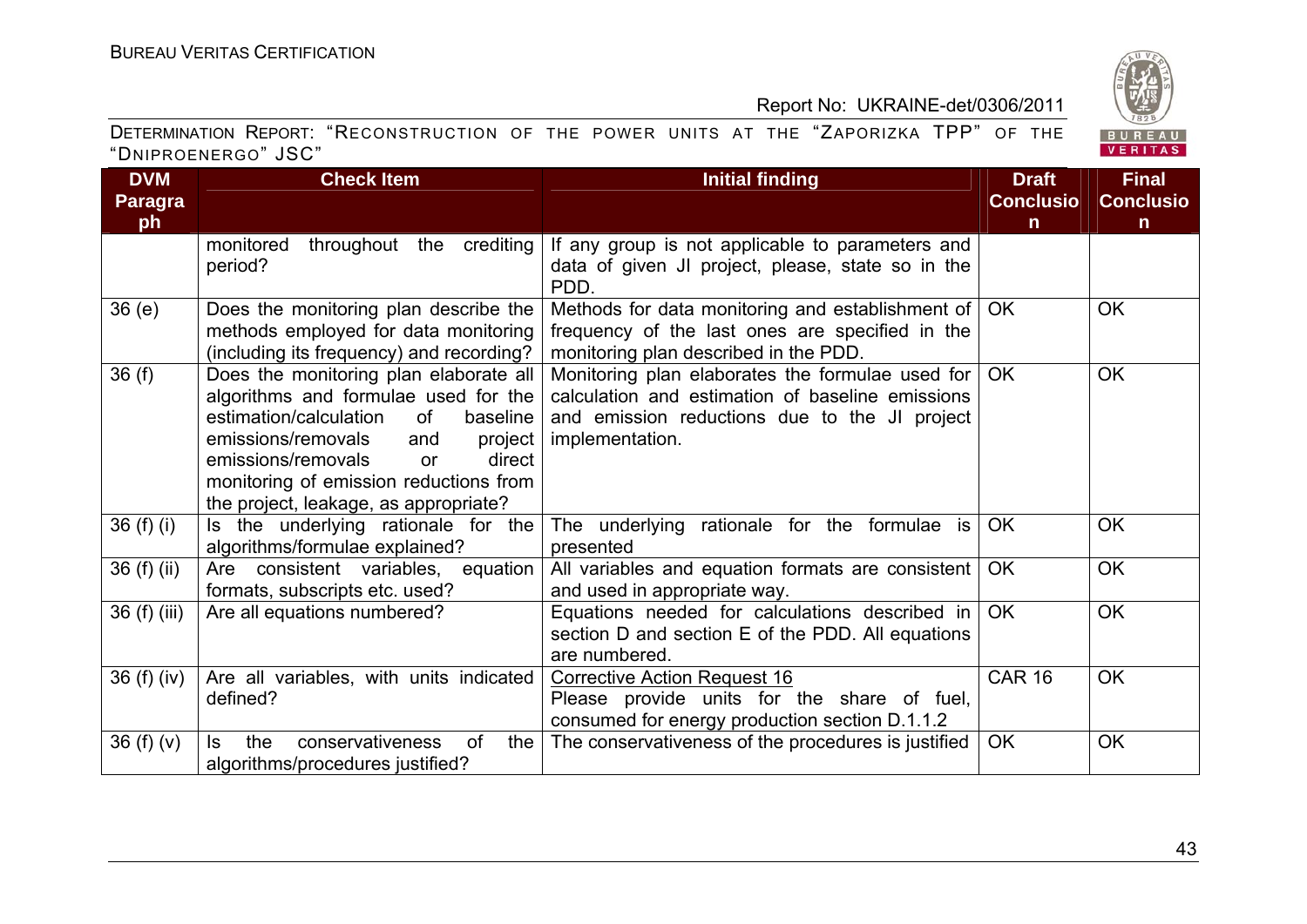

| <b>DVM</b>     | <b>Check Item</b>                                                                                                                                                    | <b>Initial finding</b>                                                                                                                                                     | <b>Draft</b>     | <b>Final</b>     |
|----------------|----------------------------------------------------------------------------------------------------------------------------------------------------------------------|----------------------------------------------------------------------------------------------------------------------------------------------------------------------------|------------------|------------------|
| <b>Paragra</b> |                                                                                                                                                                      |                                                                                                                                                                            | <b>Conclusio</b> | <b>Conclusio</b> |
| ph             |                                                                                                                                                                      |                                                                                                                                                                            | $\mathsf{n}$     | $\mathsf{n}$     |
| 36(f)(v)       | To the extent possible, are methods to<br>quantitatively account for uncertainty in<br>key parameters included?                                                      | Uncertainty level in key parameters identified as<br>low in table D.2 "Quality control and quality<br>assurance procedures undertaken for data<br>monitored".              | OK               | <b>OK</b>        |
| 36(f)(vi)      | Is consistency between the elaboration<br>of the<br>baseline scenario and the procedure<br>for calculating the emissions or net<br>removals of the baseline ensured? | There is consistency between the elaboration of<br>the baseline scenario and the procedure for<br>calculating the emissions of the baseline scenario.                      | <b>OK</b>        | <b>OK</b>        |
| 36 (f) (vii)   | Are any parts of the algorithms or<br>formulae that are not self-evident<br>explained?                                                                               | Used formulae are explained.                                                                                                                                               | <b>OK</b>        | <b>OK</b>        |
| 36 (f) (vii)   | Is it justified that the procedure is<br>consistent with standard<br>technical<br>procedures in the relevant sector?                                                 | In the PDD project developer describes the<br>monitoring procedure that is in compliance with<br>technical procedure at Kryvorizhska TPP.                                  | <b>OK</b>        | <b>OK</b>        |
| 36(f)(vii)     | Are references provided as necessary?                                                                                                                                | <b>Corrective Action Request 17</b><br>Please, provide in the sub-section D.1.5 of the<br>PDD references to the national environmental<br>legislation in relevant sectors. | <b>CAR 17</b>    | <b>OK</b>        |
| 36 (f) (vii)   | implicit<br>and<br>explicit<br>Are<br>key<br>assumptions explained in a transparent<br>manner?                                                                       | Key assumptions are explained in the PDD.                                                                                                                                  | <b>OK</b>        | OK               |
| 36 (f) (vii)   | Is it clearly stated which assumptions<br>procedures have<br>significant<br>and<br>uncertainty associated with them, and                                             | In the project design document there is no stated<br>information about significant uncertainty level of<br>assumptions and procedures.                                     | <b>OK</b>        | <b>OK</b>        |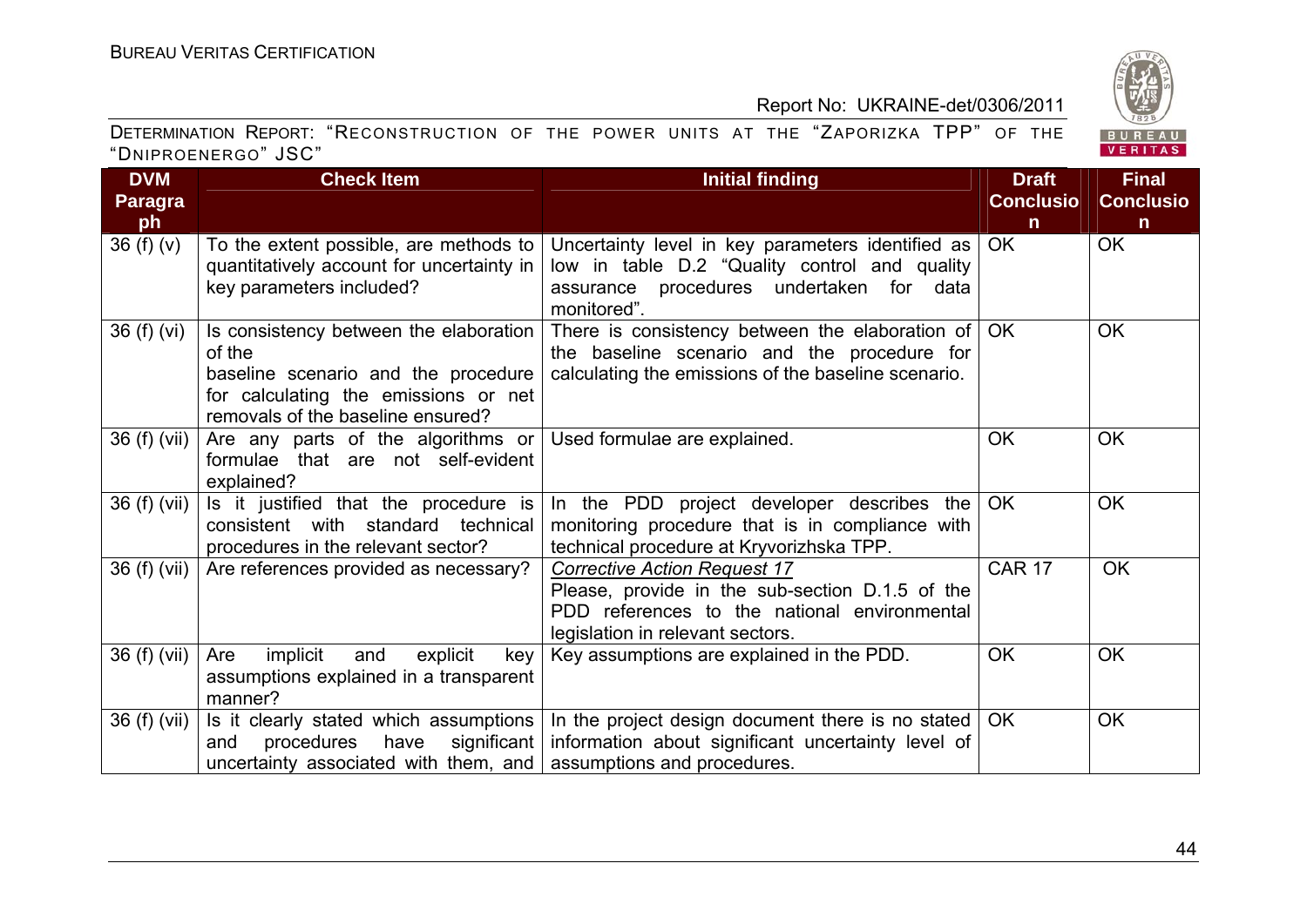

| <b>DVM</b>   | <b>Check Item</b>                                                                                                                                                                                                                                                                                       | <b>Initial finding</b>                                                                                                                                                                                                                                                                                                                                                                               | <b>Draft</b>      | <b>Final</b>     |
|--------------|---------------------------------------------------------------------------------------------------------------------------------------------------------------------------------------------------------------------------------------------------------------------------------------------------------|------------------------------------------------------------------------------------------------------------------------------------------------------------------------------------------------------------------------------------------------------------------------------------------------------------------------------------------------------------------------------------------------------|-------------------|------------------|
| Paragra      |                                                                                                                                                                                                                                                                                                         |                                                                                                                                                                                                                                                                                                                                                                                                      | <b>Conclusio</b>  | <b>Conclusio</b> |
| ph           |                                                                                                                                                                                                                                                                                                         |                                                                                                                                                                                                                                                                                                                                                                                                      | $\mathsf{n}$      | $\mathbf n$      |
|              | uncertainty is to<br>be<br>how such<br>addressed?                                                                                                                                                                                                                                                       |                                                                                                                                                                                                                                                                                                                                                                                                      |                   |                  |
| 36 (f) (vii) | Is the uncertainty of key parameters<br>described and, where possible, is an<br>uncertainty range at 95% confidence<br>level for key parameters for the<br>calculation of emission reductions or<br>enhancements<br>net<br>of<br>removals<br>provided?                                                  | In the PDD project developer described the $OK$<br>uncertainty level of key parameters. Uncertainty<br>level of concerned data was assessed as low.<br>Measuring devices for monitoring of<br>kev<br>parameters are calibrated/verified in compliance<br>with the state regulation, Zaporizhka TPP<br>standards and approved methodologies in order to<br>assure quality control of monitoring data. |                   | <b>OK</b>        |
| 36(9)        | Does the monitoring plan identify a<br>national or international monitoring<br>standard if such standard has to be<br>and/or is applied to certain aspects of<br>the project?<br>Does the monitoring plan provide a<br>reference as to where a detailed<br>description of the standard can be<br>found? | No national or international monitoring standards   OK<br>are used for monitoring of the JI project<br>implementation.                                                                                                                                                                                                                                                                               |                   | <b>OK</b>        |
| 36(h)        | Does the monitoring plan document<br>statistical<br>techniques, if used for<br>monitoring, and that they are used in a<br>conservative manner?                                                                                                                                                          | Not applicable for given JI project.                                                                                                                                                                                                                                                                                                                                                                 | <b>OK</b>         | <b>OK</b>        |
| 36(i)        | and<br>quality<br>assurance                                                                                                                                                                                                                                                                             | Does the monitoring plan present the $\vert$ In monitoring plan section D.2 and D.3 of the<br>control   quality<br>assurance<br>and<br>control<br>procedures,                                                                                                                                                                                                                                        | CAR <sub>18</sub> | <b>OK</b>        |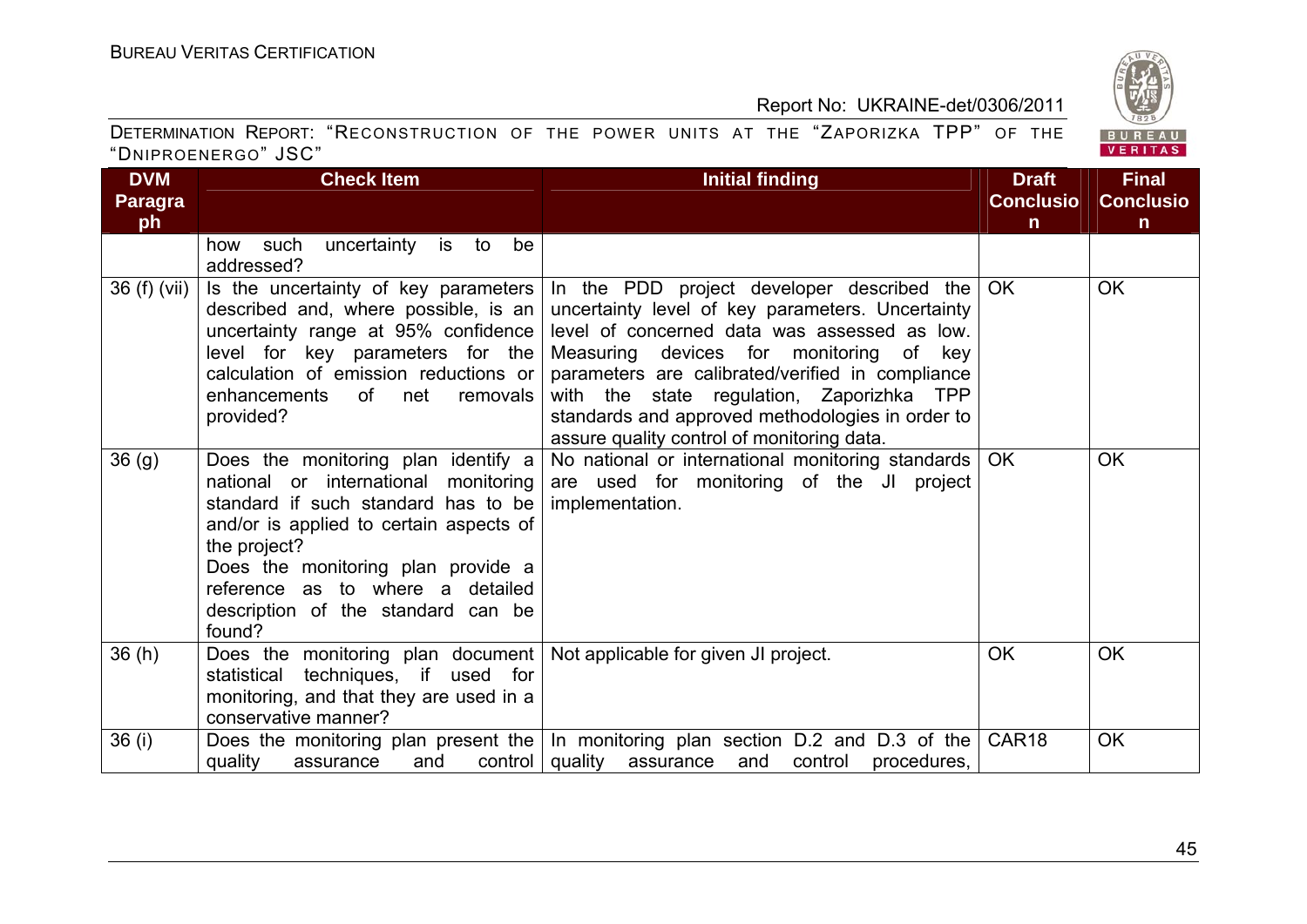

| <b>DVM</b>     | <b>Check Item</b>                                                                                                                                                                                                                                                                                               | <b>Initial finding</b>                                                                                                                                                                                                                                                                                                                                                       | <b>Draft</b>     | <b>Final</b>     |
|----------------|-----------------------------------------------------------------------------------------------------------------------------------------------------------------------------------------------------------------------------------------------------------------------------------------------------------------|------------------------------------------------------------------------------------------------------------------------------------------------------------------------------------------------------------------------------------------------------------------------------------------------------------------------------------------------------------------------------|------------------|------------------|
| <b>Paragra</b> |                                                                                                                                                                                                                                                                                                                 |                                                                                                                                                                                                                                                                                                                                                                              | <b>Conclusio</b> | <b>Conclusio</b> |
| ph             |                                                                                                                                                                                                                                                                                                                 |                                                                                                                                                                                                                                                                                                                                                                              | n                | $\mathsf{n}$     |
|                | procedures for the monitoring process,<br>including, as appropriate, information<br>on calibration and on how records on<br>data and/or method validity and<br>accuracy are kept and made available<br>upon request?                                                                                            | including information about calibration and how<br>monitoring data are to be recorded and collected.<br><b>Corrective Action Request 18</b><br>Please, provide Calibration plan of JI project<br>measurement equipment.                                                                                                                                                      |                  |                  |
| 36(j)          | Does the monitoring plan clearly<br>identify the responsibilities and the<br>authority regarding the monitoring<br>activities?                                                                                                                                                                                  | <b>Corrective Action Request 19</b><br>Please identify the responsible departments and<br>persons regarding monitoring activities of the JI<br>project in section D.2 and section D.3 of the PDD.                                                                                                                                                                            | CAR19            | <b>OK</b>        |
| 36(k)          | Does the monitoring plan, on the<br>reflect<br>whole,<br>monitoring<br>good<br>practices appropriate to the project<br>type?<br>If it is a JI LULUCF project, is the good<br>practice guidance developed by IPCC<br>applied?                                                                                    | According to the section B.2 of the PDD, no similar  <br>activity to this project is identified in Ukraine, so<br>good monitoring practice to this type project is<br>unavailable.                                                                                                                                                                                           | OK.              | <b>OK</b>        |
| 36 (I)         | Does the monitoring plan provide, in<br>tabular form, a complete compilation of<br>the data that need to be collected for its<br>application, including data that are<br>measured or sampled and data that are<br>collected from other sources but not<br>including data that are calculated with<br>equations? | Presented in the PDD monitoring plan provides a<br>complete compilation of the data that need to be<br>collected for its application, including data that are<br>measured or sampled and data that are collected<br>from other sources. Data connected with baseline<br>scenario and emission reduction calculation are<br>stated in tabular format in section D of the PDD. | OK               | <b>OK</b>        |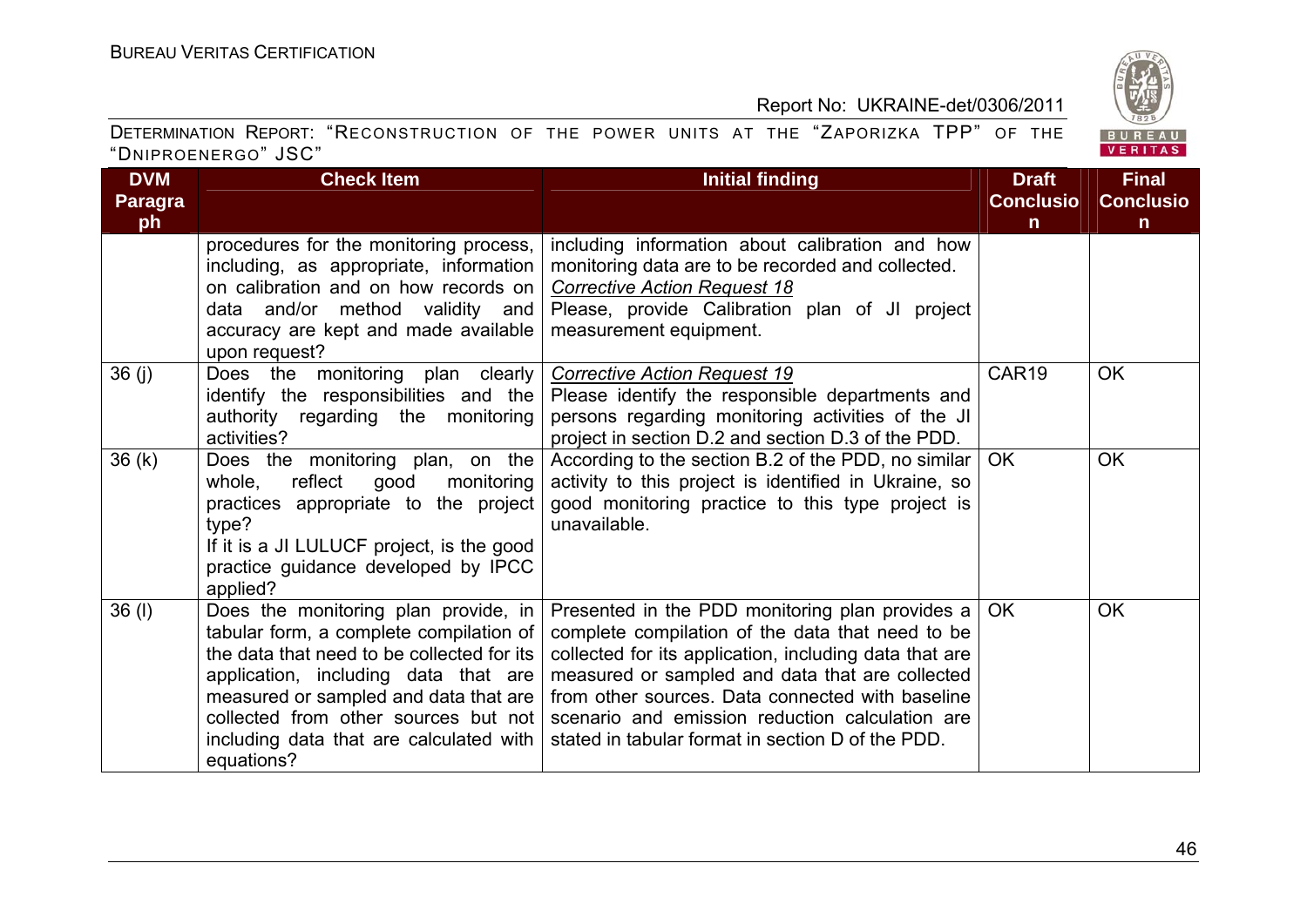

| <b>DVM</b>     | <b>Check Item</b>                                                        | <b>Initial finding</b>                                                                       | <b>Draft</b>      | <b>Final</b>     |
|----------------|--------------------------------------------------------------------------|----------------------------------------------------------------------------------------------|-------------------|------------------|
| <b>Paragra</b> |                                                                          |                                                                                              | <b>Conclusio</b>  | <b>Conclusio</b> |
| ph             |                                                                          |                                                                                              | $\mathsf{n}$      | n                |
| 36 (m)         | Does the monitoring plan indicate that                                   | <b>Corrective Action Request 20</b>                                                          | CAR <sub>20</sub> | <b>OK</b>        |
|                | the data monitored and required for                                      | Please, indicate in the sub-section D.3 of the PDD                                           |                   |                  |
|                | verification are to be kept for two years                                | that the data monitored and<br>required for                                                  |                   |                  |
|                | after the last transfer of ERUs for the                                  | verification are to be kept for two years after the                                          |                   |                  |
|                | project?                                                                 | last transfer of ERUs for the project                                                        |                   |                  |
| 37             | If selected elements or combinations of                                  | There is not any selected elements<br>or <sub>l</sub>                                        | <b>OK</b>         | <b>OK</b>        |
|                | approved CDM methodologies<br>or<br>methodological tools are used<br>for | combinations of approved CDM methodologies                                                   |                   |                  |
|                | establishing the monitoring plan, are                                    |                                                                                              |                   |                  |
|                | the selected elements or combination,                                    |                                                                                              |                   |                  |
|                | together with elements supplementary                                     |                                                                                              |                   |                  |
|                | developed by the project participants in                                 |                                                                                              |                   |                  |
|                | line with 36 above?                                                      |                                                                                              |                   |                  |
|                | Approved CDM methodology approach only_Not applicable                    |                                                                                              |                   |                  |
|                |                                                                          | Applicable to both JI specific approach and approved CDM methodology approach_Not applicable |                   |                  |
| Leakage        |                                                                          |                                                                                              |                   |                  |
|                | JI specific approach only                                                |                                                                                              |                   |                  |
| 40(a)          | Does the PDD appropriately describe                                      | As project developers regard, as due to the Project   OK                                     |                   | <b>OK</b>        |
|                | an assessment of the potential leakage                                   | implementation the fuel consumption is lowered,                                              |                   |                  |
|                | of the project and appropriately explain                                 | so the Leakages due to the fugitive CH4 emission                                             |                   |                  |
|                | which sources of leakage are to be                                       | are also                                                                                     |                   |                  |
|                | calculated<br>which<br>and<br>can<br>be                                  | lowered. Moreover, this value is vanishingly small                                           |                   |                  |
|                | neglected?                                                               | and we use the conservative assumption, that the                                             |                   |                  |
|                |                                                                          | leakage is left                                                                              |                   |                  |
| 40(b)          | Does the PDD provide a procedure for $\vert$                             | According to the information and justification OK                                            |                   | OK               |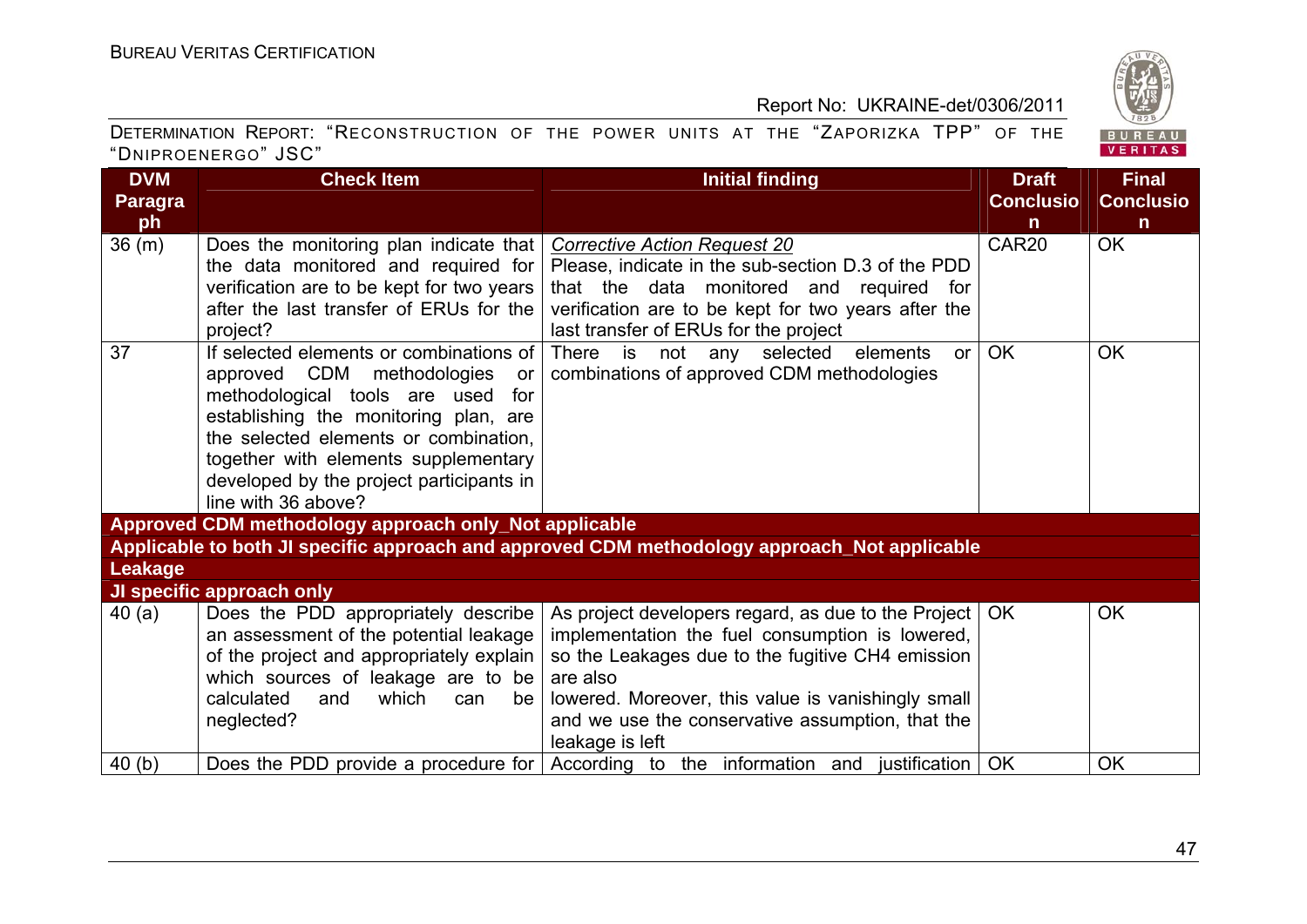BUREAU<br>VERITAS

# Report No: UKRAINE-det/0306/2011

| <b>DVM</b>     | <b>Check Item</b>                                                                                                                                                                                                                                                                                                                                                                                                                       | <b>Initial finding</b>                                                                                                                                                                                                                                                                                                            | <b>Draft</b>     | <b>Final</b>     |
|----------------|-----------------------------------------------------------------------------------------------------------------------------------------------------------------------------------------------------------------------------------------------------------------------------------------------------------------------------------------------------------------------------------------------------------------------------------------|-----------------------------------------------------------------------------------------------------------------------------------------------------------------------------------------------------------------------------------------------------------------------------------------------------------------------------------|------------------|------------------|
| <b>Paragra</b> |                                                                                                                                                                                                                                                                                                                                                                                                                                         |                                                                                                                                                                                                                                                                                                                                   | <b>Conclusio</b> | <b>Conclusio</b> |
| ph             |                                                                                                                                                                                                                                                                                                                                                                                                                                         |                                                                                                                                                                                                                                                                                                                                   | $\mathsf{n}$     | $\mathsf{n}$     |
|                | an ex ante estimate of leakage?                                                                                                                                                                                                                                                                                                                                                                                                         | stated in the PDD, leakage is absent. Please, refer<br>to section B.3 of the PDD.                                                                                                                                                                                                                                                 |                  |                  |
|                | Approved CDM methodology approach only_Not applicable                                                                                                                                                                                                                                                                                                                                                                                   |                                                                                                                                                                                                                                                                                                                                   |                  |                  |
|                | Estimation of emission reductions or enhancements of net removals                                                                                                                                                                                                                                                                                                                                                                       |                                                                                                                                                                                                                                                                                                                                   |                  |                  |
| 42             | following approaches it chooses?<br>(a) Assessment of emissions or net<br>removals in the baseline scenario and<br>in the project scenario<br>(b) Direct assessment of emission<br>reductions                                                                                                                                                                                                                                           | Does the PDD indicate which of the The PDD indicates that assessment of emissions<br>in the baseline scenario and in the project scenario<br>is chosen                                                                                                                                                                            | OK.              | OK.              |
| 43             | If the approach (a) in 42 is chosen, $\vert$<br>does the PDD provide ex ante<br>estimates of:<br>(a) Emissions or net removals for the $ $<br>project scenario (within the project<br>boundary)?<br>(b) Leakage, as applicable?<br>(c) Emissions or net removals for the<br>baseline scenario (within the project<br>boundary)?<br>reductions<br>(d)<br>Emission<br>or<br>0f<br>enhancements<br>net<br>removals<br>adjusted by leakage? | The PDD provides ex ante estimates of emissions  <br>for the project and baseline scenario. As for<br>leakage, it is considered as absent, because<br>electric energy production at the Zaporizka TPP<br>that does not concern with production,<br>transportation and firing of additional amount of<br>fuel at the Zaporizka TPP | OK.              | <b>OK</b>        |
| 44             | If the approach (b) in 42 is chosen, See section 42 of this protocol                                                                                                                                                                                                                                                                                                                                                                    |                                                                                                                                                                                                                                                                                                                                   | <b>OK</b>        | <b>OK</b>        |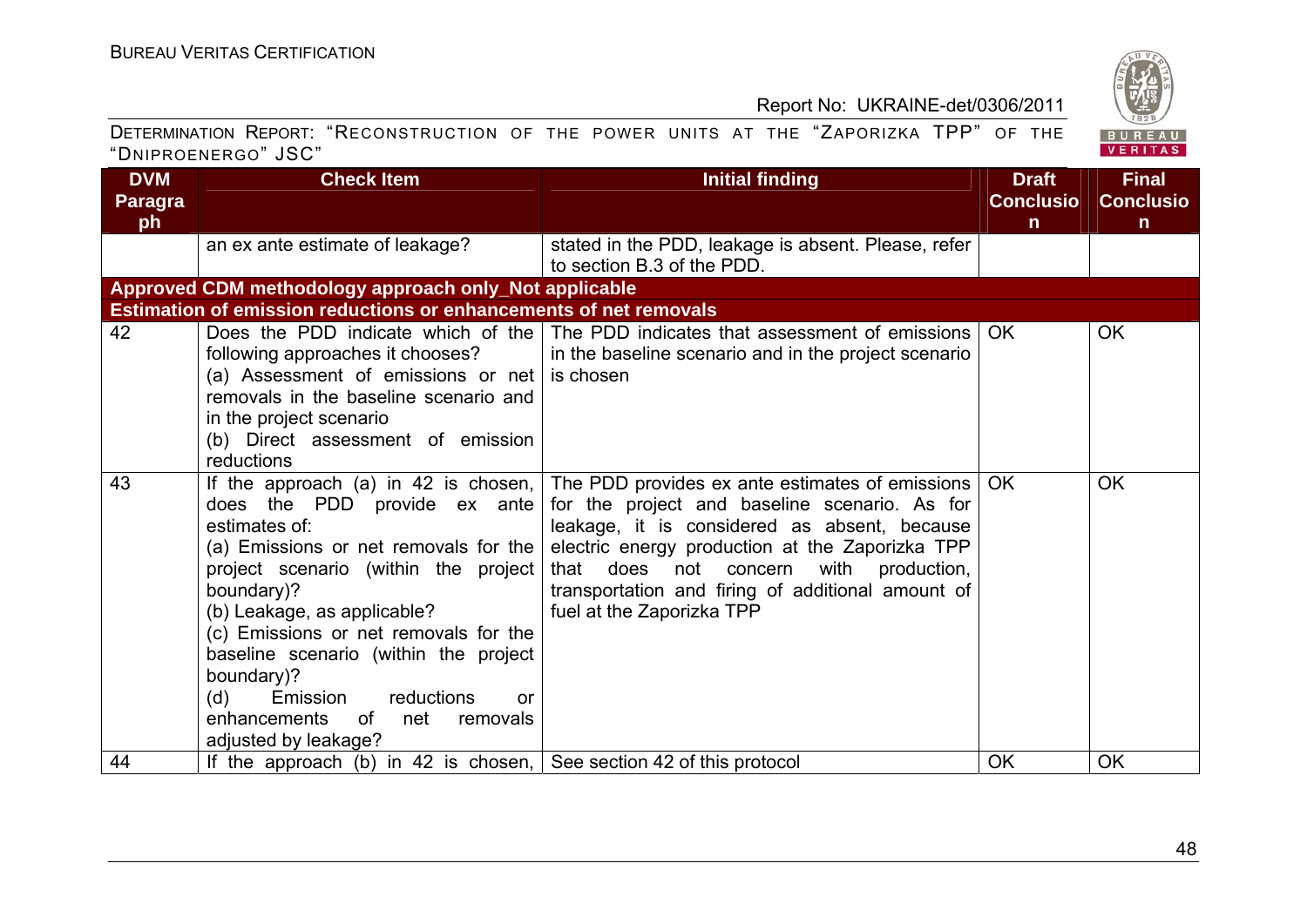

| <b>DVM</b>     | <b>Check Item</b>                                                                                                                                                                                                                                                                                                                                                                                                                                                                                           | <b>Initial finding</b>                                                                                                                                                                                                                                                                                                                                                                                                                                                                                                                                                                                                                                                                                         | <b>Draft</b>      | <b>Final</b>     |
|----------------|-------------------------------------------------------------------------------------------------------------------------------------------------------------------------------------------------------------------------------------------------------------------------------------------------------------------------------------------------------------------------------------------------------------------------------------------------------------------------------------------------------------|----------------------------------------------------------------------------------------------------------------------------------------------------------------------------------------------------------------------------------------------------------------------------------------------------------------------------------------------------------------------------------------------------------------------------------------------------------------------------------------------------------------------------------------------------------------------------------------------------------------------------------------------------------------------------------------------------------------|-------------------|------------------|
| <b>Paragra</b> |                                                                                                                                                                                                                                                                                                                                                                                                                                                                                                             |                                                                                                                                                                                                                                                                                                                                                                                                                                                                                                                                                                                                                                                                                                                | <b>Conclusio</b>  | <b>Conclusio</b> |
| ph             |                                                                                                                                                                                                                                                                                                                                                                                                                                                                                                             |                                                                                                                                                                                                                                                                                                                                                                                                                                                                                                                                                                                                                                                                                                                | $\mathsf{n}$      | $\mathsf{n}$     |
|                | the PDD<br>provide ex ante<br>does<br>estimates of:<br>reductions<br>(a)<br>Emission<br><b>or</b><br>enhancements of net removals (within<br>the project boundary)?<br>(b) Leakage, as applicable?<br>(c)<br>Emission<br>reductions<br><u>or</u><br>enhancements<br>net<br>of<br>removals<br>adjusted by leakage?                                                                                                                                                                                           |                                                                                                                                                                                                                                                                                                                                                                                                                                                                                                                                                                                                                                                                                                                |                   |                  |
| 45             | For both approaches in 42<br>(a) Are the estimates in 43 or 44 given:<br>(i) On a periodic basis?<br>(ii) At least from the beginning until<br>the end of the crediting period?<br>(iii) On a source-by-source/sink-by-<br>sink<br>basis?<br>(iv) For each GHG?<br>(v) In tones of CO2 equivalent, using<br>global warming potentials defined by<br>decision 2/CP.3 or as subsequently<br>revised in accordance with Article 5 of<br>the Kyoto Protocol?<br>(b) Are the formula used for calculating<br>the | estimation of baseline<br>emissions<br>The<br>and<br>emission reduction are made on a periodic basis<br>from beginning to the end of the crediting period<br>for each year.<br>Estimations of emission reductions are carried out<br>for CO2 as greenhouse gas. Calculations are<br>regarded in $t \text{ CO}_2$ equivalent.<br>Formulae used for calculating the estimates stated<br>in section D and section E are consistent<br>throughout the PDD.<br>Data sources used for calculating the estimates<br>are clearly identified.<br>Among key factors influencing the baseline<br>emissions or the activity level of the project as well<br>as risks associated with the project is taken into<br>account. | CAR <sub>21</sub> | <b>OK</b>        |

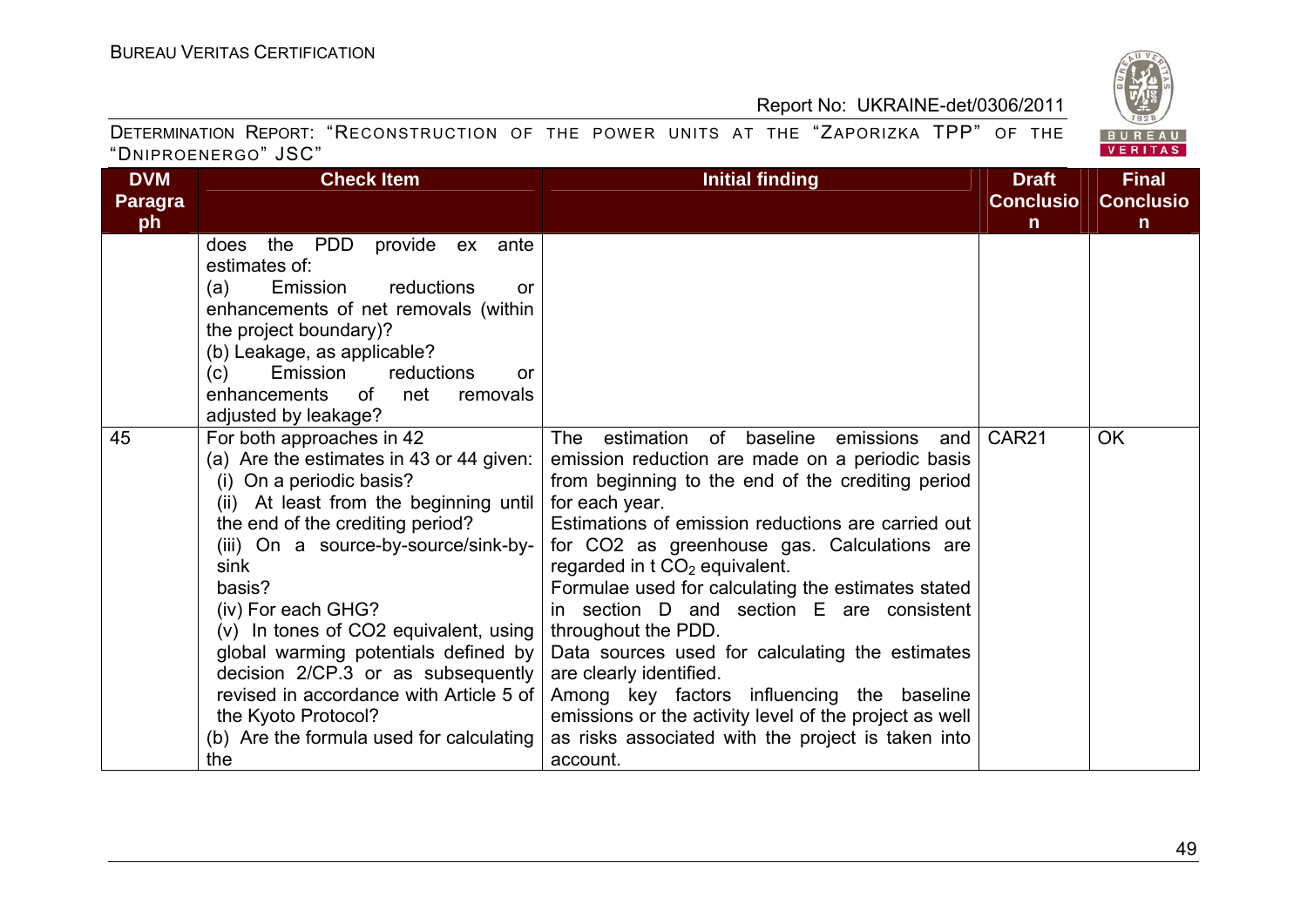BUREAU<br>VERITAS

# Report No: UKRAINE-det/0306/2011

| <b>DVM</b>     | <b>Check Item</b>                                                                  | Initial finding                                     | <b>Draft</b>     | <b>Final</b>     |
|----------------|------------------------------------------------------------------------------------|-----------------------------------------------------|------------------|------------------|
| <b>Paragra</b> |                                                                                    |                                                     | <b>Conclusio</b> | <b>Conclusio</b> |
| ph             |                                                                                    |                                                     | n.               | $\mathsf{n}$     |
|                | estimates in 43 or 44 consistent                                                   | Conservative assumptions are taken into account     |                  |                  |
|                | throughout the PDD?                                                                | while estimating emission reduction.                |                  |                  |
|                | (c) For calculating estimates in 43 or                                             | The tables with calculation results of CO2          |                  |                  |
|                | 44, are key factors influencing the                                                | emission reductions are provided in the PDD. As a   |                  |                  |
|                | baseline emissions or removals and the                                             | fact, estimated total value of CO2 emission         |                  |                  |
|                | activity level of the project and the                                              | reductions for the first crediting period 2010-2012 |                  |                  |
|                | emissions or net removals as well as                                               | is 168200 t CO2 equivalent; moreover, estimated     |                  |                  |
|                | risks associated with the project taken                                            | total value of CO2 emission reductions for the      |                  |                  |
|                | into account, as appropriate?                                                      | period 2013-2029 is 5 457 169 t CO2 equivalent.     |                  |                  |
|                | Are data sources used for<br>(d)                                                   | <b>Corrective Action Request 21</b>                 |                  |                  |
|                | calculating the estimates in 43 or 44<br>clearly<br>identified,<br>reliable<br>and | Please, provide in table E-5 and table E-6 the      |                  |                  |
|                | transparent?                                                                       | annual average value of CO2 emission reductions.    |                  |                  |
|                | (e) Are emission factors (including                                                |                                                     |                  |                  |
|                | default emission factors) if used for                                              |                                                     |                  |                  |
|                | calculating the estimates in 43 or 44                                              |                                                     |                  |                  |
|                | selected<br>carefully<br>balancing<br>by                                           |                                                     |                  |                  |
|                | accuracy and reasonableness, and                                                   |                                                     |                  |                  |
|                | appropriately justified of the choice?                                             |                                                     |                  |                  |
|                | (f) Is the estimation in 43 or 44 based                                            |                                                     |                  |                  |
|                | on conservative assumptions and the                                                |                                                     |                  |                  |
|                | most plausible scenarios<br>in<br>- a                                              |                                                     |                  |                  |
|                | transparent manner?                                                                |                                                     |                  |                  |
|                | Are the estimates in 43 or 44<br>(g)                                               |                                                     |                  |                  |
|                | consistent throughout the PDD?                                                     |                                                     |                  |                  |
|                | (h) Is the annual average of estimated                                             |                                                     |                  |                  |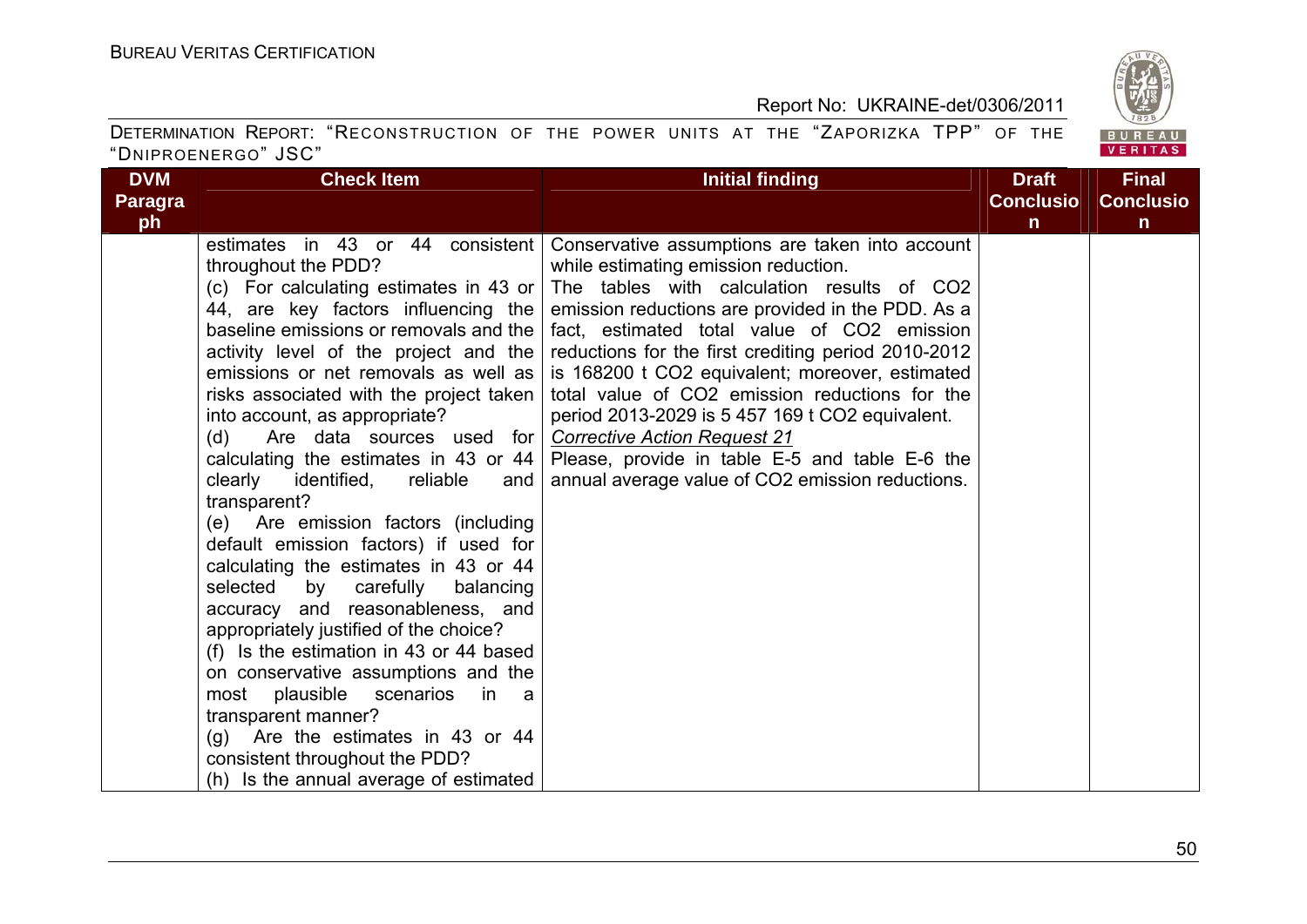

| <b>DVM</b>     | <b>Check Item</b>                                                                                                                                                                                                                                                     | <b>Initial finding</b>                                                                                                                                                                                                                                                                                                                                                                                                                                                  | <b>Draft</b>      | <b>Final</b>     |  |
|----------------|-----------------------------------------------------------------------------------------------------------------------------------------------------------------------------------------------------------------------------------------------------------------------|-------------------------------------------------------------------------------------------------------------------------------------------------------------------------------------------------------------------------------------------------------------------------------------------------------------------------------------------------------------------------------------------------------------------------------------------------------------------------|-------------------|------------------|--|
| <b>Paragra</b> |                                                                                                                                                                                                                                                                       |                                                                                                                                                                                                                                                                                                                                                                                                                                                                         | <b>Conclusio</b>  | <b>Conclusio</b> |  |
| ph             |                                                                                                                                                                                                                                                                       |                                                                                                                                                                                                                                                                                                                                                                                                                                                                         | n.                | n.               |  |
|                | emission reductions or enhancements<br>of net removals calculated by dividing<br>the total estimated emission reductions<br>or enhancements of net removals over<br>the crediting period by the total months<br>of the crediting period and multiplying<br>by twelve? |                                                                                                                                                                                                                                                                                                                                                                                                                                                                         |                   |                  |  |
| 46             | If the calculation of the baseline<br>emissions or<br>net removals is to be performed $ex$<br>post, does the PDD include an<br>illustrative ex ante emissions or net<br>removals calculation?                                                                         | The calculation of baseline emissions is to be<br>performed ex post. In the PDD there are provided<br>ex ante calculation of emissions. All estimated<br>values are presented in section E of the PDD and<br>Excel spreadsheets.                                                                                                                                                                                                                                        | OK.               | <b>OK</b>        |  |
|                | Approved CDM methodology approach only_Not applicable                                                                                                                                                                                                                 |                                                                                                                                                                                                                                                                                                                                                                                                                                                                         |                   |                  |  |
|                | <b>Environmental impacts</b>                                                                                                                                                                                                                                          |                                                                                                                                                                                                                                                                                                                                                                                                                                                                         |                   |                  |  |
| 48(a)          | Does the PDD<br>list and<br>attach<br>documentation on the analysis of the<br>environmental impacts of the project,<br>including transboundary impacts, in<br>accordance<br>with<br>procedures<br>as<br>determined by the host Party?                                 | The project design document includes description<br>of the environmental impact assessment of the JI<br>project that is performed in accordance with<br>procedure determined in Ukraine. Referenced<br>environmental documents are listed in section F.1<br>of the PDD.<br><b>Corrective Action Request 22</b><br>According to the PDD, reconstruction of all units at<br>Zaporizka TPP will be implemented. Please<br>indicate in the section F.1 documents applied to | CAR <sub>22</sub> | <b>OK</b>        |  |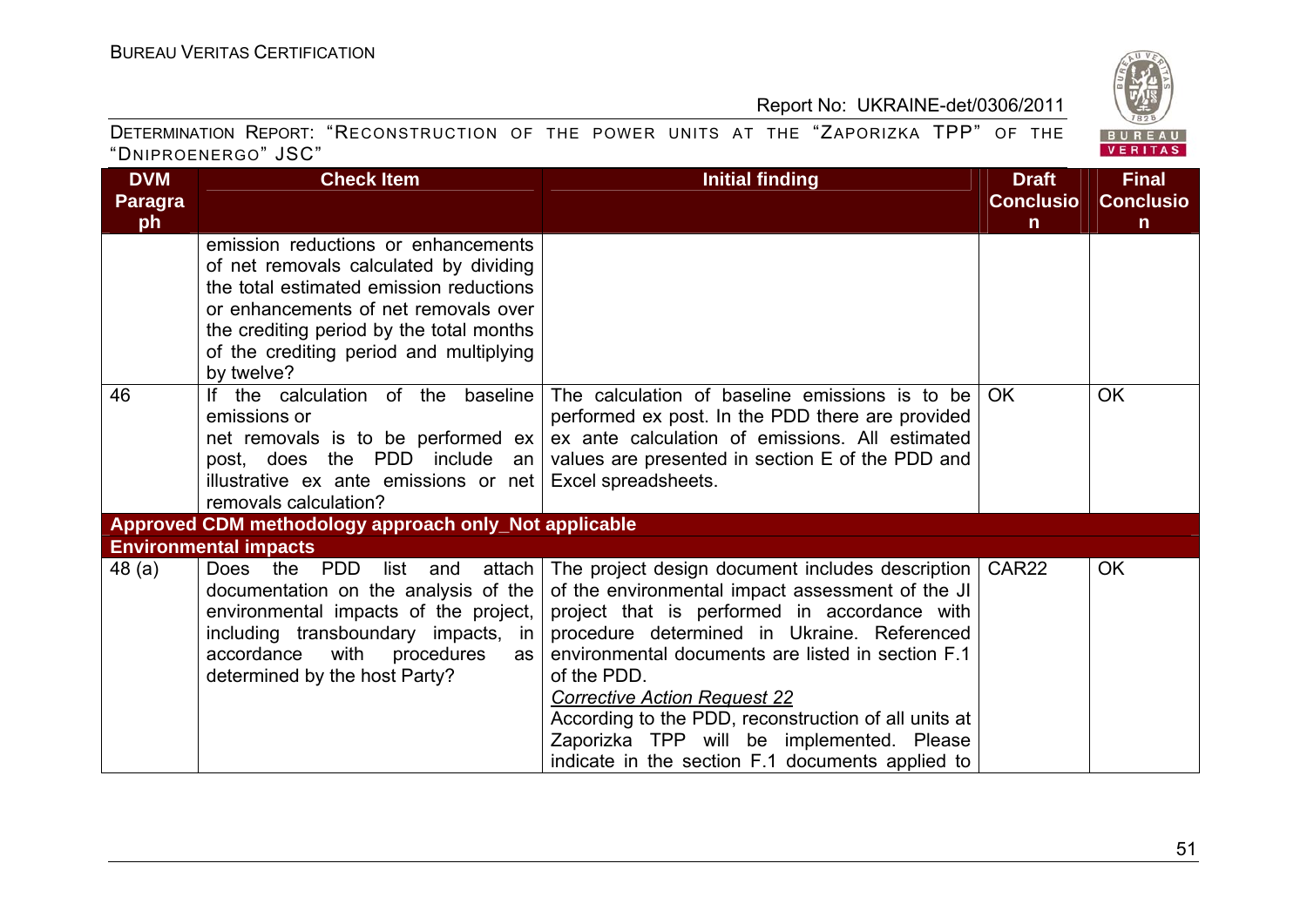| <b>DVM</b>     | <b>Check Item</b>                                                                                                                                                                                                                                                                                                                                                                    | <b>Initial finding</b>                                                                                                                                                                                                                                                                                                                                                                                                                                                                                                   | <b>Draft</b>     | <b>Final</b>     |
|----------------|--------------------------------------------------------------------------------------------------------------------------------------------------------------------------------------------------------------------------------------------------------------------------------------------------------------------------------------------------------------------------------------|--------------------------------------------------------------------------------------------------------------------------------------------------------------------------------------------------------------------------------------------------------------------------------------------------------------------------------------------------------------------------------------------------------------------------------------------------------------------------------------------------------------------------|------------------|------------------|
| <b>Paragra</b> |                                                                                                                                                                                                                                                                                                                                                                                      |                                                                                                                                                                                                                                                                                                                                                                                                                                                                                                                          | <b>Conclusio</b> | <b>Conclusio</b> |
| ph             |                                                                                                                                                                                                                                                                                                                                                                                      |                                                                                                                                                                                                                                                                                                                                                                                                                                                                                                                          | $\mathsf{n}$     | $\mathsf{n}$     |
|                |                                                                                                                                                                                                                                                                                                                                                                                      | whole TPP                                                                                                                                                                                                                                                                                                                                                                                                                                                                                                                |                  |                  |
| 48(b)          | If the analysis in 48 (a) indicates that<br>environmental impacts<br>the<br>are<br>considered significant by the project<br>participants or the host Party, does the<br>PDD provide conclusion and all<br>references<br>supporting<br>to<br>documentation of an environmental<br>impact assessment undertaken in<br>accordance with the procedures as<br>required by the host Party? | Please, see section F of the PDD and section<br>48(a) of this protocol                                                                                                                                                                                                                                                                                                                                                                                                                                                   | <b>OK</b>        | <b>OK</b>        |
|                | <b>Stakeholder consultation</b>                                                                                                                                                                                                                                                                                                                                                      |                                                                                                                                                                                                                                                                                                                                                                                                                                                                                                                          |                  |                  |
| 49             | If<br>stakeholder<br>consultation<br>was<br>undertaken in<br>accordance with the procedure as<br>required by the host Party, does the<br>PDD provide:<br>(a) A list of stakeholders from whom<br>comments on the projects have been<br>received, if any?<br>(b) The nature of the comments?<br>the comments have been addressed?                                                     | The Host Party doesn't require stakeholder<br>consultation process for the JI project.<br>During the project realization, the local public<br>community was informed via the mass-media. No<br>comments<br>connected<br>with<br>JI<br>project<br>implementation were received.<br>Also, stakeholder's comments will be collected<br>during determination procedure<br><b>Corrective Action Request 23</b><br>(c) A description on whether and how   Please   provide   correct   reference<br>the<br>to<br>publications. | <b>CAR 23</b>    | <b>OK</b>        |
|                |                                                                                                                                                                                                                                                                                                                                                                                      | Determination regarding small-scale projects (additional elements for assessment)_Not applicable                                                                                                                                                                                                                                                                                                                                                                                                                         |                  |                  |
|                |                                                                                                                                                                                                                                                                                                                                                                                      | Determination regarding land use, land-use change and forestry projects (additional/alternative elements for                                                                                                                                                                                                                                                                                                                                                                                                             |                  |                  |

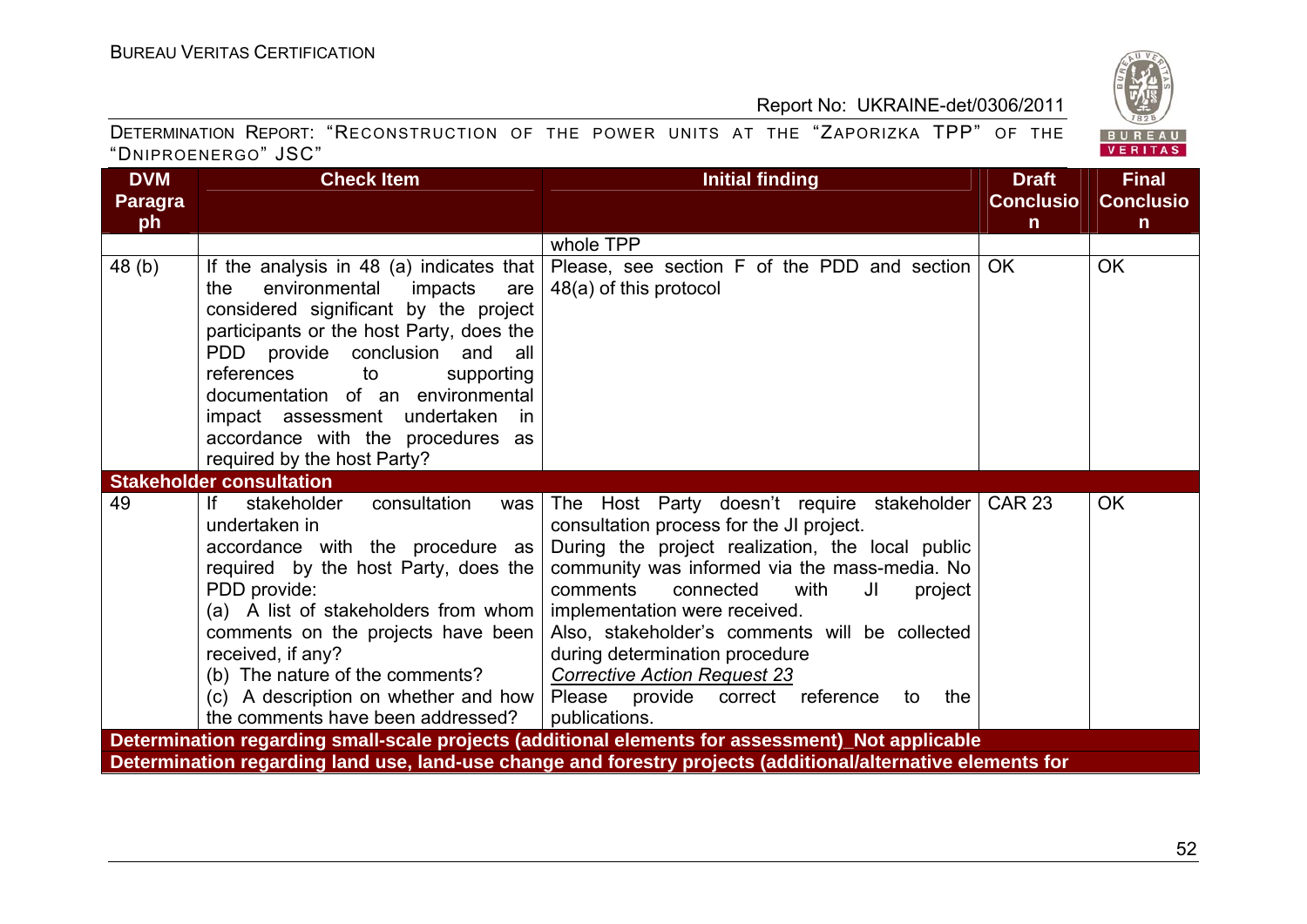

|                     | DETERMINATION REPORT: "RECONSTRUCTION OF THE POWER UNITS AT THE "ZAPORIZKA TPP" OF THE |  |  |  |  |  |
|---------------------|----------------------------------------------------------------------------------------|--|--|--|--|--|
| "DNIPROENERGO" JSC" |                                                                                        |  |  |  |  |  |

| <b>DVM</b><br><b>Paragra</b><br>ph                                                                               | <b>Check Item</b> | Initial finding | <b>Draft</b><br><b>Conclusio</b> | <b>Final</b><br><b>Conclusio</b> |  |  |  |  |
|------------------------------------------------------------------------------------------------------------------|-------------------|-----------------|----------------------------------|----------------------------------|--|--|--|--|
| assessment)_Not applicable                                                                                       |                   |                 |                                  |                                  |  |  |  |  |
| Determination regarding programmes of activities (additional/alternative elements for assessment)_Not applicable |                   |                 |                                  |                                  |  |  |  |  |

# **Table 2 Resolution of Corrective Action and Clarification Requests**

| Draft report clarifications and corrective<br>action requests by validation team                                                                                                                                                 | Ref. to<br>checklis<br>questio<br>$n$ in<br>table 1 | participant<br><b>Determination team</b><br>Summary of project<br>conclusion<br>response                                                                                                                                                                                                                                                                                                                                                                                                                    |
|----------------------------------------------------------------------------------------------------------------------------------------------------------------------------------------------------------------------------------|-----------------------------------------------------|-------------------------------------------------------------------------------------------------------------------------------------------------------------------------------------------------------------------------------------------------------------------------------------------------------------------------------------------------------------------------------------------------------------------------------------------------------------------------------------------------------------|
| <b>Corrective Action Request 01</b><br>Please, briefly summarise in the section A.2<br>the following:<br>a) Situation existing prior to the starting date<br>of the project;<br>b) Baseline scenario; and<br>c) Project scenario |                                                     | Prior to the starting date of the Project<br>the Zaporizka TPP had been working<br>using it's equipment without any major<br>repairs or reconstructions. That kind of<br>working lead to the continuous<br>working parameters deterioration. The<br>The issue is closed<br>continuation of this situation would<br>have been the Baseline Scenario and<br>the Project Scenario foresees the full-<br>scale reconstruction of all generating<br>equipment, and the all<br>working<br>parameters improvement. |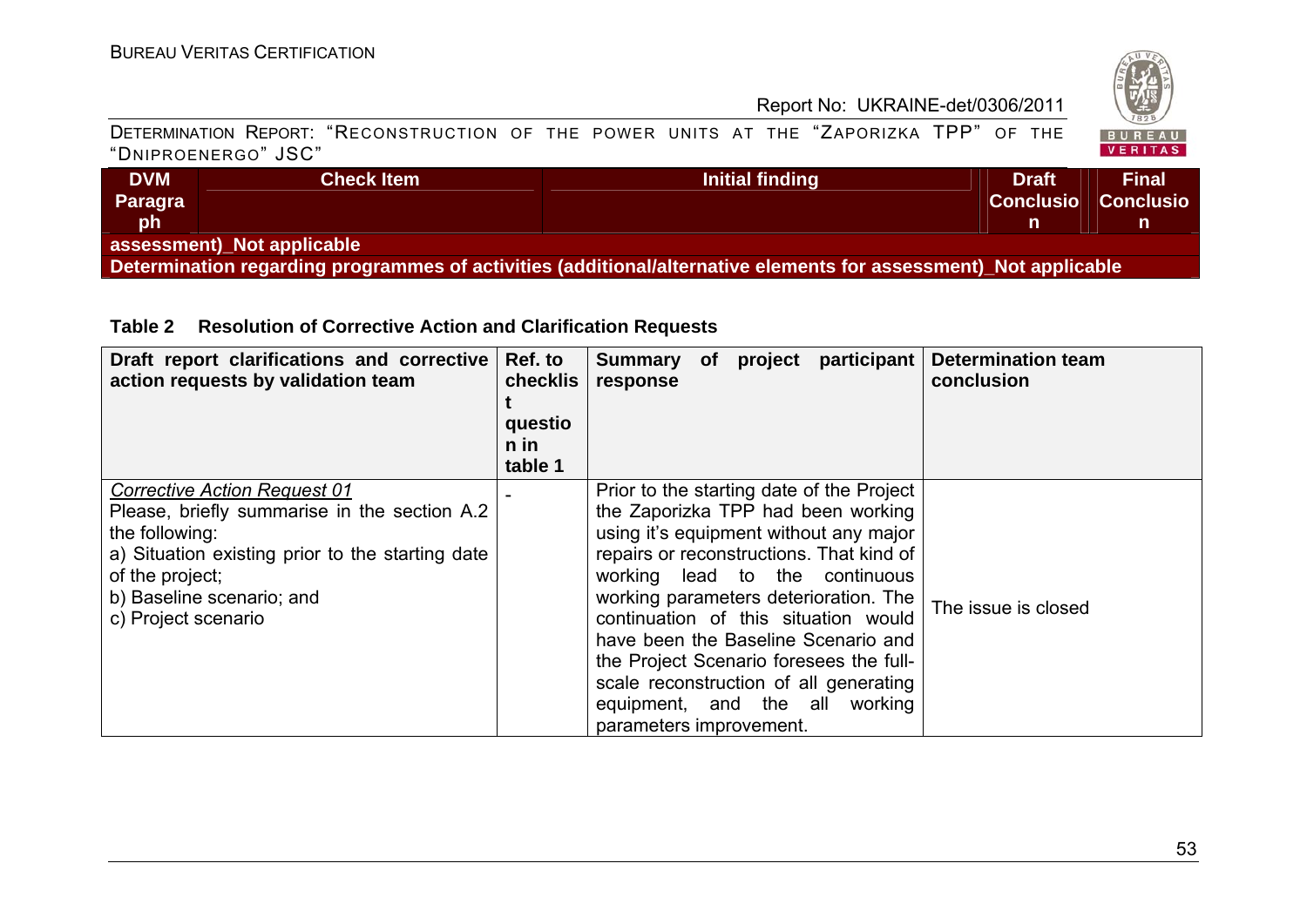

| DETERMINATION REPORT: "RECONSTRUCTION OF THE POWER UNITS AT THE "ZAPORIZKA TPP" OF THE |  |  |  |  |  |  |
|----------------------------------------------------------------------------------------|--|--|--|--|--|--|
| "DNIPROENERGO" JSC"                                                                    |  |  |  |  |  |  |

| <b>Corrective Action Request 02</b><br>Please, briefly summarise in the section A.2<br>the history of the project, including its JI<br>component | In 2006 the contract for the TEA of the<br>on of the Units' reconstruction was<br>signed for this purpose. That was the<br>first major step under way to the<br>Project implementation and, as<br>Ukraine was the party of the Kyoto<br>Protocol, one of the main arguments<br>in favor of the Project was the<br>possibility of it's registration as the JI<br>Project. | The issue is closed |
|--------------------------------------------------------------------------------------------------------------------------------------------------|--------------------------------------------------------------------------------------------------------------------------------------------------------------------------------------------------------------------------------------------------------------------------------------------------------------------------------------------------------------------------|---------------------|
| <b>Corrective Action Request 03</b><br>Please, indicate in section A.3 second Party<br>involved                                                  | The ING Bank N.V. from the<br>Netherlands was indicated as Project<br>Participant and Party Involved                                                                                                                                                                                                                                                                     | The issue is closed |
| <b>Corrective Action Request 04</b><br>Please transfer units reconstruction schedule<br>to section A.4.2 of the PDD                              | Transfer was done                                                                                                                                                                                                                                                                                                                                                        | The issue is closed |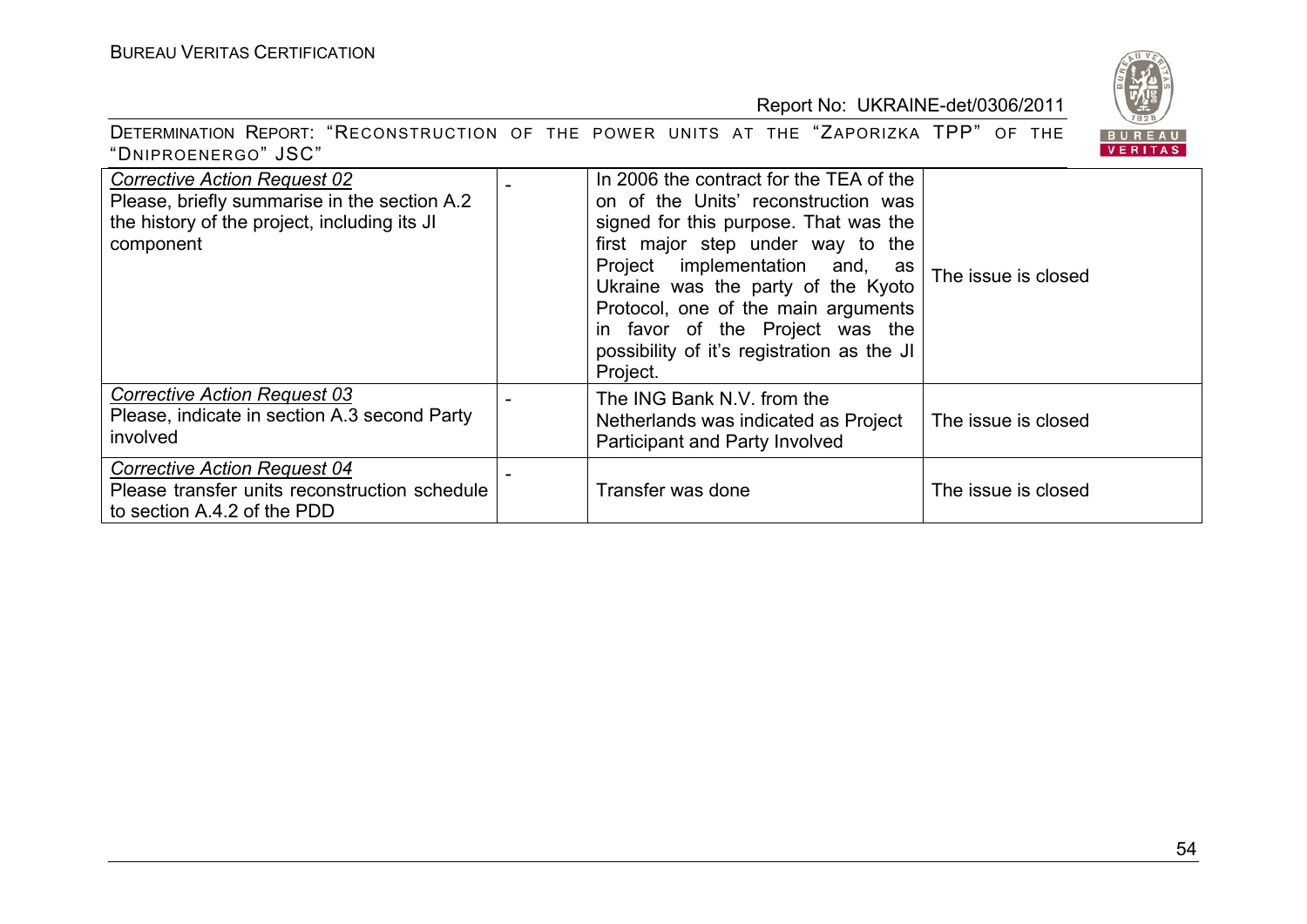

|                                                                                                                                                          |    |                                                                                                                                                                                                                                                                                                                                                                                                                                                                                      | 1828                     |
|----------------------------------------------------------------------------------------------------------------------------------------------------------|----|--------------------------------------------------------------------------------------------------------------------------------------------------------------------------------------------------------------------------------------------------------------------------------------------------------------------------------------------------------------------------------------------------------------------------------------------------------------------------------------|--------------------------|
| DETERMINATION REPORT: "RECONSTRUCTION OF THE POWER UNITS AT THE "ZAPORIZKA TPP" OF THE<br>"DNIPROENERGO" JSC"                                            |    |                                                                                                                                                                                                                                                                                                                                                                                                                                                                                      | <b>BUREAU</b><br>VERITAS |
| <b>Corrective Action Request 05</b><br>Please prove with evidences in section A.4.3<br>why proposed repair activity is not common<br>practice in Ukraine |    | The mandatory list of the measures<br>within the repairs is given in the GKD<br>34.20.661-2003 "The Rules for the<br>Organization of the Power Plants and<br>the Networks Equipment, Buildings<br>and Constructions Servicing and<br>Repairs" approved by the Ministry of<br>the Fuel and Energy of Ukraine in<br>2004. The measures outside the list<br>should be taken into account when<br>calculating the Project, Baseline<br>Emission<br>Emission<br>and<br>the<br>Reductions. | The issue is closed      |
| <b>Corrective Action Request 06</b><br>Please, correct section A.4.3 that it doesn't<br>exceed one page                                                  |    | Correction was provided                                                                                                                                                                                                                                                                                                                                                                                                                                                              | The issue is closed      |
| <b>Corrective Action Request 07</b><br>Please, provide Letter of Approval of the host<br>Party.                                                          | 19 | Letter of Approval #2751/23/7<br>dated 26/09/2012 has been<br>issued by State Environment<br>Investment Agency of Ukraine.<br>Letter of Approval #2012JI48<br>18/10/2012 has been<br>dated<br>issued by Ministry of Economic<br>affairs,<br>Agriculture<br>and<br>Development oft he Kingdom<br><b>Netherlands</b>                                                                                                                                                                   | the issue is closed      |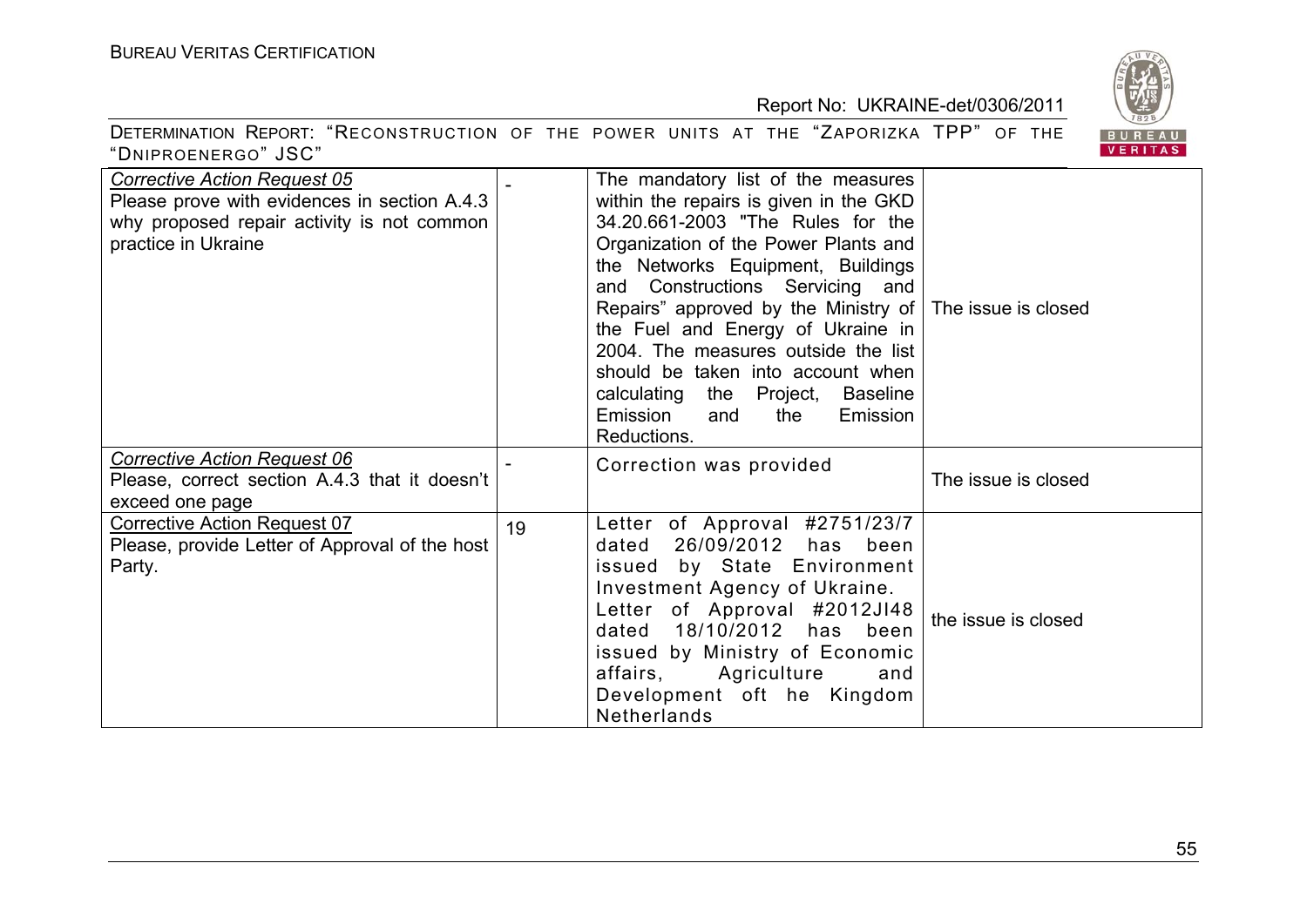



| Corrective Action Request 08<br>For this project there is used multi-project<br>Carbon Emission Factor, which is defined in<br>the IPCC 1996 Guidelines for National<br>Greenhouse Gas Inventories for JI projects<br>developed in Ukraine.<br>Please, change value of Carbon Emission<br>Factor on value, which is approved by SEIA. | 25    | The SEIA uses the IPCC 1996 values<br>(see<br>http://www.neia.gov.ua/nature/doccata<br>log/document?id=125381, annex I)                                                                                                                                                                                                                                                                                                                                                                                  | The issue is closed |
|---------------------------------------------------------------------------------------------------------------------------------------------------------------------------------------------------------------------------------------------------------------------------------------------------------------------------------------|-------|----------------------------------------------------------------------------------------------------------------------------------------------------------------------------------------------------------------------------------------------------------------------------------------------------------------------------------------------------------------------------------------------------------------------------------------------------------------------------------------------------------|---------------------|
| <b>Corrective Action Request 09</b><br>Permanent repairs, mid repairs and capital<br>repairs are common practise in Ukraine<br>energy industry. Please, prove that proposed<br>project activity is not common practise at<br><b>Ukraine TPPs</b>                                                                                      | 29(a) | The mandatory list of the measures<br>within the repairs is given in the GKD<br>34.20.661-2003 "The Rules for the<br>Organization of the Power Plants and<br>the Networks Equipment, Buildings<br>and Constructions Servicing and<br>Repairs" approved by the Ministry of The issue is closed<br>the Fuel and Energy of Ukraine in<br>2004. The measures outside the list<br>should be taken into account when<br>calculating the Project, Baseline<br>Emission<br>Emission<br>the<br>and<br>Reductions. |                     |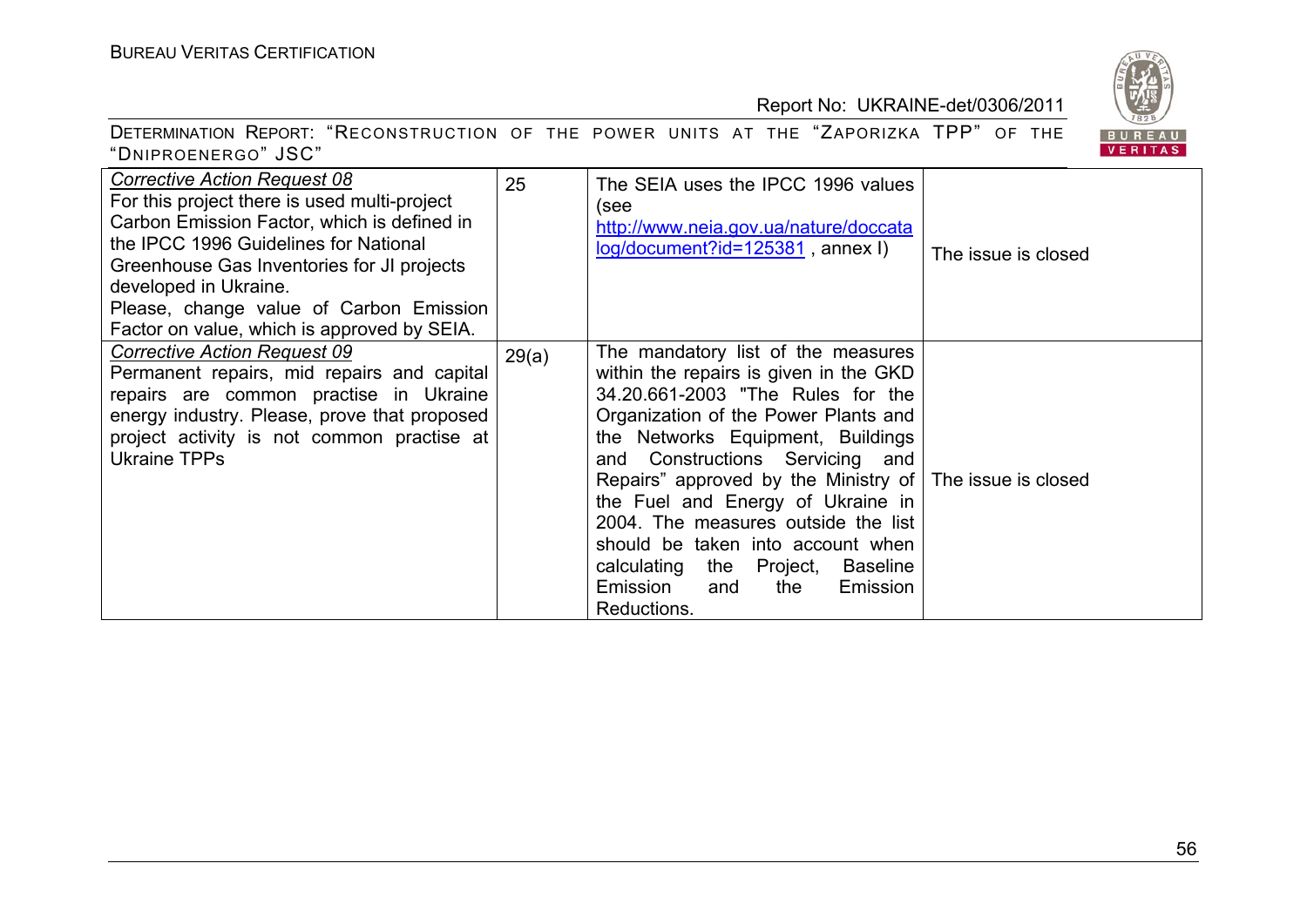

| DETERMINATION REPORT: "RECONSTRUCTION OF THE POWER UNITS AT THE "ZAPORIZKA TPP" OF THE |  |  |  |  |  |  |
|----------------------------------------------------------------------------------------|--|--|--|--|--|--|
| "DNIPROENERGO" JSC"                                                                    |  |  |  |  |  |  |

| <b>Corrective Action Request 10</b><br>According to the PDD the most important<br>barriers for project activity are financial and<br>technological barriers.<br>Please, provide full financial analysis of the<br>project or clearly describe technological<br>barriers of the project | 29(b) | The main goals of the Project are the<br><b>GHG</b><br>emission<br>reduction<br>and<br>increased reliability of the equipment.<br>The technical parameters reached by<br>the Project (the fuel consumption<br>lowering) do not allow the Project<br>Owner to get the profit. The NPV of The issue is closed<br>the Project by 2020 is $- 1404821$<br>000 UAH and the IRR is $-13\%$ .<br>The JI registration raises the NPV to $-$<br>1 286 632 000 UAH and the IRR by -<br>10%. (The calculation is presented to<br>the AIE). |                                                                                                                                                                              |
|----------------------------------------------------------------------------------------------------------------------------------------------------------------------------------------------------------------------------------------------------------------------------------------|-------|--------------------------------------------------------------------------------------------------------------------------------------------------------------------------------------------------------------------------------------------------------------------------------------------------------------------------------------------------------------------------------------------------------------------------------------------------------------------------------------------------------------------------------|------------------------------------------------------------------------------------------------------------------------------------------------------------------------------|
| <b>Corrective Action Request 11</b><br>Please, provide in the section B.3 more<br>detailed delineation of project boundaries.<br>Please, include in project<br>boundaries<br>measuring and auxiliary project equipment.                                                                | 32(a) | <b>Thermal Power Plant</b>                                                                                                                                                                                                                                                                                                                                                                                                                                                                                                     | Corrections of project<br>boundaries were provided in<br>the section B.3 of PDD.<br>Corrections were carried as<br>adequate and in line with<br>request. The issue is closed |
| <b>Corrective Action Request 12</b><br>Please coordinate the project starting date in<br>sections C.1 and C.3 of the PDD                                                                                                                                                               | 34(a) | The beginning of the crediting period<br>is 28/12/2006 (Contract for the TEA<br>#7-727-2854-DPO/05<br>dated<br>28.12.06).                                                                                                                                                                                                                                                                                                                                                                                                      | The issue is closed                                                                                                                                                          |
| <b>Corrective Action Request13</b><br>Please provide in the PDD information about<br>starting date of the project                                                                                                                                                                      | 34(c) | The beginning of the crediting period<br>is $01/01/2010$ - the first day of the<br>ERUs generation by the Project.<br>31/12/2012.<br>end<br>date<br>The<br>is                                                                                                                                                                                                                                                                                                                                                                  | The issue is closed                                                                                                                                                          |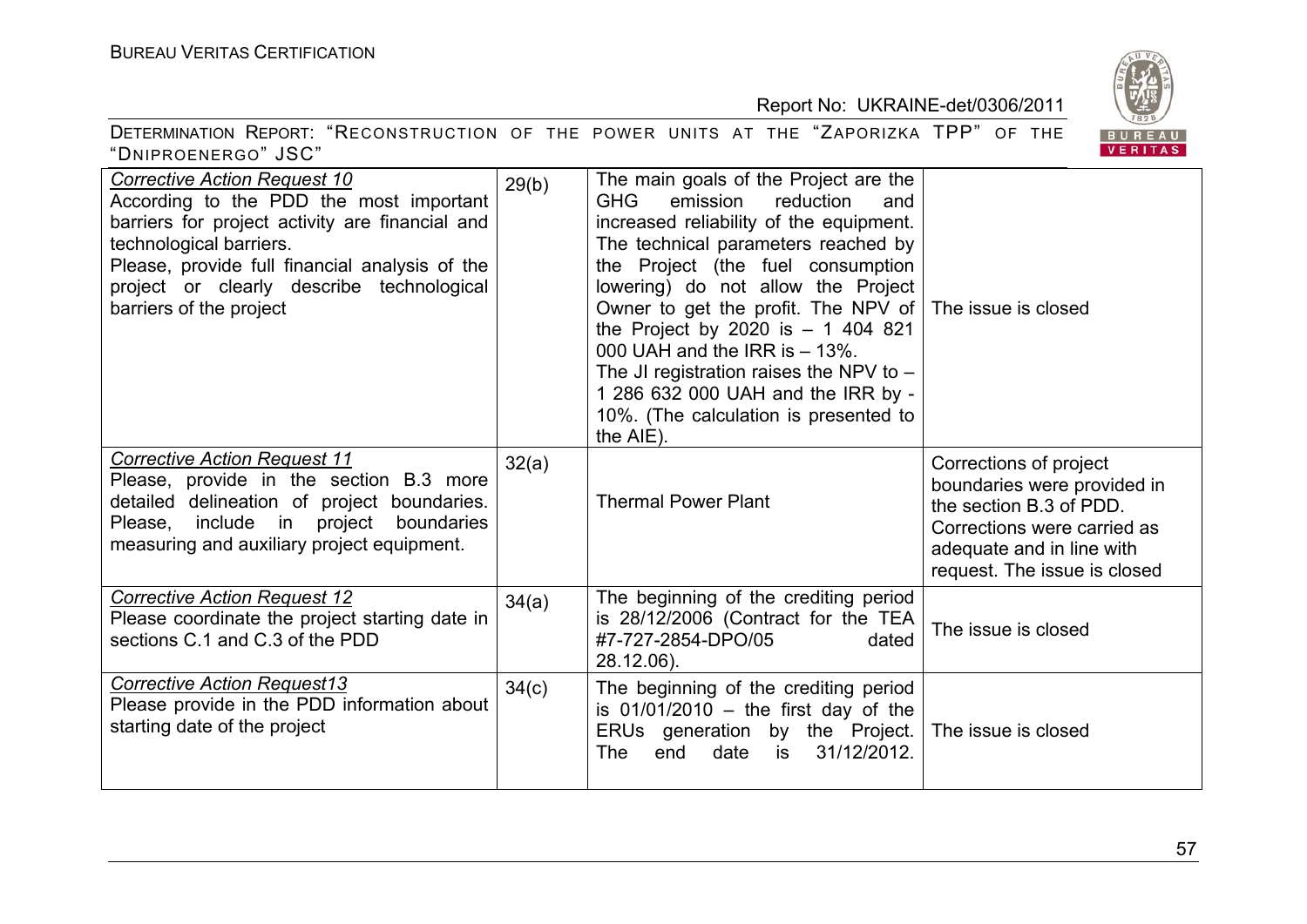| DETERMINATION REPORT: "RECONSTRUCTION OF THE POWER UNITS AT THE "ZAPORIZKA TPP" OF THE |  |  |  |  |  |  |
|----------------------------------------------------------------------------------------|--|--|--|--|--|--|
| "DNIPROENERGO" JSC"                                                                    |  |  |  |  |  |  |



| <b>Corrective Action Request 14</b><br>Please, specify the procedures to be followed<br>if expected monitoring data are unavailable.                                                                                                                                                                                                                                                                                                                                                                                                                                                                                                                                                                                                                                                                                                                                                    | 36(b)(iii)    | The relevant explanation were<br>provided in the section D    | The issue is closed |
|-----------------------------------------------------------------------------------------------------------------------------------------------------------------------------------------------------------------------------------------------------------------------------------------------------------------------------------------------------------------------------------------------------------------------------------------------------------------------------------------------------------------------------------------------------------------------------------------------------------------------------------------------------------------------------------------------------------------------------------------------------------------------------------------------------------------------------------------------------------------------------------------|---------------|---------------------------------------------------------------|---------------------|
| <b>Corrective Action Request 15</b><br>Please, clearly indicate in the monitoring plan<br>of the PDD division of the parameters into<br>three groups, such as:<br>Data and parameters that are not<br>(i)<br>monitored throughout the crediting period, but<br>are determined only once (and thus remain<br>fixed throughout the crediting period), and<br>that are available already at the stage of<br>determination;<br>(ii) Data and parameters that are not<br>monitored throughout the crediting period, but<br>are determined only once (and thus remain<br>fixed throughout the crediting period), but that<br>are not already available at the stage of<br>determination;<br>(iii) Data and parameters that are monitored<br>throughout the crediting period.<br>If any group is not applicable to parameters<br>and data of given JI project, please, state so<br>in the PDD. | 36(d)         | see Key Parameters used to<br>identify the Baseline Scenario. | The issue is closed |
| <b>Corrective Action Request 16</b><br>Please provide units for the share of fuel,<br>consumed for energy production section<br>D.1.1.2                                                                                                                                                                                                                                                                                                                                                                                                                                                                                                                                                                                                                                                                                                                                                 | 36(f)<br>(iv) | see Key Parameters used to<br>identify the Baseline Scenario. | The issue is closed |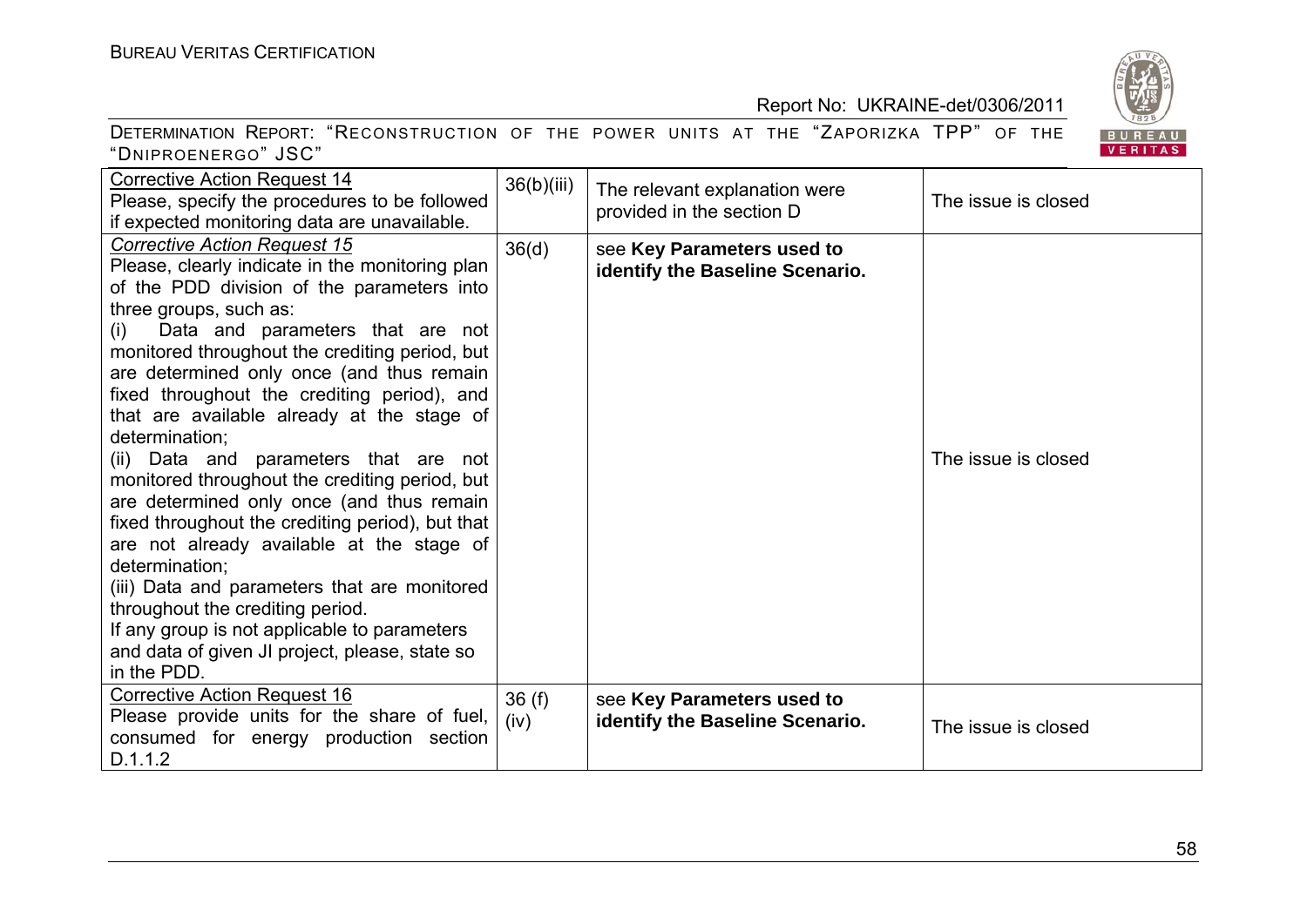

| DETERMINATION REPORT: "RECONSTRUCTION OF THE POWER UNITS AT THE "ZAPORIZKA TPP" OF THE<br>"DNIPROENERGO" JSC"                                                                                                                         |                |                                                                                                                                                                                                                                                                                                                                          | BUREAU<br>VERITAS   |
|---------------------------------------------------------------------------------------------------------------------------------------------------------------------------------------------------------------------------------------|----------------|------------------------------------------------------------------------------------------------------------------------------------------------------------------------------------------------------------------------------------------------------------------------------------------------------------------------------------------|---------------------|
| <b>Corrective Action Request 17</b><br>Please, provide in the sub-section D.1.5 of<br>the PDD references to the<br>national<br>environmental legislation in relevant sectors.                                                         | 36(f)<br>(vii) | The main legal acts ruling the Project<br>activities are: The Law of Ukraine "For<br>the Environmental Protection" #1264-<br>XII issued 25/06/1991; The Law of<br>Ukraine "For the Atmosphere Air<br>#2707-XII<br>Protection"<br>issued<br>16.10.1992;<br>International Standart<br>"Environmental Management System"<br>ISO 14001-2004. | The issue is closed |
| <b>Corrective Action Request 18</b><br>Please, provide Calibration plan of JI project<br>measurement equipment.                                                                                                                       | 36(i)          | Will be provided at the first verification                                                                                                                                                                                                                                                                                               | The issue is closed |
| <b>Corrective Action Request 19</b><br>Please identify the responsible departments<br>and persons regarding monitoring activities of<br>the JI project in section D.2 and section D.3<br>of the PDD.                                  | 36(i)          | See section D.3                                                                                                                                                                                                                                                                                                                          | The issue is closed |
| <b>Corrective Action Request 20</b><br>Please, indicate in the sub-section D.3 of the<br>PDD that the data monitored and required for<br>verification are to be kept for two years after<br>the last transfer of ERUs for the project | 36(m)          | All the data shall be stored in the<br>paper and electronic form at the TPP<br>and in the data base of the "Elta-Eco"<br>company during all lifetime of the<br>project and for at least two years after<br>the last transfer of ERUs for the<br>Project.                                                                                 | The issue is closed |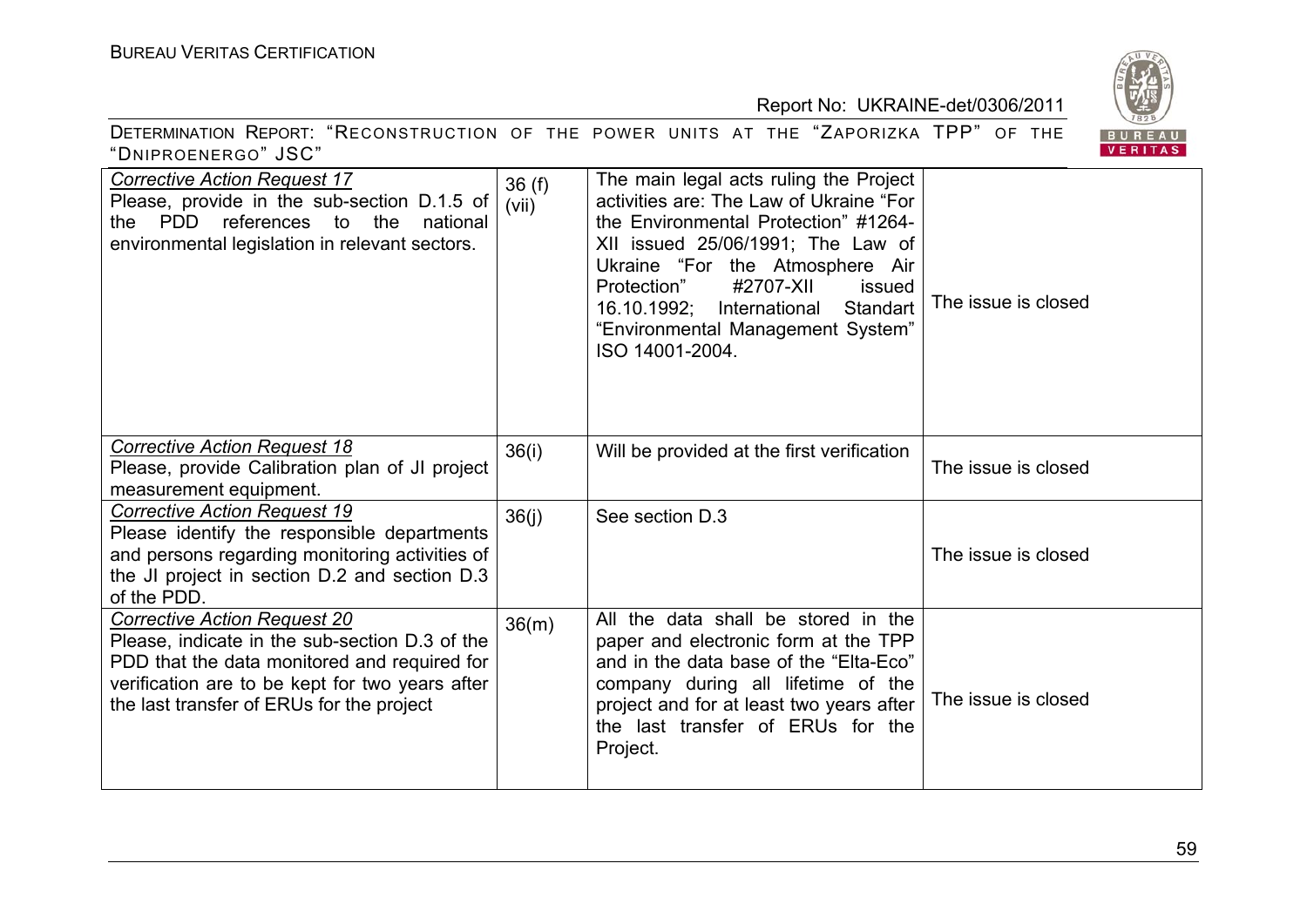

|  |  | <b>RUREAU</b> |  |  |  |
|--|--|---------------|--|--|--|
|--|--|---------------|--|--|--|

| <b>Corrective Action Request 21</b><br>Please, provide in table E-5 and table E-6 the<br>annual average value of CO2 emission<br>reductions.                                                              | 45    | See section E.6                                                                                                                                                                                                                                                                                                                                                                                                                                         | The issue is closed |
|-----------------------------------------------------------------------------------------------------------------------------------------------------------------------------------------------------------|-------|---------------------------------------------------------------------------------------------------------------------------------------------------------------------------------------------------------------------------------------------------------------------------------------------------------------------------------------------------------------------------------------------------------------------------------------------------------|---------------------|
| <b>Corrective Action Request 22</b><br>According to the PDD, reconstruction of all<br>units at Zaporizka TPP will be implemented.<br>Please indicate in the section F.1 documents<br>applied to whole TPP | 48(a) | The rehabilitation of each Unit of the<br>TPP consists of the description of the<br>Environmental impacts. For today only<br>the Unit #1 has been developed. All<br>will also have<br>others<br>the<br>the<br>description of the Environmental<br>Impact, which is usually the part of the<br><b>Technical</b><br>Economical<br>and<br>Assessment of the Project.                                                                                       | The issue is closed |
| <b>Corrective Action Request 23</b><br>Please provide correct reference to the<br>publications.                                                                                                           | 49    | The environmental impacts of the<br>described<br>Project<br>are<br>in<br>the<br>"Environmental<br>Explanatory<br>Note<br>impact assessment of the Zaporizka<br>TPP Unit #1 Rehabilitation Project"<br><b>SRI</b><br>by<br>the<br>prepared<br>"Teploenergoproekt"<br>of<br>the<br>"Donbassenergo" JSC in 2007. The<br>information concerning the Project<br>was published in the local Energodar<br>town newspaper "Zdes Zhivyom" #22<br>dated 14/06/07. | The issue is closed |